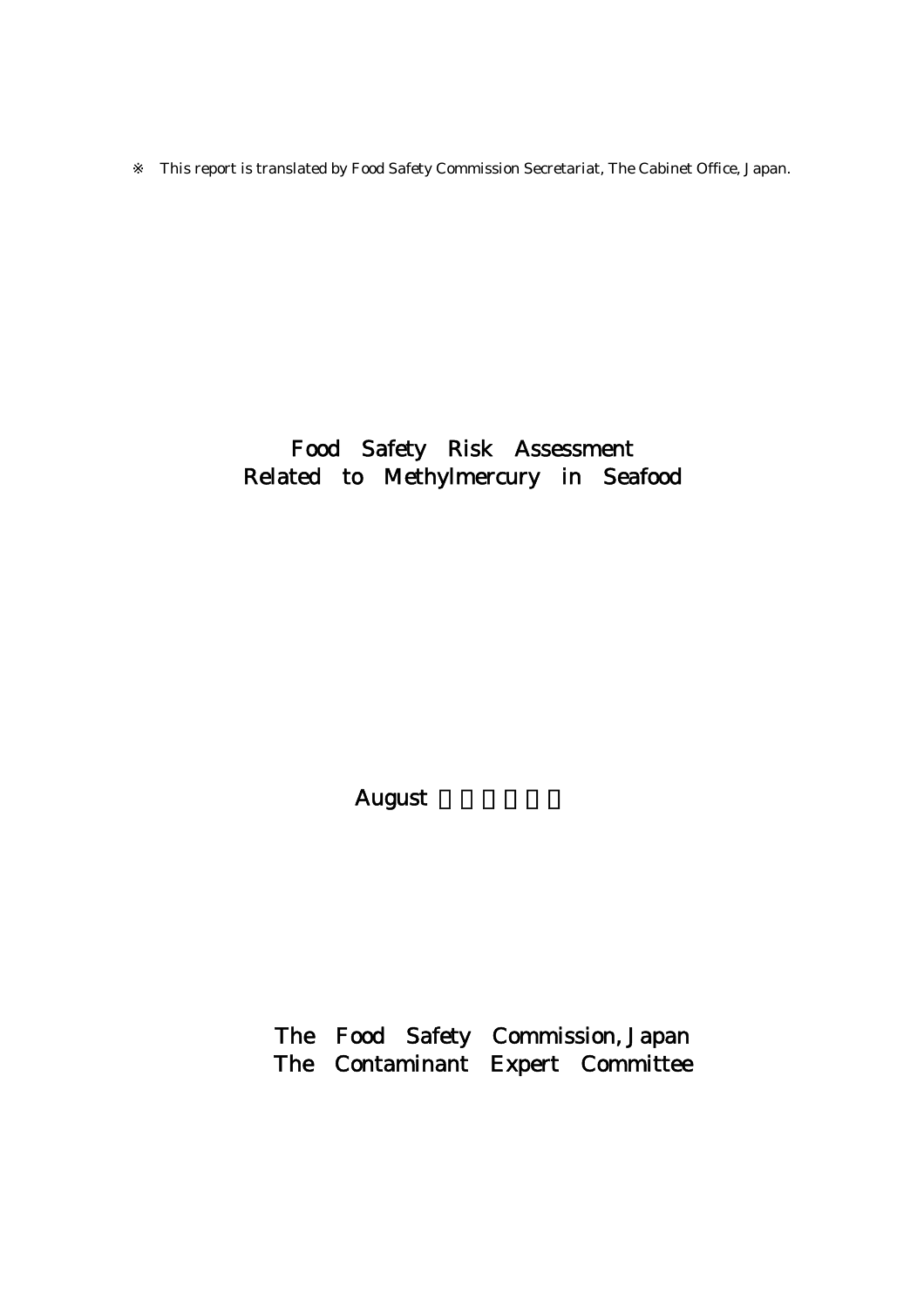### Methylmercury in Seafood

### 1. Introduction

To assure safety against methylmercury in seafood, the Ministry of Health, Labour and Welfare collected opinions of Joint Sub-Committees on Animal Origin Foods and Toxicology under the Food Sanitation Committee (Pharmaceutical Affairs and Food Sanitation Council<sup>(1)</sup>)and published "Advice for Pregnant Women on Fish Consumption concerning Mercury Contamination" for pregnant and potentially pregnant women.

Subsequently, after the application of the conventional assessment to a general population was reconfirmed, methylmercury was reassessed in the 61st Joint FAO/WHO Expert Committee on Food Additives (JECFA) in mid-June 2003 with a concern that fetuses and infants might have greater risks, based upon the results of epidemiological studies conducted in the Seychelles and Faroe Islands on effects of prenatal exposure to methylmercury via seafood on child neurodevelopment(the  $61$ <sup>st</sup> JECFA  $(2)$ , WHO  $(3)$ ).

To reassess the above Advice, the Ministry of Health, Labour and Welfare recently requested a food safety risk assessment of "methylmercury in seafood" to the Food Safety Committee in the document No. 07230001 from the Department of Food Safety, Pharmaceutical and Food Safety Bureau, Ministry of Health, Labour and Welfare under the date of July 23, 2004, in accordance with Article 24, Paragraph 3, Food Safety Basic Law (Law No. 48 2003).

The concrete contents of the document requested for not only setting a tolerable intake of methylmercury to reassess the Advice for pregnant women and others concerning intake of methylmercury in seafood, but also discussing a high-risk group that might be subject to the Advice, since the high-risk group is not necessarily the same as those in foreign countries.

### 2. Summary of methylmercury

### (1) Physicochemical properties of methylmercury

In general, methylmercury is a solid crystal at room temperature. There are various compounds with different boiling and melting points, including methylmercury chloride, methylmercury bromide, and methylmercury iodide. In addition, they are usually readily soluble in organic solvents.

(2) Dynamic state in the environment (Mechanisms of methylmercury formation)

Circulation of mercurya.b.c on Earth is well understood; released mercury vapour is water soluble (e.g.  $Hg$ ) and depositsin soil and water after rainfall. Mercury vapour remains in the atmosphere for 0.4-3 years, while the persistence of water-soluble compounds is for several weeks.

Its migration in soil and water is limited in this manner; therefore, it seems that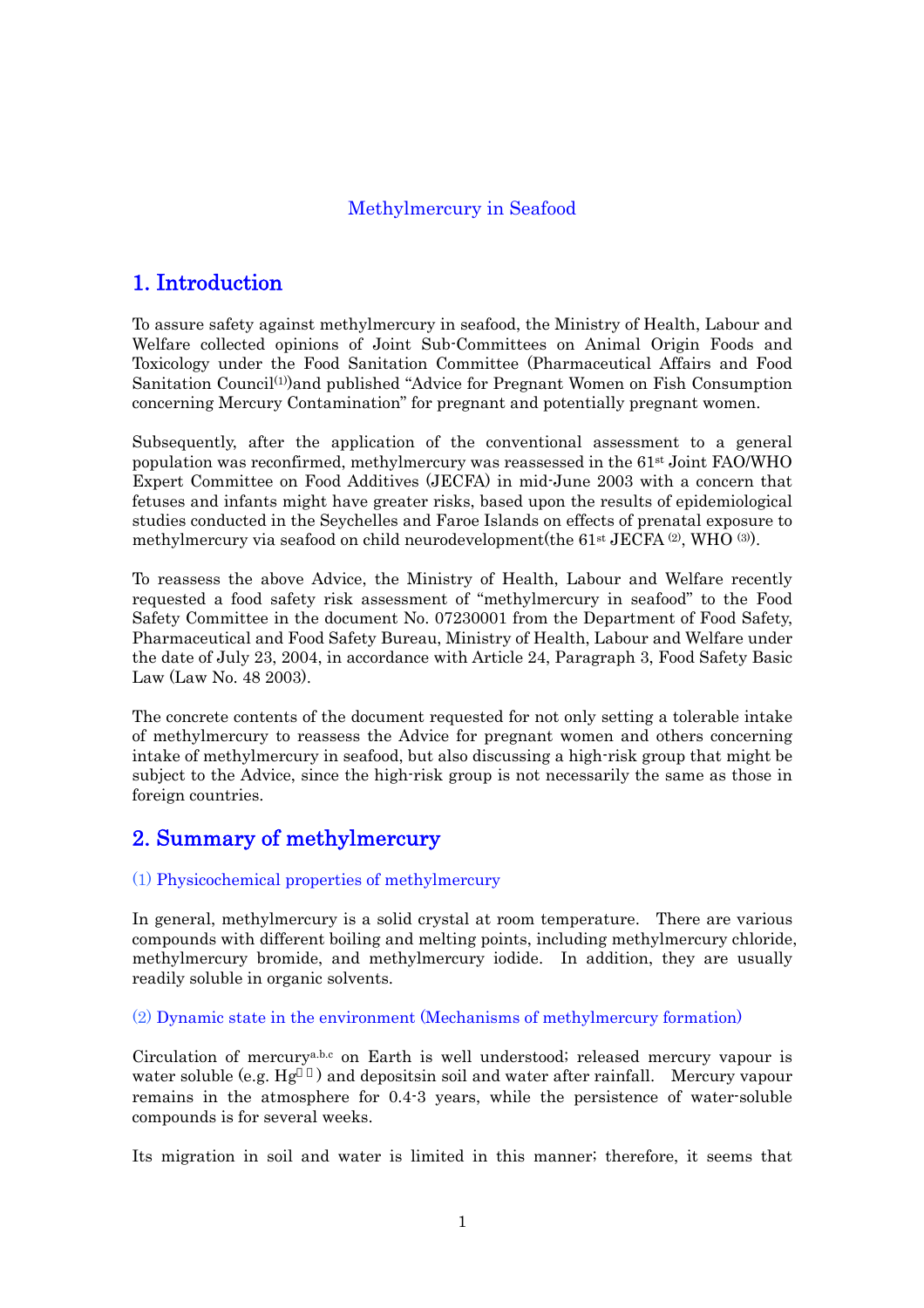deposition of mercury occurs within a small area. Chemical reactions from inorganic mercury to methyl compounds are the first step in the biological accumulation process in the hydrosphere. Methylation reactions are caused non-enzymatically or by bacterial actions (WHO<sup>(4)</sup>).

Formed methylmercury seems to further accumulate in large predatory fish that humans consume and in marine mammals such as toothed whales via food chain or biological accumulation in the water biosphere.

### (3) Methylmercury in seafood

For many people, seafood is considered the major source of methylmercury exposure among foods, and its concentration is generally 0.4ppm (mg/kg). However, it often exceeds 5ppm in fish that rank higher in the food chain, and relatively high-levels of methylmercury is contained in aged large predatory fish and toothed whales (the 61st JECFA<sup>(2)</sup>, WHO<sup>(3), (4)</sup>).

#### (4) Methylmercury intake from foods

Since no data concerning methylmercury intake are available, the data of total mercury intake are summarized below.

According to the Total Diet Surveillance conducted by the Ministry of Health, Labour and Welfare, mercury intake (total mercury) from foods by Japanese was reported to be 1.1µg/kg bw/week<sup>d</sup>  $(8.1\mu g$ /person/day) in 2003, and an mean of 1.2µg/kg bw/week

8.4µg/person/day in the past decade between 1994 and 2003 (Figure 2). Among them, 84.2% and 15.8% of mercury is reported to be consumed from seafood and other foods, respectively (2003) (Pharmaceutical Affairs and Food Sanitation Council(1)).

On the other hand, in the 61st JECFA, exposure levels in other foreign countries were reported to be 0.3-1.5µg/kg bw/week (GEMS/Food Diet in 5 regions) and 0.1-2.0µg/kg bw/week (intake surveillance in several countries) (the  $61<sup>st</sup> JECFA<sup>(2)</sup>, WHO<sup>(3)</sup>$ ).

Meanwhile, seafood are the dominant source of methylmercury exposure; it is estimated that methylmercury accounts for 75-100% of total mercury in seafood (the 61<sup>st</sup> JECFA<sup>(2)</sup>). In addition, methylmercury levels in Auxis rochet, Squalus acanthias, and Prionacee glauca captured in the Adriatic Sea in 1999 accounted for 69-100% of total mercury (Storelli et al., 2001 <sup>5</sup> ).

#### (5) Indexes of methylmercury exposure

Methylmercury in foods is absorbed from the gastrointestinal tract at a high rate (95-100%). Vaporized methylmercury is absorbed from the lungs, with an absorption rate of approximately 80%. Methylmercury is also absorbed from the skin, but its absorption rate is unknown (Berlin 1979(6)). Since absorbed methylmercury has a high affinity to SH groups, it is supposed to bind to amino acids such as protein, cysteine, and glutathione (Toxicology Today). Cysteine-methylmercury complexes cross the blood-brain barrier and are transported to the brain by the neutral amino acid transport system. This is supposed to be one of the reasons for the strong toxicity that methylmercury exhibits to the central nervous system.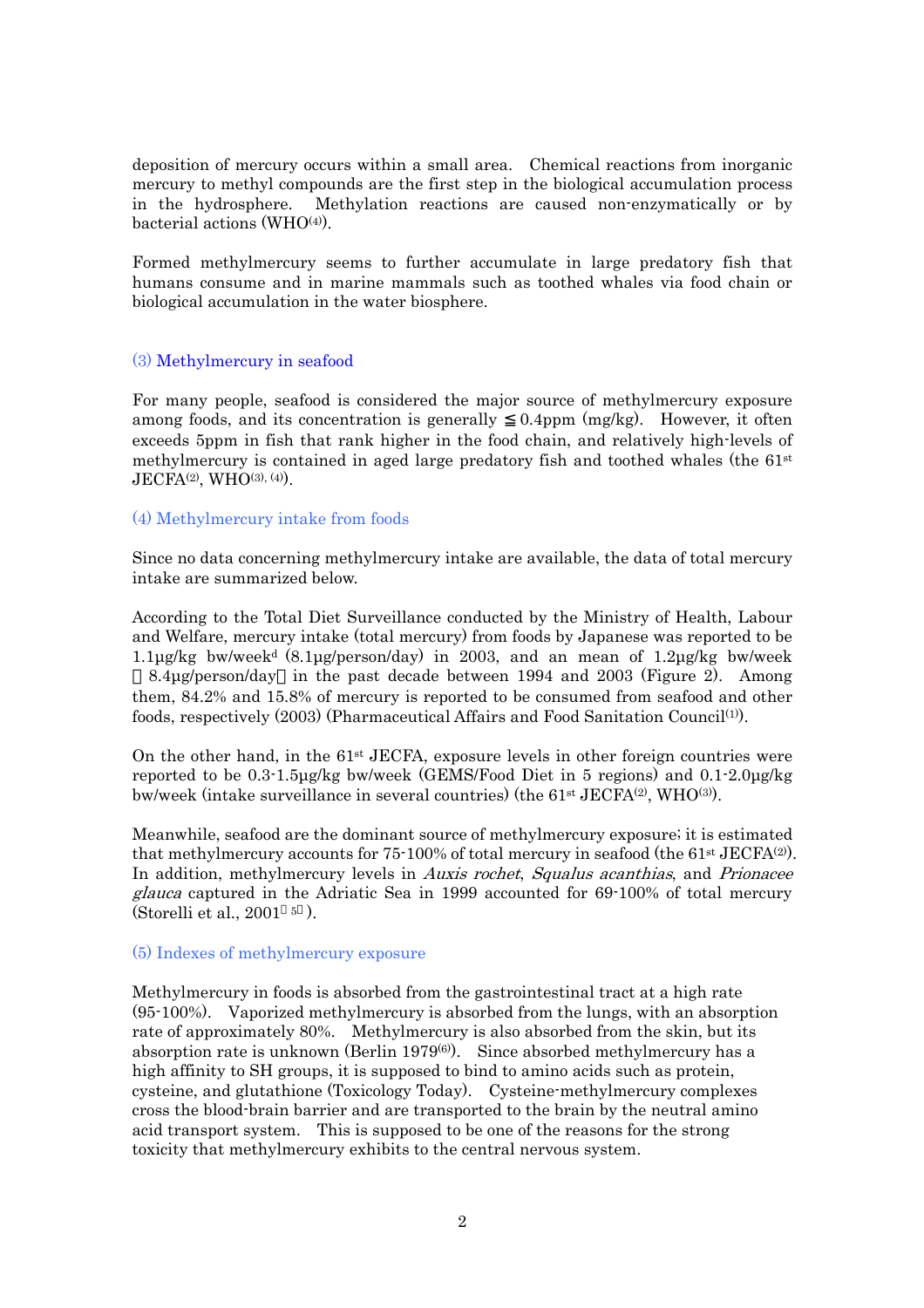Erythrocytes contain 90% of methylmercury in the blood. Methylmercury is incorporated into hair at a fixed ratio to blood at time of hair formation. The typical ratio of hair to blood levels is 250:1 in the steady state. People who are unexposed to inorganic mercury and have a normal diet, inorganic mercury is 10%in both blood and hair, and a large part of the mercury measured as total mercury is reasonably considered as methylmercury (or methylmercury derivatives).

Since methylmercury is excreted into bile after glutathione conjugation, feces are its excretory route. However, a large part of the methylmercury is transformed into the cysteine complex and is reabsorbed in the intestine . In vivo, a small amount reacts to form inorganic compounds, where mechanisms involving intestinal bacteria or active oxygen are possible. Inorganic compounds formed in the intestine stimulate excretion into feces. In addition, absorbed inorganic mercury in the body is mainly excreted from the kidney, and mercury excreted with bile into the intestine is poorly reabsorbed; therefore, it is excreted with feces from the body.

Since blood mercury levels are well-correlated with those of brain and other organs, methylmercury levels in blood and erythrocyte are considered good exposure indexes. In addition, hair methylmercury levels are a good exposure index due to a constant ratio between hair and blood methylmercury levels. In practice, measurement of methylmercury levels is difficult; therefore, measurement results of total mercury are often used as an index of methylmercury exposure, since, as described above, a large part of the mercury in the blood, erythrocytes, or hair is methylmercury, provided that there is no exposure to inorganic mercury, or, in case of hair, no external contamination (Berlin 1979 $(6)$ ). In fact, hair mercury levels of a population, which seems to reflect the exposure to inorganic mercury due to little or no fish intake, is reported to be in the range of 0.2-0.8µg/g. Therefore, use of total hair mercury levels as an index of methylmercury exposure is unlikely to cause errors in a fish-consuming population with mercury levels that are significantly higher than this range  $(NRC^{(7)})$ .

## 3. Findings of methylmercury toxicity

Findings of toxicity of methylmercury to the living body are summarized in excellent review articles (WHO<sup>(4)</sup>, NRC<sup>(7)</sup>, ATSDR<sup>(8)</sup>, etc.) such as the WHO Environmental Health Criteria (EHC), and effects of toxicity on the central nervous system are known to be the most typical cases. When consumed orally, methylmercury is rapidly absorbed from the intestine and rapidly distributed throughout the body via blood. High intake may cause poisoning like Minamata disease and the cases in Iraq (poisoning caused by intake of seed wheat treated with methylmercury fungicide).

In particular, the central nervous systems of developing fetuses with immature blood-brain barriers are most susceptible to methylmercury. As described above, humans are exposed to methylmercury mainly via seafood; therefore, importance of investigation on methylmercury exposure to pregnant women who reside in ordinary environments and the effects on their fetuses has been suggested. In recent years, tolerable intake has been studied by major international organizations.

(1) Major epidemiological studies on methylmercury (See Table 2)

The Faroe islands study (cohort study) (Appendix 1)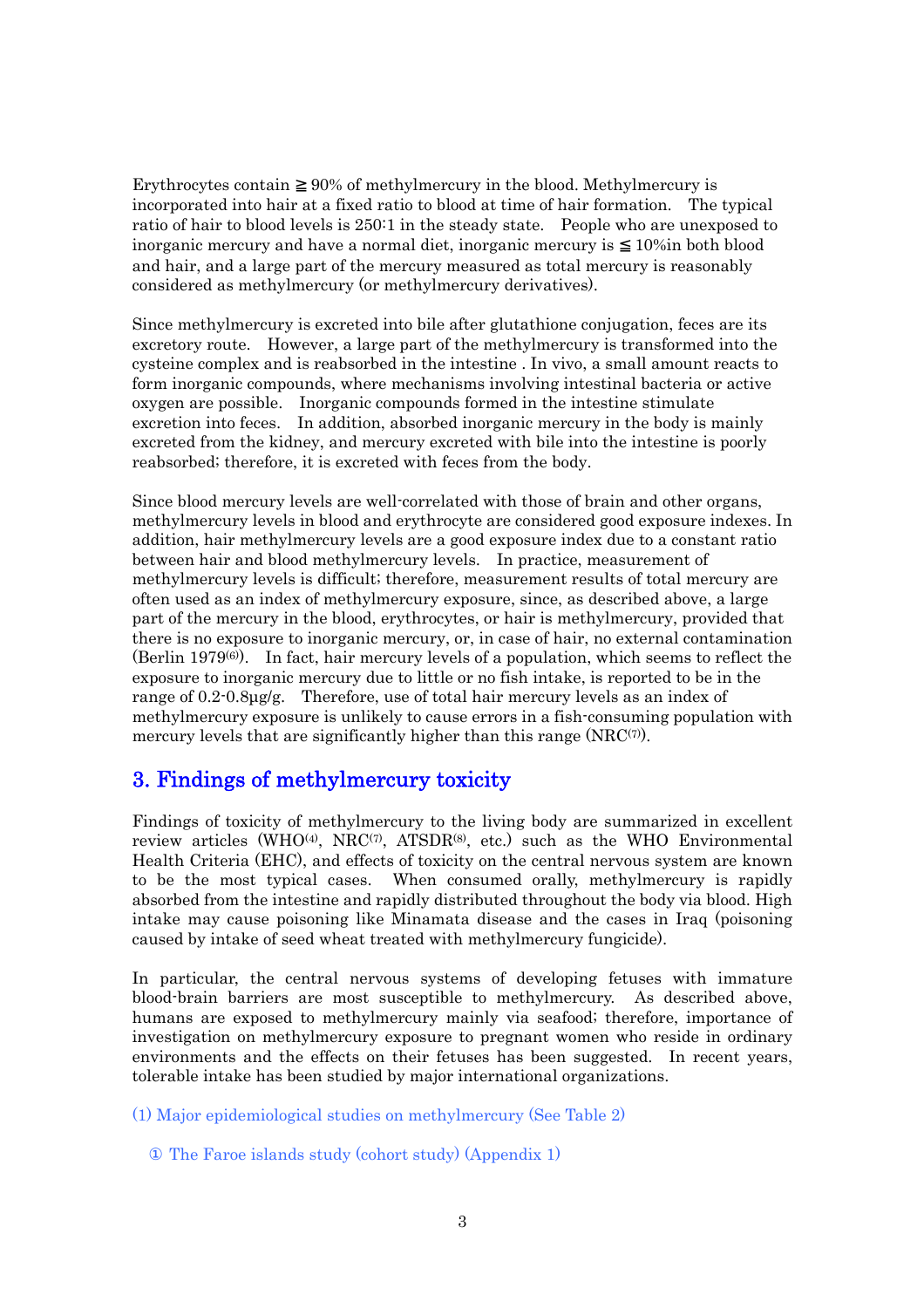1,023 pairs of children born between March 1, 1986 and December 31, 1987 (75.1% of the total births in this period) and their mothers were registered as a cohort, and neurobehavioral development tests were conducted at ages of 7 and 14 years of ages. Statistically significant relationships between prenatal methylmercury exposure and several neurophysiological and neuropsychological endpoints were observed.

#### The Seychelles child development study (cohort study)(Appendix 2)

As a pilot study, the Revised Denver Development Screening Test (DDSTR) and other tests were conducted on a cohort of 804 pairs of mothers and children born in 1987 and 1989 at 5-109 weeks and 66 months after birth. The results showed significant but unclear mercury effects.

In themain study, neurodevelopmental tests were conducted at 6.5, 19, 29, and 66 months, and 9 years of ages with a cohort of 779 pairs of mothers and children born between 1989 and 1990. No effects of methylmercury exposure on nerves, cognition, and behavior of children were observed at any ages.

#### Epidemiological study in New Zealand (cohort study)

Hair mercury levels of approximately 1,000 mothers who consumed fish 3times/week were measured. Mothers were divided into a high mercury level group (73 mothers with 6ppm of hair mercury levels; 74 children including one twin sibling) and a control group, and a Denver Development Screening Test

DDST was conducted with 38 children at 4 years of age. The results showed a statistically significant difference; 17% in the control group and 50% in the high mercury level group showed abnormal or suspicious results(Kjellström et al., 1986(9)).

Subsequently, investigation of the Wechsler Intelligence Scale for Children, Revised Manual (WISC-R) and the Test of Language Development (TOLD) were conducted on 57 pairs of children at ages of 6 and 7 and were compared to 3 control groups: 1)Mothers with 3-6ppm hair mercury level during pregnancy, 2)Mothers with

3ppm hair mercury level during pregnancy, who eat fish more than 3 times a week, and 3)Mothers with 3ppm hair mercury level during pregnancy, who infrequently eat fish. The comparison results showed lower test scores associated with an average hair mercury level during pregnancy of 13-15ppm; however, contribution of methylmercury exposure was small and ethnic backgrounds of children had a significant impact (Kjellström et al., 1989<sup>(10)</sup>).

#### (2) Other major studies on toxicity

#### Studies on cardiotoxicity

Recently, a cohort study (the Kuopio Ischaemic Heart Disease Risk Factor Study (KIHD)) has been conducted in Eastern Finland to identify the risk factors on the cardiovascular system and several papers have been published. The subjects were 3,235 Finnish males of 42, 48, 54, or 60 years of ages at the time of baseline surveillance, of which 2,682 (82.9%) participated. The results are described below.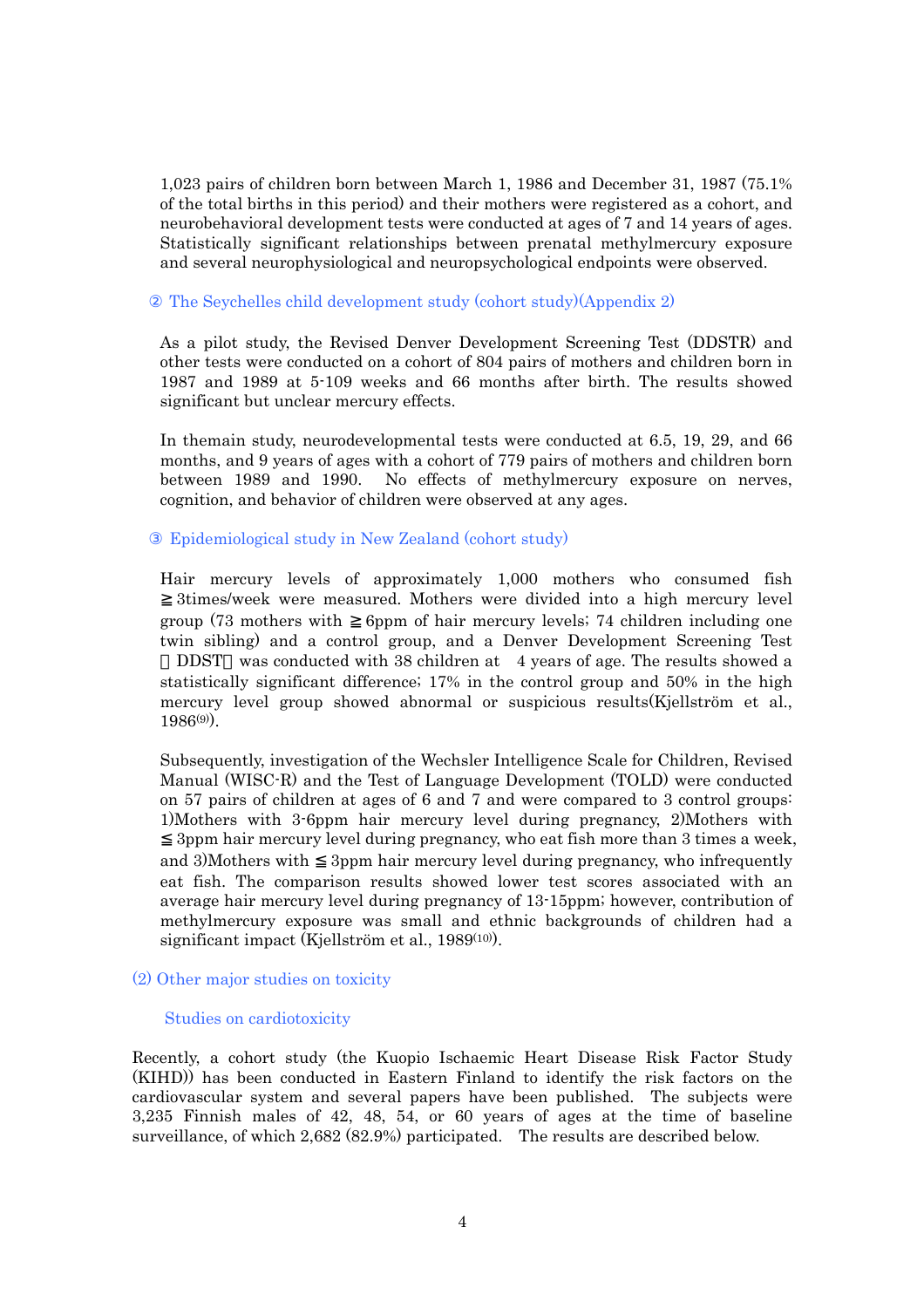1,833 subjects were selected to investigate the relationship between their hair mercury levels and prevalence of acute myocardial infarction (AMI) or death rates of coronary heart disease (CHD) and cardiovascular disease (CVD) (follow-up period: 2-7 years, the mean of approximately 5 years). After statistically adjusting age, CHD, and fish consumption, "men in the highest tertile  $(2.0\mu g/g)$  of hair mercury content had a 2.0-fold (95% confidence interval, 1.2 to 3.1; P=0.005) age- and CHD-adjusted risk of AMI and a 2.9-fold  $(95\% \text{ CI}, 1.2 \text{ to } 6.6; \text{P} = 0.014)$  adjusted risk of cardiovascular death compared with those with a lower hair mercury content" (Salonen et al., 1995(11)).

 A 4-year follow-up study on atherosclerosis was conducted on 1,014 subjects. After adjusting systolic blood pressure, anti dyslipidemic medication, cigarette pack-years, age, dietary iron intake, dietary intake of vitamin C, plasma fibrinogen, high-density lipoprotein (HDL), maximal oxygen uptake, serum fructosamine, and fatty acid, an ultrasound test was conducted on the carotid artery of each male to examine the intima-media thickness (IMT). Compared with the other groups, the intima-media of the groups with 2.81mg/kg of hair mercury level was 32% thicker(Salonen et al.,  $2000^{(12)}$ .

A follow-up study on risk factors for ischemic heart disease was conducted on 1,871 subjects (an average follow-up time of 13.9 years). After adjusting age at time of the baseline surveillance; serum HDL, low-density lipoprotein (LDL) cholesterol, family history of ischemic heart disease, systolic blood pressure, BMI, maximal oxygen uptake, urinary excretion of nicotine metabolites, serum selenium, serum docosahexaenoic acid (DHA) + docosapentaenoic acid (DPA), and intake of alcohol, saturated fatty acids, fiber, and vitamins C and E; risks of acute coronary event, CVD, and CHD increased 1.6 fold (95% confidence interval, 1.24 to 2.06), 1.68 fold (95% confidence interval, 1.15 to 2.44), and 1.56 fold (95% confidence interval, 0.99 to 2.46), respectively, in the groups with

2.03mg/kg of hair mercury levels, compared with the other groups(Virtanen et al.,  $2005^{(13)}$ .

In another study, a case-control study was conducted between 684 males aged 70 years and younger who were diagnosed with myocardial infarction and lived in Israel or 8 countries in Europe and 724 males of similar ages who lived in the same region. After adjusting age; center, DHA, body mass index (BMI), smoking, alcohol, high density lipoprotein (HDL), diabetes, hypertension, parental myocardial infarction, α-tocopherol, β-carotene, and selenium; the odds ratio of myocardial infarction was 2.16 (95% confidence interval: 1.09-4.29) in the group with the highest foot nail mercury levels in 5 groups that were divided by foot nail mercury levels (Gualar et.al.,  $2002^{(14)}$ ).

On the other hand, there is a surveillance that suggests no relationship. The relationship between foot nail mercury levels and CHD risks was examined in 33,737 healthy males aged between 40 and 75 years, and after 5 years of a follow-up period, 470 CHD cases were recorded. After adjusting age at time of being affected with CHD, smoking and other risk factors, mercury levels did not show any significant association with CHD risks. Comparison between the groups with highest and lowest levels showed a relative risk of 0.97 (95% confidence interval, 0.63 to 1.50) in the highest-level group (Yoshizawa et al.,  $2002^{(15)}$ ).

### 4. Benefits of seafood consumption

In a cohort of 7,421 children born between 1991 and 1992 in Britain, fish consumption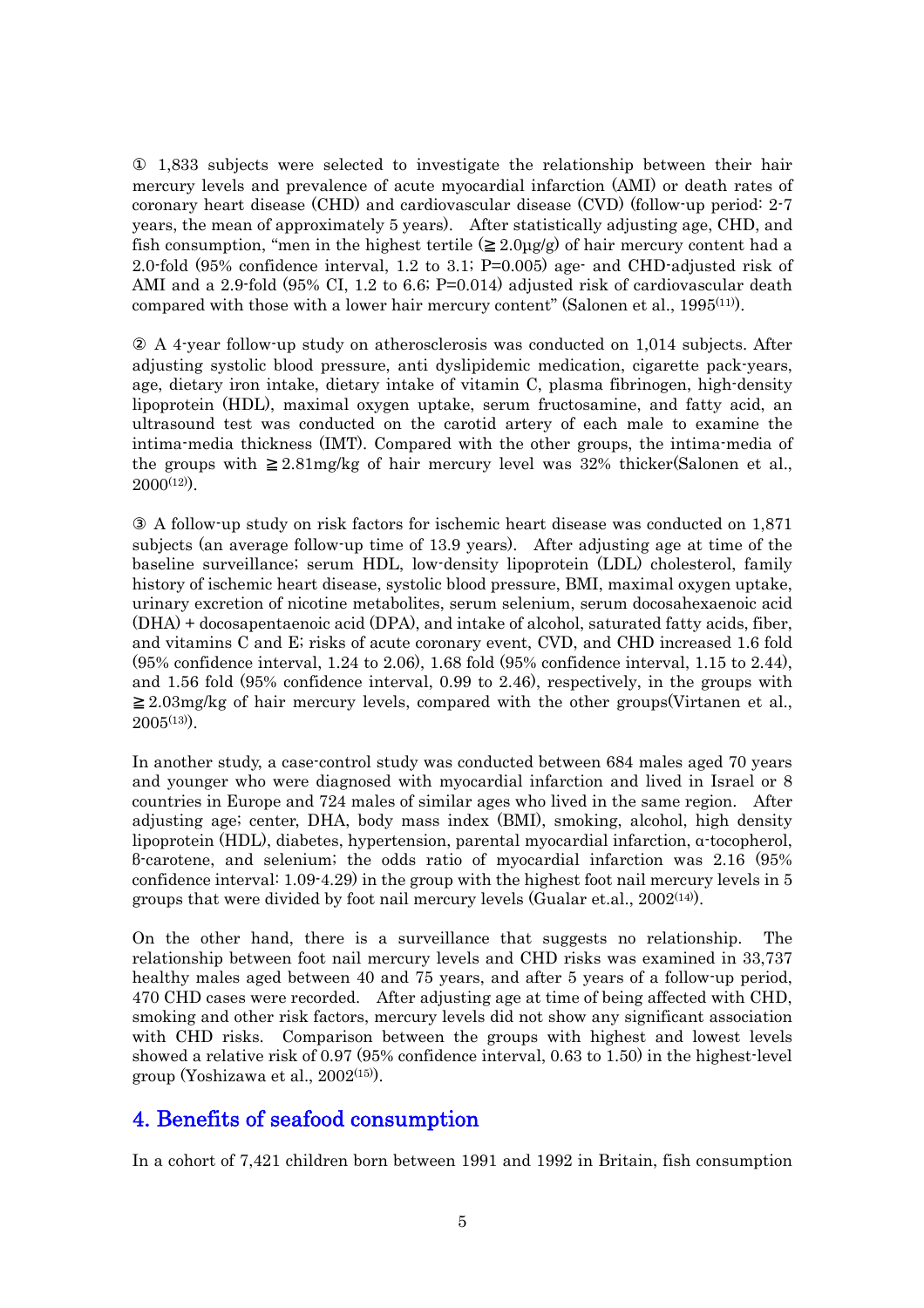by mothers during pregnancy and development of verbal and communication abilities in the children were investigated.

Fish consumption by mothers and children were examined by questionnaire, and cognitive development of the children was examined at the ages of 15 months and 18 months by use of the MacArthur Communicative Development Inventory and DDST, respectively. Cord blood mercury levels of 1,054 children were also examined. The results showed low total mercury levels, demonstrating no relationship with neurologic development.

On the other hand, a relationship was observed between fish consumption by pregnant women or children and developmental scores. For example, the adjusted mean MacArthur Comprehension score for children whose mothers consumed fish 4times/week was 72 (95% confidence interval, 71 to 74) compared with 68 (95% confidence interval, 66 to 71) among those whose mothers did not consume fish. The results indicate that a relationship exists between fish consumption by mothers during pregnancy and development of verbal and communication abilities in children; moderate fish consumption seems to have positive effects on children's development(Daniels et al., 2004(16)).

Furthermore, the Committee on Toxic Effects of Methylmercury, the National Research Council (NRC) of the American Academy of Science and Technology reported that cardiovascular diseases, osteoporosis, and cancers can be prevented to some extent by recognizing the nutritional advantages of diets rich in fish, that contains many nutrients, including vitamin D, omega-3(n-3) polyunsaturated fatty acid, proteins, selenium, as well as other nutrients that are low in some diets, and by consuming fish on a regular basis (NRC(7) ).

As described above, fish are considered beneficial to the health of pregnant women, children, and adults; therefore, consumption of small fish (sardine, horse mackerel and others), in which biological concentration is unlikely, should be recommended and not restricted.

### 5. Risk assessment in Japan and international organizations (Table 3)

### (1) Ministry of Health, Labour and Welfare

In July 1973, the "Expert Committee on Mercury in Seafood" established by the Ministry of Health and Welfare (the Ministry of Health, Labour and Welfare of today) submitted a report of the 16th JECFA assessment results, which suggested a provisional intake limit of 0.17mg/person/week for an adult weighing 50kg (0.5µg/kg bw/day), based upon result of study of sufferers of Minamata disease and others that concluded the minimum onset dose to be 0.25mg/day, as well as animal experiments (Pharmaceutical Affairs and Food Sanitation Council $(17)$ ).

#### (2) Joint FAO/WHO Expert Committee on Food Additives (JECFA)

In the 16th JECFA held in April 1972, the provisional tolerable weekly intake of total mercury and methylmercury were set. The provisional tolerable weekly intake was set at 0.3mg/person/week for total mercury and 0.2mg/person/week for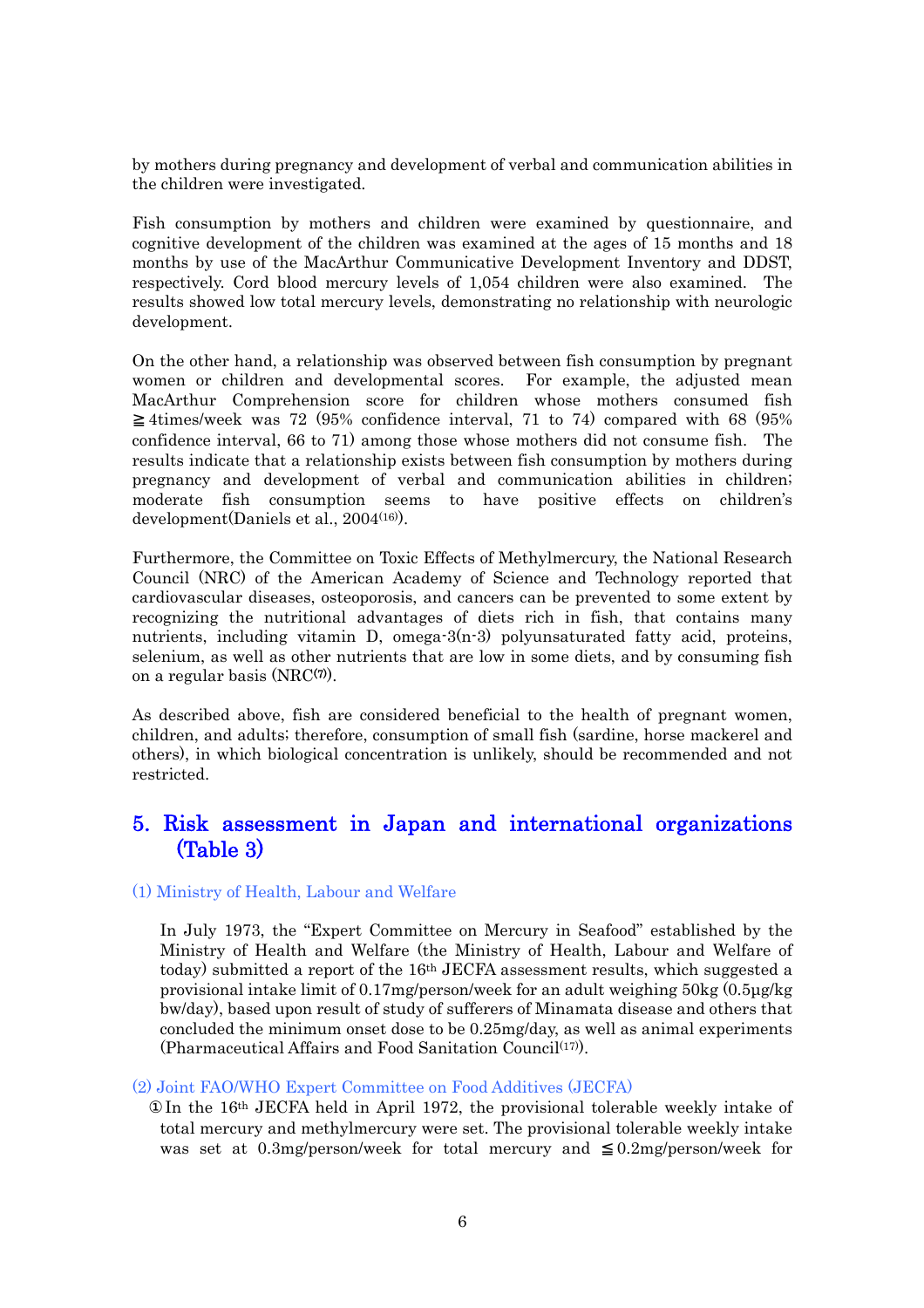methylmercury (in the amount of mercury). For 60 kg body weight, the intake of total mercury and methylmercury will be 0.005, 0.0033mg/kg bw/week (data not shown). JECFA concluded that even if dietary methylmercury levels exceed the provisional tolerable weekly intake of methylmercury of 0.2mg/person/week in a fish-eating population, there is no risk to health, as long as it is for a limited period of time (the 16<sup>th</sup> JECFA<sup>(18)</sup>).

 In the 22nd JECFA held in April 1978, the provisional tolerable weekly intake of total mercury and methylmercury, including Environmental Health Criteria and others, were reassessed. As a result, the previous assessment(the provisional tolerable weekly intake: 0.3mg/person/week for total mercury, 0.2mg/person/week for methylmercury) was sustained (the 22nd JECFA(19)).

In the  $33<sup>rd</sup>$  JECFA held in May 1988, reassessment was conducted based on the new data obtained. As a result, JECFA confirmed that the previously recommended provisional tolerable weekly intake of 200µg/person/week (3.3µg/kg bw/week)was appropriate to the general population. Here, a concern was expressed over higher risks of harmful effects of methylmercury on pregnant and lactating women. Necessity of further investigation was suggested, since the obtained data were insufficient to recommend a specific intake of methylmercury to this population.

 Finally, JECFA concluded that many countries are making efforts to increase fish consumption, since fish are rich in nutrients and are indispensable for a well-balanced diet. Furthermore, regional or ethnic dietary habits have been formed over centuries and established as part of the culture. Recommendations to change these habits must be based on sufficient discussion and potential relevant issues should not be overlooked. Provided that efforts should be continued to minimize methylmercury exposure caused by industrial pollution to humans, the following recommendations have been made.Since the epidemiological studies on populations that consume methylmercury in fish captured in unpolluted areas are limited, the FAO and WHO recommended further investigation. The purpose of the investigation is to determine the presence of harmful effects (e.g. effects on the central nervous system) on a child by exposure to low-level methylmercury in seafood via the mother's body. Also, significance of trace constituents in fish (e.g. selenium) that alleviate the toxicity of methylmercury should be assessed by all possible means (the  $33<sup>rd</sup>$  JECFA $(20)$ ).

In the  $53<sup>rd</sup>$  JECFA held in June 1999, the previous assessment was supported. Results of the epidemiological studies on the effects of prenatal exposure on child neurodevelopment in the Seychelles and the Faroe Islands were examined, but risk assessment could not be conducted due to the contradictory results. Reassessment was agreed to take place in 2002, when further study results are obtained.

Possible involvement of the following 3 factors were suggested for the contradictory results: Differences in assessment time (age) and type of test(s), Other factors (exposure to PCB's in the Faroe Islands), Differences in dietary culture (Pilot Whales are consumed in the Faroe Islands, although less frequently than fish, while fish are consumed almost every day in the Seychelles). In addition, since fish are vital source of nutrients in particular regional and ethnic dietary cultures, it was suggested that their nutritional benefits should be regarded as more important than their concerned harmful effects in considering restrictions on methylmercury levels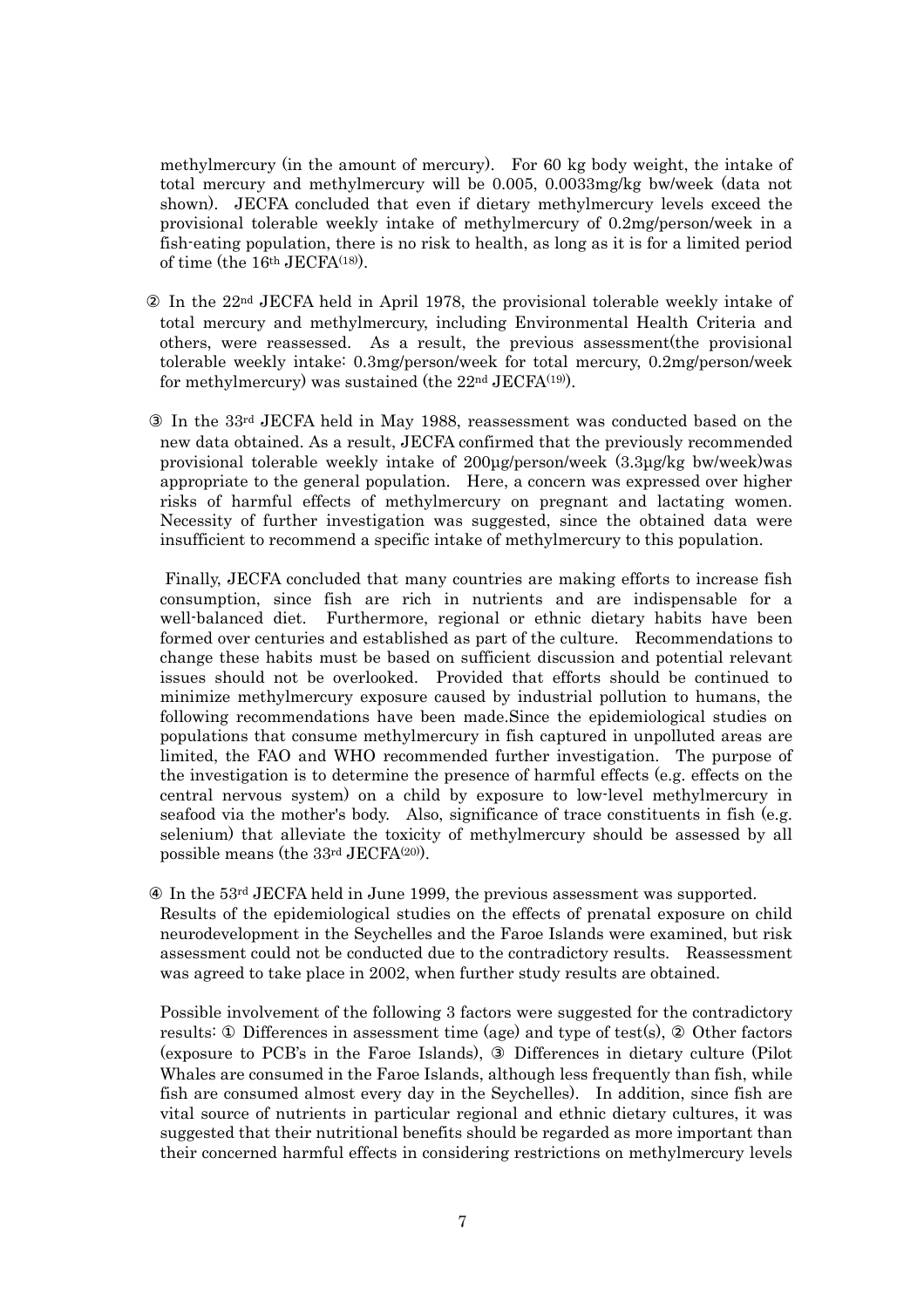in fish and fish consumption (the  $53<sup>rd</sup>$  JECFA $(21)$ ).

In the 61st JECFA held in June 2003, the provisional tolerable weekly intake was set at 1.6µg/kg bw/week based on the result of methylmercury exposure which concluded that neurodevelopment was most susceptible to its health effects, and the intrauterine developmental stage was the most susceptible period to neurodevelopmental toxicity.

The calculation method is as follows: In the 2 subject populations in the Seychelles and the Faroe Islands, the mean value of 14mg/kg in the 2 studies was used as an estimate level of maternal hair mercury that reflected the NOAEL for children. After the hair mercury level was converted to a blood level by use of the hair-blood level exchange ratio (250:1), the methylmercury level in the steady state and the corresponding intake of 1.5µg/kg bw/day in one-compartment model (see below for the relations between intake and exposure index and Table 4 for data set of parameters) were assumed. An uncertainty factor of 6.4 in toxicokinetics (3.2  $10^{0.5}$ ×(hair-fluctuation range converted to blood  $(2)$ ) was used and the provisional tolerable weekly intake (PTWI) was calculated as follows: (1.5µg/kg bw/day×7)/6.4 1.6µg/kg bw/week. In the New Zealand study, the above calculation was not adopted as a basis in calculating tolerable intake, since the hair mercury levels of a child's mother differed significantly from the other data, and inclusion of the data made a substantial difference.

As for cardiotoxicity, one cohort study reported that  $2mg/kg$  of hair mercury levels increase the risk of acute myocardial infarction two fold, and in a 4-year follow-up study, association with an increased incidence of atherosclerotic cardiovascular disease was reported. JECFA concluded that the obtained data concerning the cardiotoxicity of methylmercury were inconclusive at that time and pointed out the necessity of further investigation.

JECFA reconfirmed that fish are an important constituent of a nutritionally well-balanced diet and should be properly considered in making a public health decision on setting methylmercury levels (the 61<sup>st</sup> JECFA<sup>(2)</sup>, WHO<sup>(3)</sup>.

#### (3) Environmental Protection Agency (EPA)

In the past, the EPA used the Iraqi poisoning cases to set a reference dose (RfD) of methylmercury. In 2001, the EPA reassessed the endpoints as developmental neurophysiological deficits based on the Faroe Islands study on neurodevelopment of prenatally exposed children, and set 46-79ppb of cord blood mercury levels as the Benchmark Dose Lower Confidence Limit (BMDL) (lower limit of 95% confidence interval) due to its neurophysiological effects on a 7-year-old child. The corresponding maternal intake of 0.857-1.472µg/kg bw/day was calculated using one-compartment model. The reference dose was recalculated using an uncertainty factor of 10. As a result, the previous reference dose was not changed, and remained 0.1µg/kg bw/day (EPA(22)).

### (4) Department of Health and Human Services/ Agency for Toxic Substances and Disease Registry (ATSDR)

In 1999, ATSDR calculated 1.3µg/kg bw/day of NOAEL using one-compartment model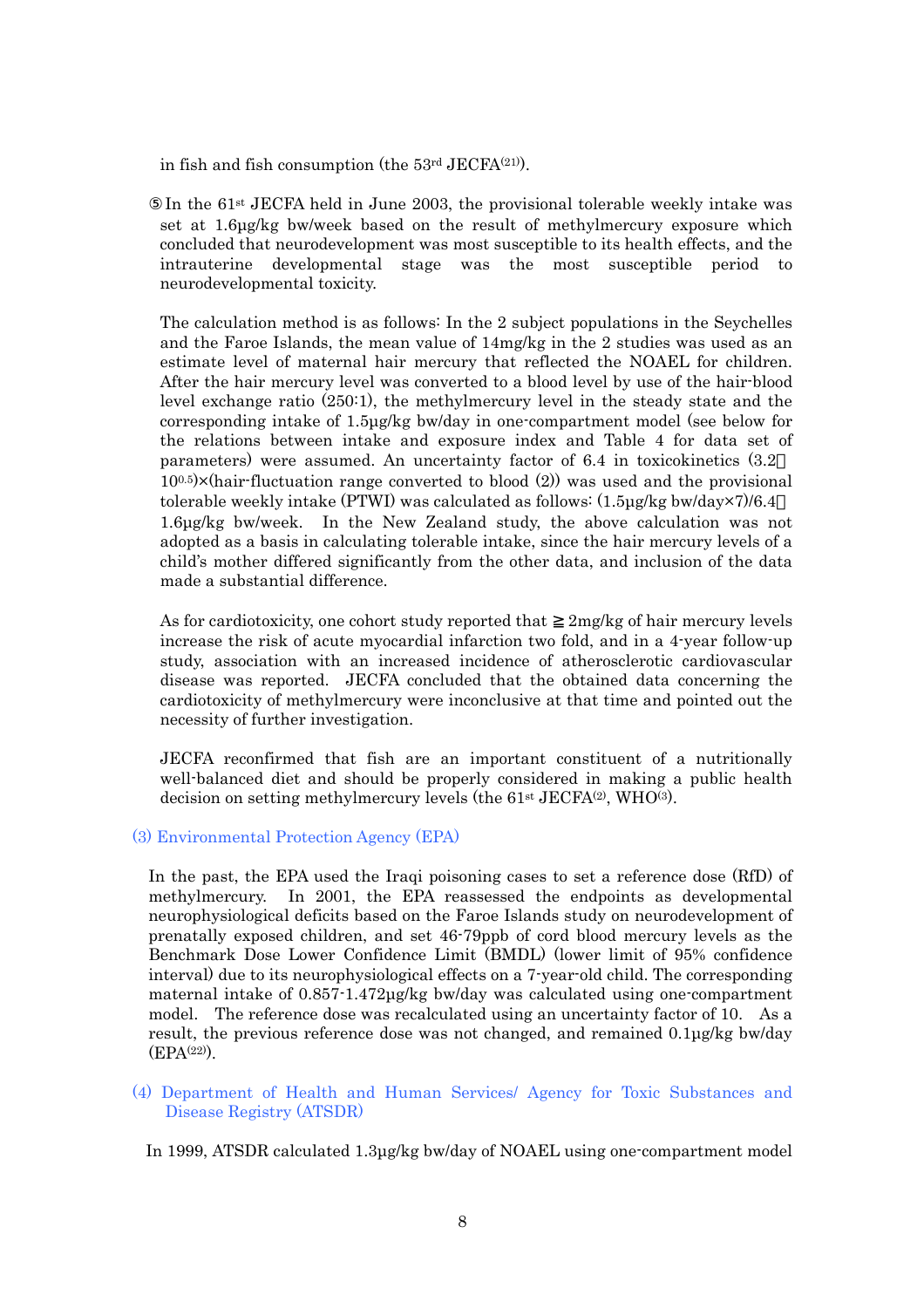and the mean of 15.3ppm in the group with the highest maternal hair mercury levels as NOAEL , based on the Seychelles study on neurodevelopment of prenatally exposed 66-month-old children.

The minimal risk level (MRL) of methylmercury (oral) was determined to be 0.3µg/kg bw/day using this NOAEL and an uncertainty factor of 4.5 ( Variability of toxicokinetics and toxicodynamics in humans  $(3)$  + Slight effects  $(1.5)$  detected in the Faroe study)  $(ATSDR^{(8)})$ .

### (5) UK/COT COMMITEE ON TOXICITY OF CHEMICALS IN FOOD, CONSUMER PRODUCTS AND THE ENVIROMENT

COT reassessed mercury in seafood in 2004, following the JECFA reassessment of methylmercury in 2003. As a result, COT concluded that a methylmercury intake of 3.3µg/kg bw/week (2000 PTWI) may be used as a guideline to protect against non-developmental adverse effects, and the 2003 JECFA PTWI of 1.6µg/kg bw/week is sufficient to protect against neurodevelopmental effects and should be used in assessing the dietary exposure to methylmercury of pregnant women and who may become pregnant within one year (Pharmaceutical Affairs and Food Sanitation Council<sup>(17)</sup>).

(6) Food Standards Australia New Zealand (FSANZ)

In March 2004, FSANZ renewed the guideline concerning mercury in fish. FSANZ uses 2 PTWI values since fetuses are more susceptible to methylmercury than adults. 3.3µg/kg bw/week is used for the general population and approximately half of it, 1.6µg/kg bw/week, is used for fetuses (Pharmaceutical Affairs and Food Sanitation  $Council<sup>(1)</sup>$ .

### 6. Findings from the high-risk group

Since a special investigation on the high-risk group is requested by the Ministry of Health, Labour and Welfare, "Background of the request for discussion about the high-risk group", "Concept of the people subject to the current Japanese Advice", "People subject to dietary intervention in foreign countries and concepts of the subjects", and "Findings from prenatal and children toxicity" are summarized separately (Appendix 3).

Meanwhile, descriptions of assessments in foreign countries concerning a high-risk group except fetuses are as follows:

(1) Findings related to infants and methylmercury transport to breast milk

### ① Discussion in the Pharmaceutical Affairs and Food Sanitation Council in June 2003

Lactating mothers were not subjected to dietary intervention, since a large part of methylmercury does not migrate to children via breast milk, and there was no clear scientific evidence of high susceptibility in infants as some reviewers suggested.

### Descriptions in reviews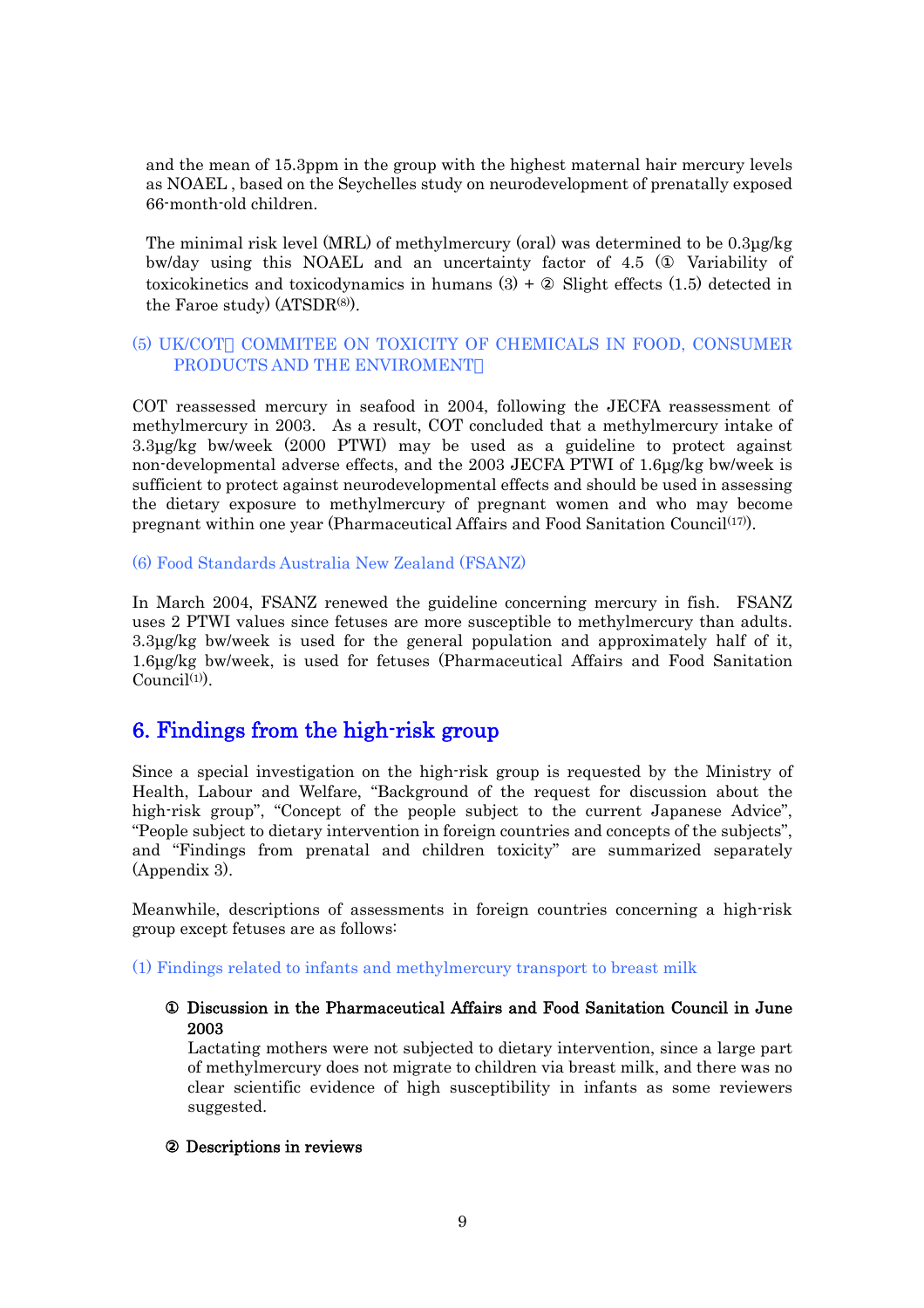### a) US NRC  $(NRC<sup>(7)</sup>)$

It is known from animal experiments that excretion of methylmercury into bile is limited in infant rats and monkeys. For this reason, it takes longer for infants to excrete methylmercury compared with mature animals. It should also be noted that the intestinal flora of infant before weaning might have a lower demethylation function. Based on the assumption that the phenomena observed in these test animals are true for humans, human infants might be especially susceptible to methylmercury.

The breast milk of rats, guinea pigs, and humans has been reported to contain methylmercury. For this reason, breast milk is regarded as one of the maternal excretion routes, and at the same time, as an important exposure route of methylmercury to breast-fed infants. Sixteen percent of total mercury in human breast milk is reported to be methylmercury, which is much lower than that observed in the blood.

#### b) ATSDR (ATSDR(8)

Findings from animal experiments are described. Basically, the findings are identical to those of NRC.

### c) UK COT

### (Discussion on pharmacokinetics)

Significant amounts of methylmercury also pass into the breast milk of lactating women, resulting in a decreased mercury half-life of approximately 45 days.

 Doherty and Gates reported that the excretion rate of mercury in the suckling rodent is less than 1% of the adult excretion rate. Sundberg et al. reported a low elimination of mercury in suckling mice until lactational day 17. This is probably because biliary secretion and demethylation by microflora (which lead to faecal excretion) do not occur in suckling animals. The role of these processes in suckling human infants is unknown.

 The concentration of mercury in breast-milk is approximately 5% of the blood mercury concentration of the mother. Amin-Zaki et al. reported that in women exposed to high levels of methylmercury during the Iraqi poisoning incident, 60% of the mercury in breast-milk was in the form of methylmercury. Therefore it may be estimated that the concentration of methylmercury in the breast-milk is approximately 3% of the total mercury concentration in the blood. For an infant to be exposed to methylmercury at the new JECFA PTWI of 1.6µg/kg bw/week, the mother would have to be exposed to the following methylmercury level:

Methylmercury intake of infant: 0.23µg/kg bw/day 1.6÷7

Assuming a daily milk intake of 150ml/kg bw Concentration of methylmercury in milk: 1.53µg/L (0.23÷150)

Assuming 3% methylmercury transfer from maternal blood to milk Maternal blood mercury level= $51.1\mu$ g/L  $(1.53\div0.03)$ 

Using the pharmacokinetic model employed by JECFA in its 2003 evaluation,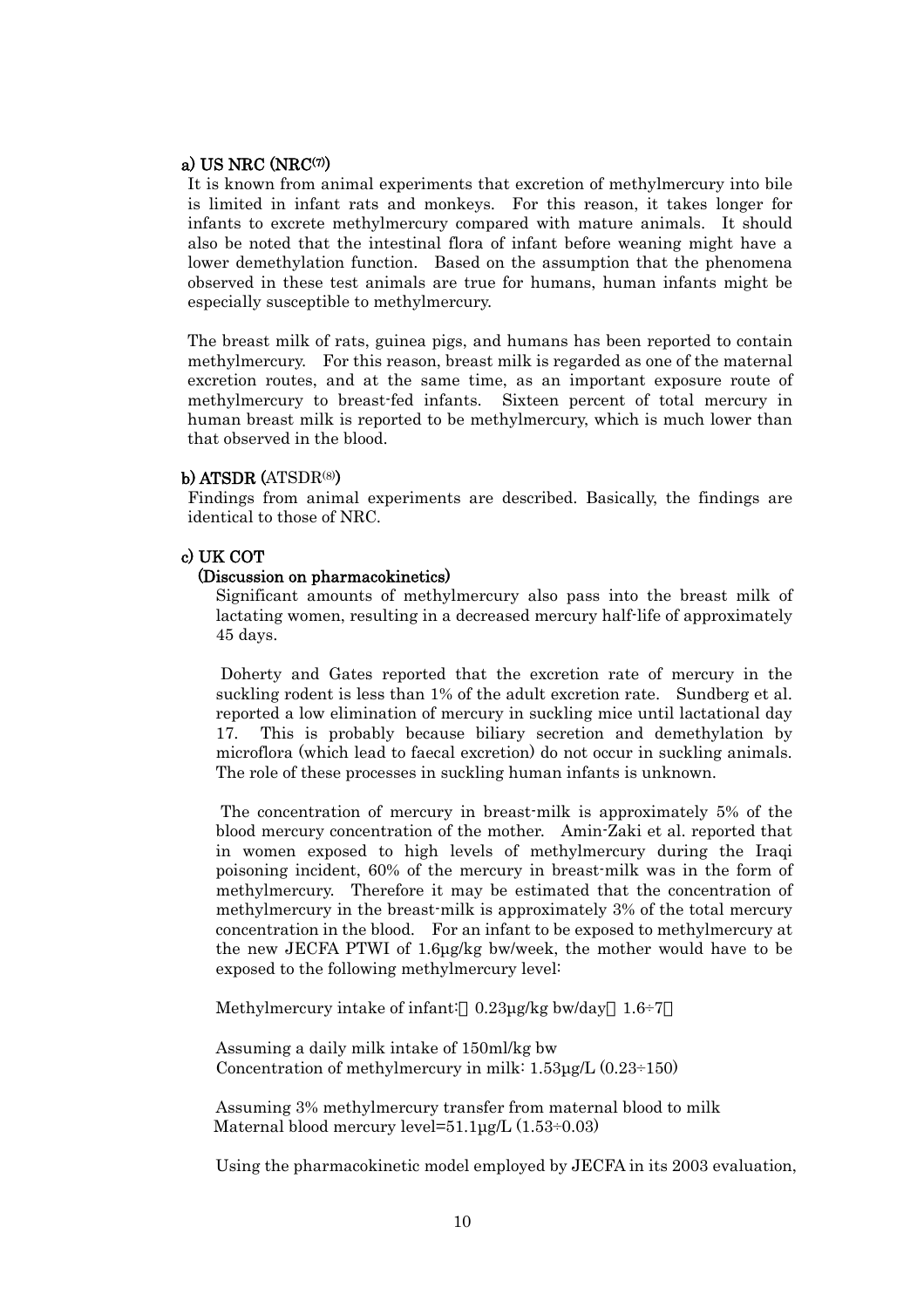and assuming a maternal body weight of 65kg Maternal methylmercury intake=1.36µg/kg bw/day (9.5µg/kg bw/week)

51.1×0.09×65×0.014 0.95×0.05×65

#### (High susceptibility group)

Animal experiments indicate that exposure via breast-milk has less serious consequences to the central nervous system than prenatal exposure.

Data from a 5-year longitudinal study following the Iraq poisoning incident have suggested that some children exposed to methylmercury via breast-milk demonstrated delayed motor development.

The Iraqi poisoning cases concluded that breast-fed infants are at less risk than the fetus, since most of the brain development has already occurred and the effects seen in the breast-feeding infant are different from those seen in infants exposed prenatally and not as severe.

There is no evidence that chronic exposure to methylmercury via breast milk at levels below those observed in the Iraqi incident has any adverse effect on the neurophysiological/psychological development of the child.

 There is uncertainty with respect to whether infants and young children are at greater risk of methylmercury toxicity whilst the central nervous system is still developing. The limited data available indicate that this is not the case for children but the possibility of increased sensitivity of infants cannot be discounted. Correlation of intakes by the breast-fed infant and the mother indicates that the methylmercury intake of the breast-fed infant is within the 2003 PTWI of 1.6µg/kg bw/week if the mother's intake is within the 2000 PTWI of 3.3µg/kg bw/week.

#### (2) Findings related to children

#### ① Discussion in Pharmaceutical Affairs and Food Sanitation Council in June 2003

Reviewers expressed their views that there were no findings related to children.

#### Descriptions in reviews

#### a) UK COT (Pharmaceutical Affairs and Food Sanitation Council(1))

There have been few studies of the effects of methylmercury on young children. Methylmercury is excreted by children as efficiently as by adults.

The longitudinal study in the Seychelles has attempted to examine the effects of postnatal exposure to methylmercury. This is complicated by the facts that in the Seychelles, the children exposed to methylmercury postnatally are also exposed prenatally, and the study has been unable to demonstrate any mercury-related deficits in the neurological development of children. However higher postnatal methylmercury exposure had a positive association with test scores. It was suggested that this may be because a higher mercury level indicates a high fish intake and therefore a diet rich in n-3-polyunsaturated fatty acids and vitamin E, which have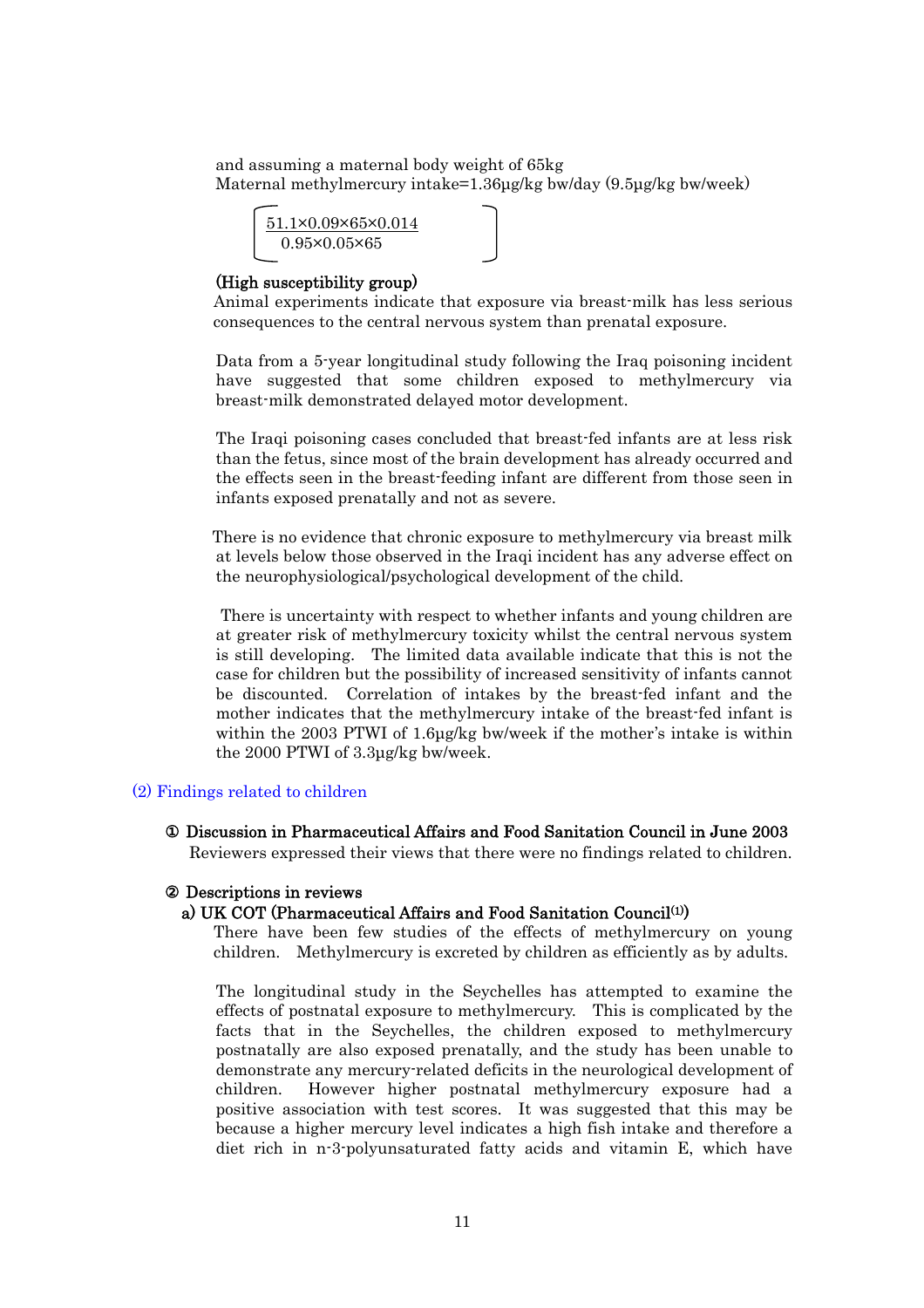beneficial effects and may mask any subtle neurological deficits due to chronic low level exposure to methylmercury.

### 7. Food safety risk assessment

When a food safety risk assessment of methylmercury in seafood is conducted in Japan, it is desirable to conduct risk assessment specific to the Japanese population, based on epidemiological studies on Japanese dietary habits and food culture that include fish consumption. However, such data are currently unavailable; therefore, an assessment was conducted based upon epidemiological studies in foreign countries, including the Republic of Seychelles and Faroe Islands, for findings available at present.

### (1) Hazard identification

Findings from Minamata disease and the Iraqi poisoning cases have been summarized in numerous excellent reviews. The target organ of methylmercury is the central nervous system, and its typical poisoning symptoms include an constricted visual field, hearing disorder, anarthria, and ataxia. In the worst case, a patient falls into a coma and eventually dies. In cases of mild exposure, abnormal sensation or feelings of fatigue develop. The threshold levels of body burdenf , at which these symptoms develop, have been set as follows: 25mg for abnormal sensation, 50mg for ataxia, 90mg for anarthria, 180mg for hearing loss, and 200mg for death. WHO<sup>(4)</sup> has identified that blood mercury level of 200µg/L (equivalent to 50ppm of hair mercury level) results in a 5% risk of neurologic effects such as abnormal sensation in adults.

Developing fetal brains are considered more susceptible, since fetal Minamata disease was reported in spite of no symptoms in pregnant mothers. These harmful effects have been demonstrated in animal experiments using mice, rats, and monkeys. As described above, harmful effects on the nervous system are evident, and more attention should be paid to the susceptibility of the developing nervous system.

Animal and in vitro experiments on immunotoxicity have been reported, but there are no sufficient findings of effects on humans. Although reproductive toxicity has been observed in animal experiments, there are no findings related to humans. As for nephrotoxicity, symptoms of renal disorder develop only when the amount of exposure is sufficient to cause neurotoxicity. Cardiovascular toxicity has been reported in a local study in Finland as well as multi-institutional joint researches in Europe and Israel. However, a study conducted in the U.S. with more subjects reported that no relationship between coronary disease and methylmercury exposure via seafood intake was found. Moreover, in the study of residents of the area where Minamata disease sufferers were found, there was no increase in deaths caused by cardiovascular diseases. Since there are studies with inconsistent resultsas well as a finding that n-3-polyunsaturated fatty acid decreases the risk of coronary disease, it is assumed that toxicity of methylmercury exposure to cardiovascular systems by fish consumption will involve complicated factors; therefore, it is difficult to include coronary diseases in this risk assessment. However, it should be focused continuously in the future.

#### (2) Dose-response assessment

As described above, harmful effects of methylmercury develop most frequently in the nervous system. In addition, methylmercury migrates to fetuses by crossing the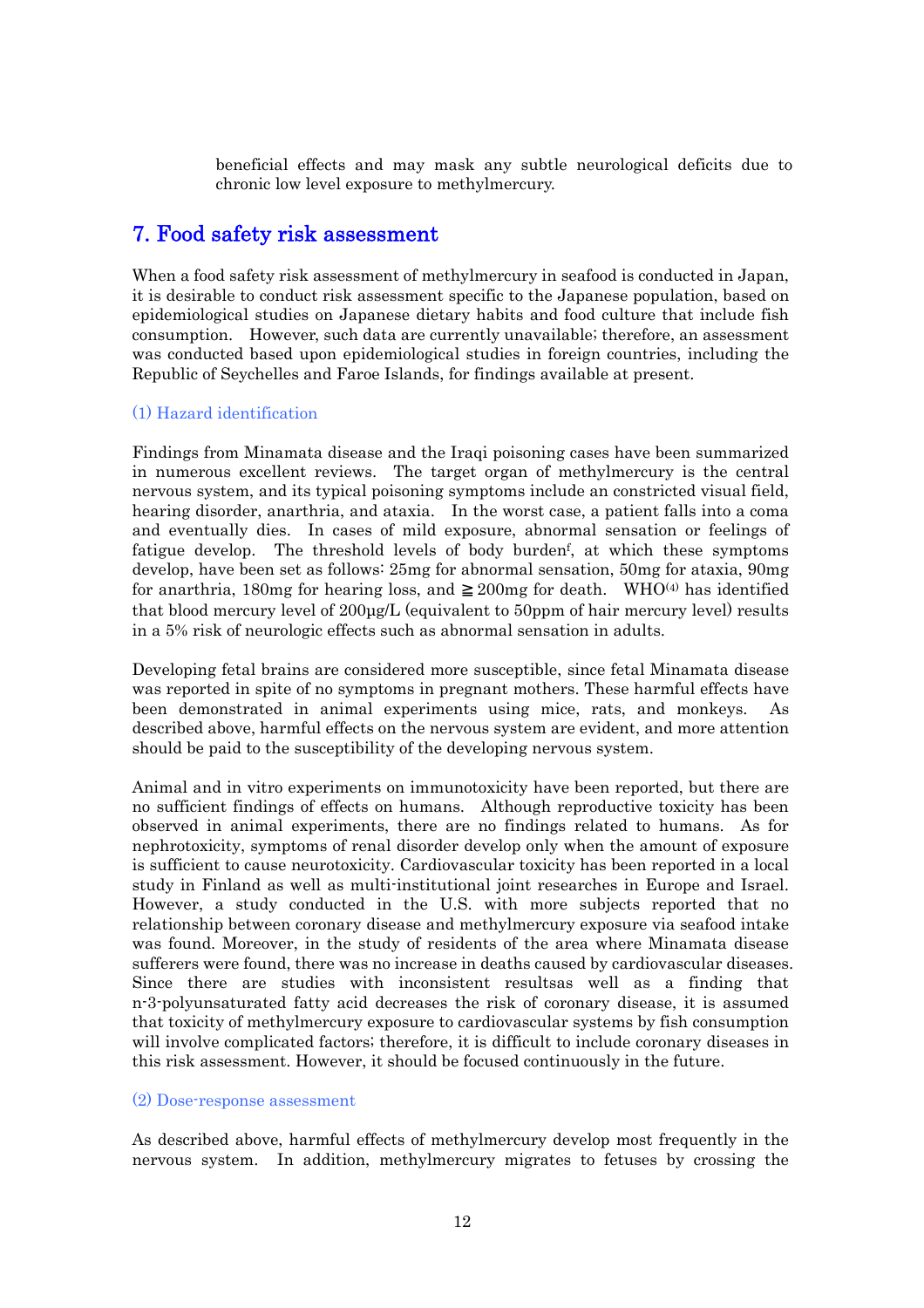placenta as well as the blood-brain barrier. For this reason, the developing fetal central nerve is considered most susceptible to the effects.

Recently, in calculating a tolerable intake in the major risk assessments such as EPA, epidemiological studies on the effects of maternal exposure on postnatal infants are emphasized and used as a basis of calculation. In the 61<sup>st</sup> JECFA, toxicity of methylmercury on the nervous system, kidney, and liver was also described and neurotoxicity was confirmed as the most sensitive endpoint.

Therefore, in this assessment, it is considered appropriate to focus on studies of the postnatal effects of prenatal exposure. There are several such studies, and in particular, apart from the severity of the effects, the results of the Faroe neuropsychological study on 7-year-old children exhibit the effects of methylmercury exposure. The Faroe island study is considered highly reliable since approximately 1,000 study subjects are included and it is a cohort study with registered pregnant mothers. On the contrary, no effect of methylmercury exposure is observed in the Seychelles study, but its reliability is considered high since it is a cohort study including more than 700 subjects.

In both studies described above, hair or blood mercury levels were used as an exposure index, and the intake via oral exposure was not measured. Therefore, a metabolic model should be used to calculate the tolerable intake.

One-compartment model is widely used in JECFA and the EPA for the following reasons: Methylmercury exposure via foods is continuous and relatively stable. Methylmercury is not unevenly distributed to a specific organ in the body. Methylmercury is difficult to metabolize (into inorganic compounds) in the body. Also in this assessment, one-compartment model is considered appropriate as a metabolic model. The newly-assessed parameters of the 61<sup>st</sup> JECFA is used as a reference.

### Epidemiological study

### a) The Faroe Islands study

Benchmark Dose (BMD) analysis was conducted using maternal hair or cord blood mercury levels as an exposure parameter, based upon the results of the 7-year-old children cohort of the Faroe Islands study (Budtz-Jørgensen et al.,  $2000^{(23)}$ ). The BMD and BMDL calculated using 5 endpoints, which were confirmed in a neuropsychological test to have statistically significant relationships with cord blood mercury levels, as response parameters. They are shown in the following Table summarized by Research Committee of National Academy of Sciences.

The Continuous Performance Test (CPT) reaction time of cord blood mercury levels showed the lowest BMD and BMDL values. The test was conducted for 2 years; however, the test result of the 1<sup>st</sup> year differed from that of the  $2<sup>nd</sup>$  year, and thus only the data of the 1st year, of which accuracy control was conducted more severely, were analyzed (Grandjean et al., 1997<sup>(24)</sup>, Budtz-Jørgensen et al., 2000<sup>(23)</sup>). Taking this into account, the National Research Council of National Academy of Sciences determined that it was appropriate to select the Boston Naming Test that showed the second-lowest BMD and BMDL (NRC, 2000<sup>(7)</sup>).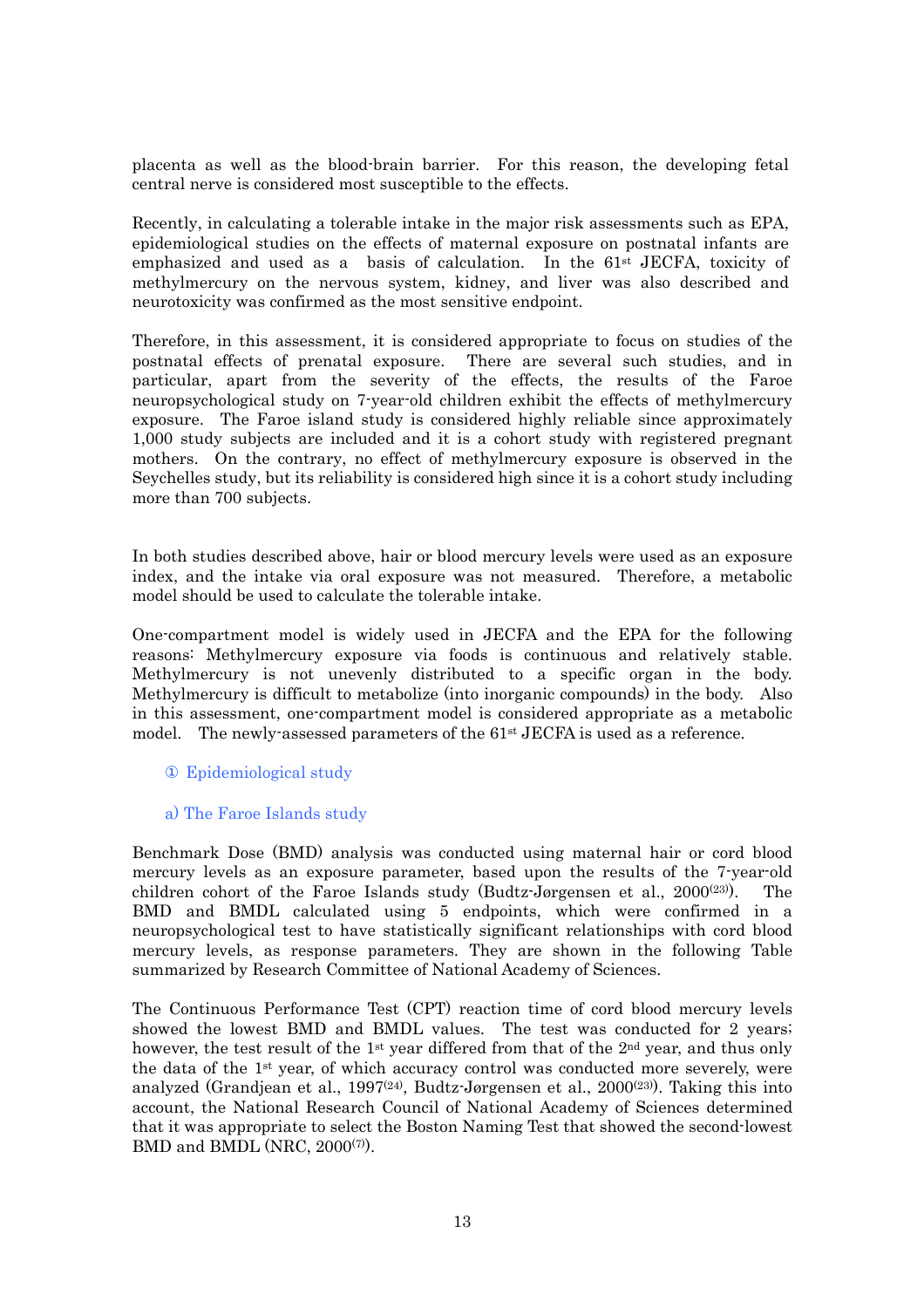In this study, cord blood mercury levels were measured, which was considered a better exposure index for prenatal dose-response relationship analysis. However, hair mercury levels of pregnant mothers were used as the exposure index in the Seychelles study. As described later, to conduct risk assessment using the very few valuable data from the epidemiological studies, it may be favorable to include the Seychelles study. Therefore, hair mercury levels of pregnant women, which are commonly used in the two studies, were considered more appropriate as an exposure index. As for hair mercury levels of pregnant women, the Boston Naming Test showed the lowest BMD (15ppm) and BMDL (10ppm). Here, it was considered appropriate to set the BMDL of 10ppm, the 95% lower confidence bound of BMD, as one of the starting points to calculate the tolerable intake.

|                                                | Cord blood    |     | Maternal hair |    |
|------------------------------------------------|---------------|-----|---------------|----|
| Endpoint                                       | mercury level |     | mercury level |    |
|                                                | (ppb)         |     | (ppm)         |    |
|                                                | <b>BMD</b>    |     | BMD           |    |
|                                                | BMDL          |     | <b>BMDL</b>   |    |
| Motor function: Finger Tapping Test            | 140           | 79  | 20            | 12 |
| Attention: CPT reaction time                   |               | 46  | 17            | 10 |
| Visual space: Bender Gestalt Test              |               | 104 | 28            | 15 |
| Verbal: Boston Naming Test                     | 85            | 58  | 15            | 10 |
| Verbal memory: California Verbal Learning Test | 246           | 103 | 27            | 14 |

Table Calculation of BMD, an endpoint in the Faroe Islands study

CPT: Continuous performance test

BMD: Benchmark dose

BMDL: 95% lower confidence bound of benchmark dose

Under the assumption that there are 5% abnormal reactions even in unexposed subjects, BMD was calculated as an amount of exposure that results in 5% risk (BMR=0.05).

### b) The Seychelles child development study (cohort study)

Results of the Seychelles child development study showed no effects of methylmercury exposure on the nerve, cognition, and behavior in all the 6.5-, 19-, and 29-month-old children. No effect of methylmercury exposure was observed in 66-month-old and 9-year-old children even in the high exposure group with 12ppm of maternal hair mercury levels.

Therefore, 12ppm was determined as a value that corresponds to the NOAEL.

### c) Epidemiological study in New Zealand

In the 4-year-old child study, 74 children were subjects of DDST, and 38 children born from mothers with high hair mercury levels ( 6ppm) were actually used and compared with the control group of 36 children. The study included limited data and the conducted tests were no more than screening tests.

In addition, three control subjects ( One whose mother's hair mercury levels during pregnancy was 3-6 ppm, One who consumes fish more than 3 times a week, and whose mother's hair mercury levels during pregnancy was 3ppm, One who consumes fish at a low frequency, and whose mother's hair mercury levels during pregnancy was 3ppm) were allocated to one child born from a mother with high hair mercury levels at 6 years of age. Studies including the Wechsler Intelligence Scale for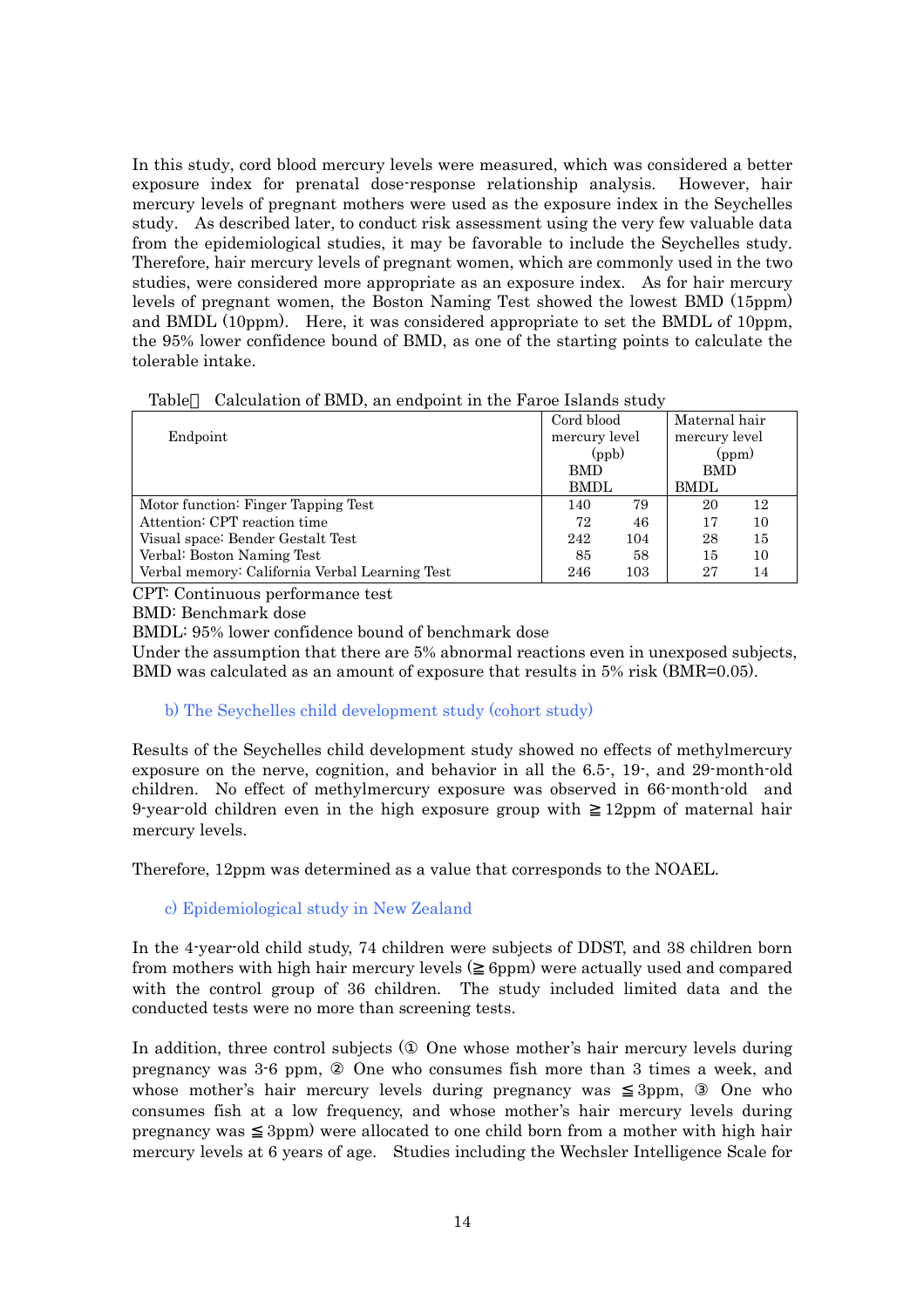Children-Revised, Test of Language Development, and the McCarthy Scales of Children's Abilities were conducted with 57 pairs.

The effects of methylmercury exposure were smaller than the contribution of confounding factors such as social stratifications and ethnic groups (Kjellström et al., 1986<sup>(9)</sup>, Kjellström et al., 1989<sup>(10)</sup>). In addition, there is data of a child born from a mother whose hair mercury level (86mg/kg) in the cohort was the highest, which was more than fourfold higher than the second-highest hair mercury levels (20mg/kg). Regression analysis was statistically significant when this data was excluded but not when included. Due to the uncertainty of the data it is difficult to say that use of the epidemiological study results in New Zealand is appropriate.

#### Metabolic model

In the above study, intake (oral exposure) was not measured, and a metabolic model was used to calculate the tolerable intake. The one-compartment model, which was used for assessments in JECFA and the EPA, is used as the metabolic model. Considering the physical size of Japanese, different body weight values are used as a parameter set, and the newly-assessed parameters of the 61st JECFA is used as the other parameters.

Daily methylmercury intake d (µg/kg bw/day), which becomes C (the blood mercury level) ( $\mu$ g/L) in the steady state, is calculated using the following formula:

Maternal daily methylmercury intake: d (µg/kg bw/day) d  $C \times b \times V$  /  $A \times f \times bw$ 

In this formula, each parameter identical to that of JECFA (the  $61<sup>st</sup>$ ) is used as follows. However, 65kg bw is considered too high for Japanese females even during pregnancy, and thus 60kg, the mean value in the late stage of pregnancy, is used.

| elimination rate constant $0.014$ per day <sup>1</sup> |  |
|--------------------------------------------------------|--|
|--------------------------------------------------------|--|

- bw = body weight 60kg
- V blood volume 0.09×60liters
- A fraction of the dose absorbed 0.95
- f the absorbed fraction distributed to the blood 0.05

The elimination rate constant is calculated from the biological half-life  $(T_{1/2})$  in the blood:  $b=0.693 \div T_{1/2}$ 

#### Uncertainty

Studies and investigations cannot be free from uncertainty, however precisely they may be planned, or however correctly they may be conducted; therefore, uncertainty should also be taken into consideration in this health effect assessment. In usual risk assessments, animal experiment results are often extrapolated, and in these cases, an uncertainty factor of 10 is applied to animal specific differences, to individual differences in a human group, and to when NOAEL is estimated from LOAEL. As for the rest, an uncertainty factor of up to 10 is also applied to each of the factors such as reliability of experiments/investigations and severity of effects.

All the above epidemiological studies focused on prenatal exposure, which is regarded to have the highest susceptibility, and examined the effects on the most sensitive central nervous system by various test methods. Nearly 700-1,000 subjects were included in each study,which are considered sufficient for studies on humans. In addition,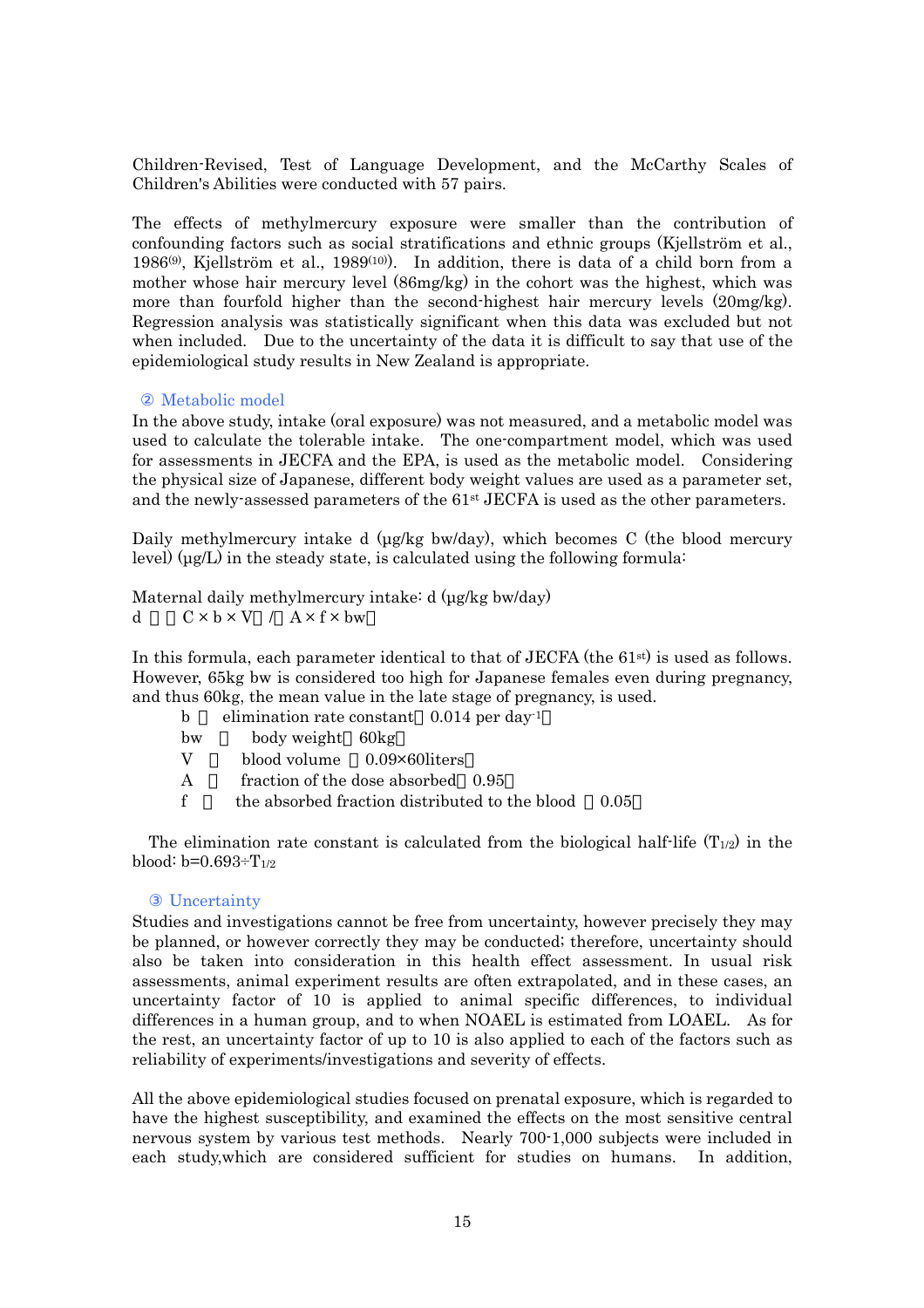ethnicity, cultural backgrounds, and natural environments were substantially different between the Faroe Islands and the Seychelles. However, the values corresponding to BMDL and NOAEL obtained in these two regions are 10ppm and 12ppm of comparable maternal hair mercury levels, respectively. Since BMDL is considered closer to NOAEL the uncertainty included in these data is considered low. In addition, there is no necessity to apply the uncertainty factor for animal specific differences in risk assessment using human data. Also, the uncertainty factor for the estimation of NOAEL from LOAEL need not be applied. However, considering the variability among living bodies, the following uncertainties are possible:

To estimate blood mercury levels from hair mercury levels, the ratio of 250:1 (hair mercury level vs. blood mercury level) has been used in the conventional risk assessments by JECFA and others. This ratio ranges from 140 to 370 as the mean value of each study group, and from 137 to 585 for the individual data. Therefore, considering the fluctuation range of the mean values, there is a possibility that the blood mercury levels estimated from hair mercury levels using 250 will be 0.68 (250/370)-1.79 (250/140) fold of the actual blood mercury level, and 0.43 (250/585)-1.82 (250/137) fold for individuals.

In a radioactive methylmercury intake experiment with volunteers, biological half-lives were reported to be approximately 70 days for the whole body and 50 days for blood compartment, with the excretion factor of 0.014 (Miettinen et al. 1971 $(25)$ ). The excretion factor calculated from actual fish intake was approximately the same value,  $0.0099\cdot0.0165$  (Sherlock et al.  $1984^{(26)}$ ). In the Iraqi poisoning cases, biological half-lives observed from the variability of hair mercury levels showed a bimodal distribution; mean 65 days in the low-level group (excretion constant factor: 0.0107), mean 119 days in the high-level group (excretion constant factor: 0.0058), and maximum 189 days were reported (Al-Shahristani and Shihab, 1974<sup>(27)</sup>). However, this maximum value was considered an outlier. Thus, considering that the biological half-life estimated from the change of hair mercury levels indicate the half-life of the whole body or blood compartment, the mean value of change to a longer biological half-life (i.e. lower b (excretion constant factor)) might be 1.70 (119/70) for the whole body or 2.38 fold (119/50) for the blood compartment.

#### Setting tolerable intake

In the Faroe Islands study (cohort study), a statistically significant relationship was observed between fetal methylmercury exposure and several neurobehavioral and neuropsychological endpoints. On the contrary, in the Seychelles child development study, no effect of fetal methylmercury exposure on the nerves, cognition, and behavior of children was observed.

The differences between the above studies are summarized as follows:

- Exposure pattern (In the Faroe Islands, whales with relatively high-levels of mercury are infrequently consumed, while in the Seychelles, fish with low-levels of mercury are frequently consumed.)
- Effect indexes used for the neurologic development (Functional-domain specific tests were used in the Faroe Islands. Comprehensive tests were used in the Seychelles)
- Polychlorinated biphenyl (PCB) exposure (The Faroe Isalnds is positive, while the Seychelles is negative)
- Ethnic group (European ethnic group in the Faroe Islands and African ethnic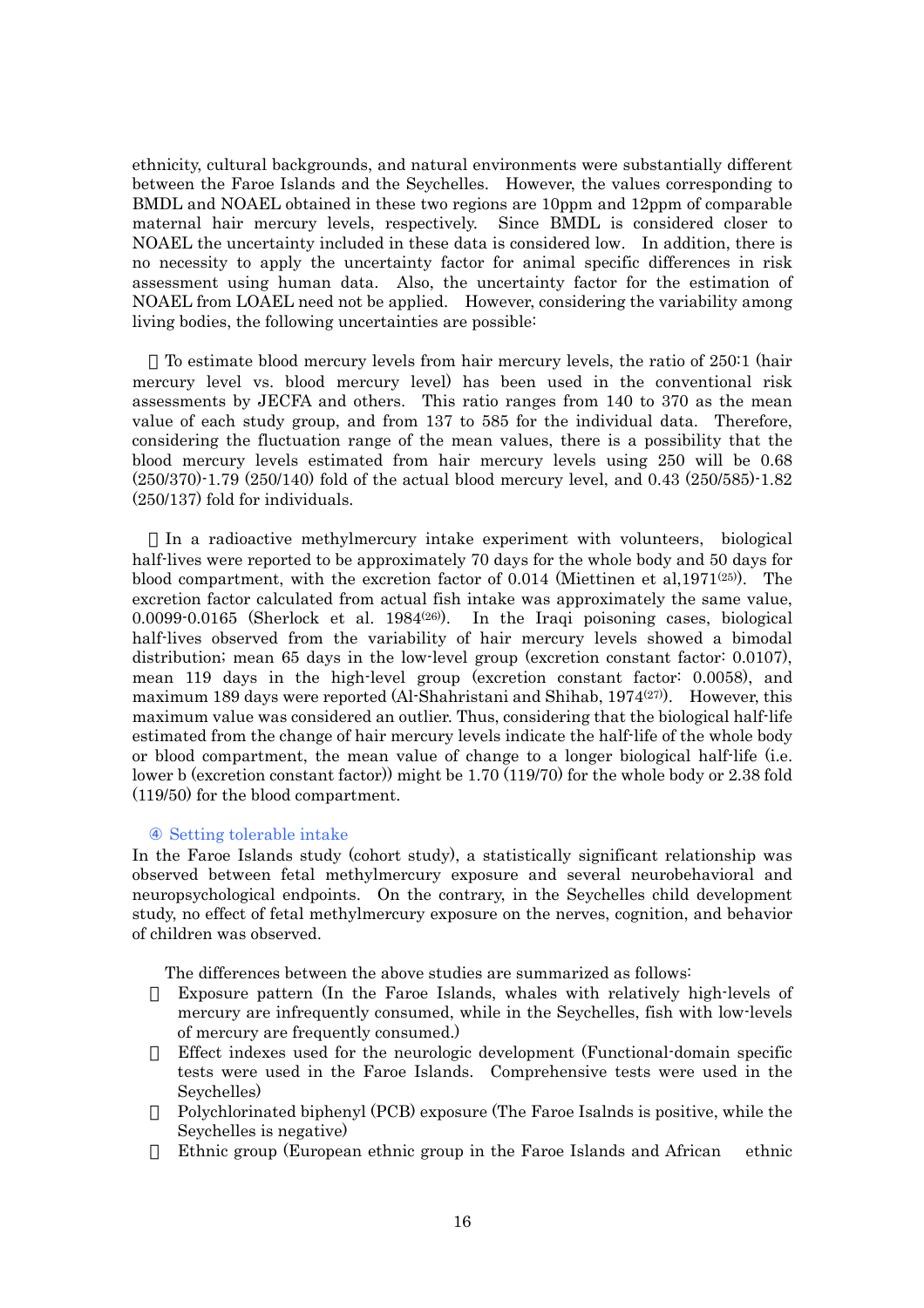group in the Seychelles)  $(NRC<sup>(7)</sup>)$ 

Considering the Japanese population, particularly from the aspect of exposure patterns (and PCB exposure), the population in the Seychelles is considered closer to the Japanese population. However, test results that confirmed significant relationships cannot be ignored. For this reason, considering the BMDL (Boston Naming Test by the maternal hair mercury levels), one of the neurobehavioral endpoints in the Faroe Islands study, and the NOAEL in the Seychelles child development study, the mean of 11ppm between 10ppm and 12ppm of their maternal hair mercury levels was used to calculate d (the daily maternal mercury intake). The method to calculate the mean value from the results of the two studies was also adopted in the JECFA assessment (2003) (In this case; however, the BMDL of 12ppm (the maternal hair mercury levels by the Boston Naming Test) was calculated using a different method.)

The blood mercury level (44µg/L) is calculated from the maternal hair mercury level (11ppm). In addition, maternal daily methylmercury intake (d µg/kg bw/day) is calculated.

- d  $C \times b \times V$   $A \times f \times bw$  1.167µg/kg bw/day
	- b elimination rate constant $(0.014$  per day<sup>-1</sup>)
	- bw body weight(60kg)
	- V blood volume  $(0.09 \times 60)$  liters)
	- A fraction of the dose absorbed (0.95)
	- f the absorbed fraction distributed to the blood  $(0.05)$

In addition, the fluctuation range of the elimination rate constant (i.e. biological half-life) should be considered about d 1.17µg/kg bw/day, besides the fluctuation range in converting maternal hair mercury levels into blood mercury levels. As described above, given the maximum fluctuation range of 2 (hair mercury level vs. blood mercury level), blood mercury levels estimated from hair mercury levels as well as the amount of intake are reduced by half. Given the maximum fluctuation range of 2 in the biological half-life, the elimination rate constant and the intake should be reduced by half. Considering the uncertainty,  $0.29\mu g/kg$  bw/day (d=1.17 $\mu$ g/kg bw/day÷4) is the intake from the safety standpoint. Therefore, the tolerable weekly intake (TWI) of methylmercury is 2.0µg/kg bw/week (Hg).

Here, risk assessment using the data from the epidemiological studies with humans was conducted and thus uncertainty of the data is considered small compared with that by extrapolating animal experiments results. Subjects of the epidemiological studies were the most sensitive prenatally exposed children, and the endpoints of the effects were examined by various neurobehavioral, neuropsychological, or neurophysiological tests with the highest sensitivity. In the subject regions, the Seychelles and the Faroe Islands, there were substantial differences in cultural and natural environments including ethnic backgrounds, dietary habits, and languages, but not in the values that corresponded to the NOAEL and BMDL. Since there were only a few large-scale cohort studies, the Committee conducted risk assessment based upon the results of the two studies.

In the Faroe study, cord blood mercury levels, which were closer to the fetus and considered an excellent exposure index in dose-response relationship analysis, were also measured. On the contrary, maternal hair mercury levels during pregnancy were an exposure index in the Seychelles study. To conduct risk assessment using a few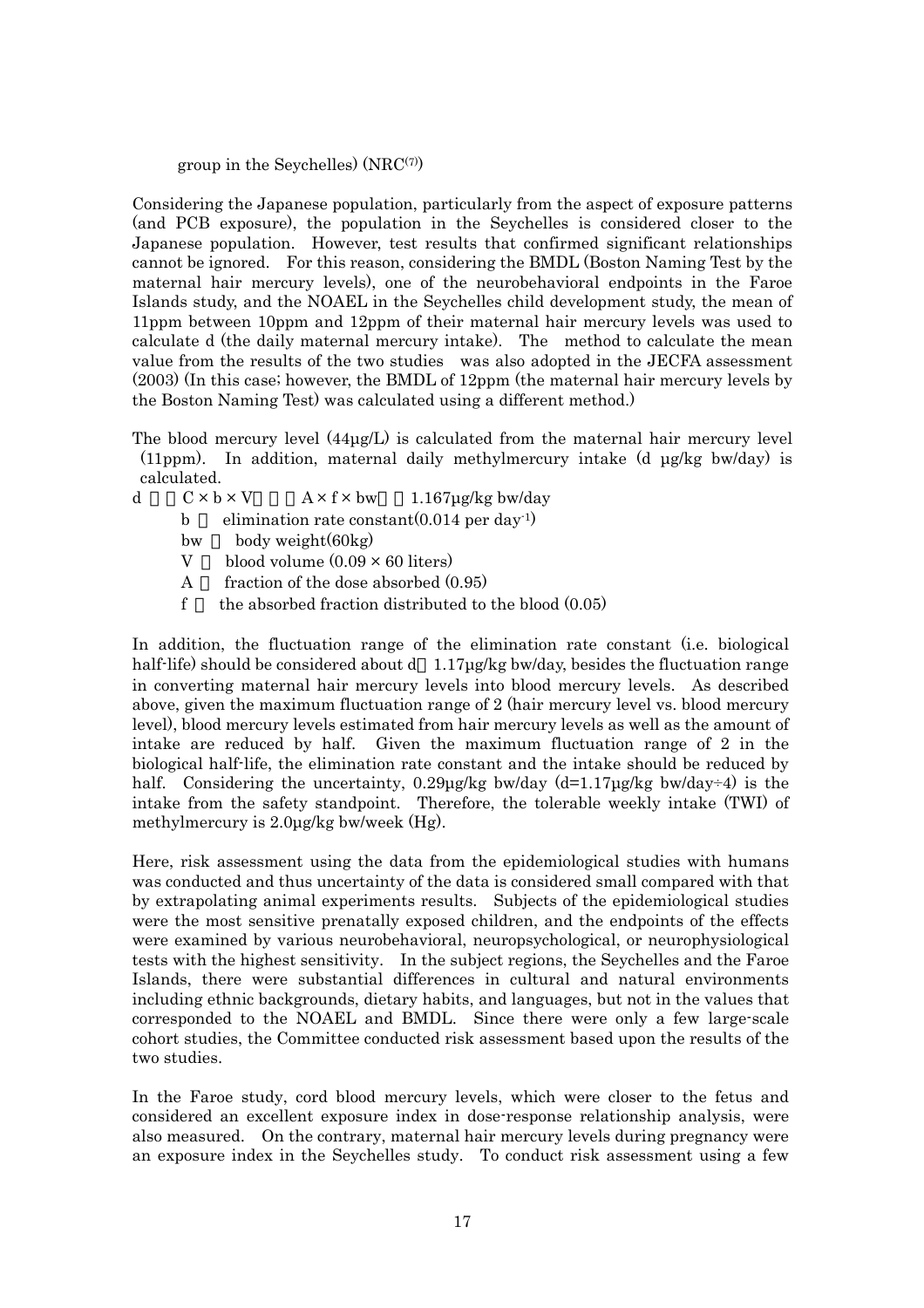valuable results of the epidemiological studies, the hair mercury level, which is common in the two studies, was used as an exposure index.

In addition, even if cord blood level is a better exposure index, the cord blood mercury level should be converted to maternal blood level to calculate a tolerable intake. Because data was insufficient for the conversion and there was a substantial fluctuation range, it was considered difficult to estimate the representative value or fluctuation range. In theory, constructing a more precise model with fetuses separated in the other compartment was considered to replace the one-compartment model for the calculation, but almost no data have been available to construct such a model. Therefore, the Committee decided to convert hair mercury levels to blood mercury levels.

In the risk assessment conducted this time, the BMDL (the lower value in the 95% confidence interval of BMD) in the Faroe study, and 12ppm (the lowest value in the high exposure group with >12ppm of maternal hair mercury levels) in the Seychelles study were adopted from the safety standpoint.

As for uncertainty factors, the Committee selected the ratio of mercury levels between hair and maternal blood as well as the fluctuation range of the biological half-life as uncertainty factors since toxicokinetic variability has a great effect due to the properties of the adopted model. This reflects that different sensitivities to exposure indexes exhibited by hair mercury levels, different blood levels to the same intake in the steady state, and, moreover, observation methods are considered to be the factors explaining the different sensitivities.

#### (3) Mercury exposure in Japanese

According to the Total Diet Surveillance conducted by the Ministry of Health, Labour and Welfare, the dietary mercury intake (total mercury) of Japanese is 8.1µg/person/day (1.1µg/kg bw/week in 50kg bw) in 2003, of which 84% is consumed from seafood. The mean of the past 10 years between 1994 and 2003 is reported as 8.4 $\mu$ g/person/day (1.2 $\mu$ g/kg bw/week) (Figure 2). Since the methylmercury level is lower than the total mercury level, methylmercury intake becomes lower than the tolerable weekly intake of 2.0µg/kg bw/week that is calculated herein. However, this is a comparison between the mean values, and there are no data of the actual fluctuation range of intake.

According to a report that analyzed the total mercury of the hair collected from all regions in Japan (Yasutake et al.,  $2004^{(28)}$ ), the geometric mean of the female hair mercury level was 1.37ppm. More detailed analysis of the distribution of hair mercury levels of females between the age of 15 and 49 demonstrated that 1ppm accounts for 26.3% of the population, 2ppm for 77.8%, 5ppm for 98.3%, and 10ppm for 99.9%. This indicates that almost all mercury levels of females were <11ppm, the mean value of BMDL and NOAEL values that were the starting point to calculate a tolerable weekly intake.

### (4) High-risk group

Based upon the scientific findings that significant effects of methylmercury are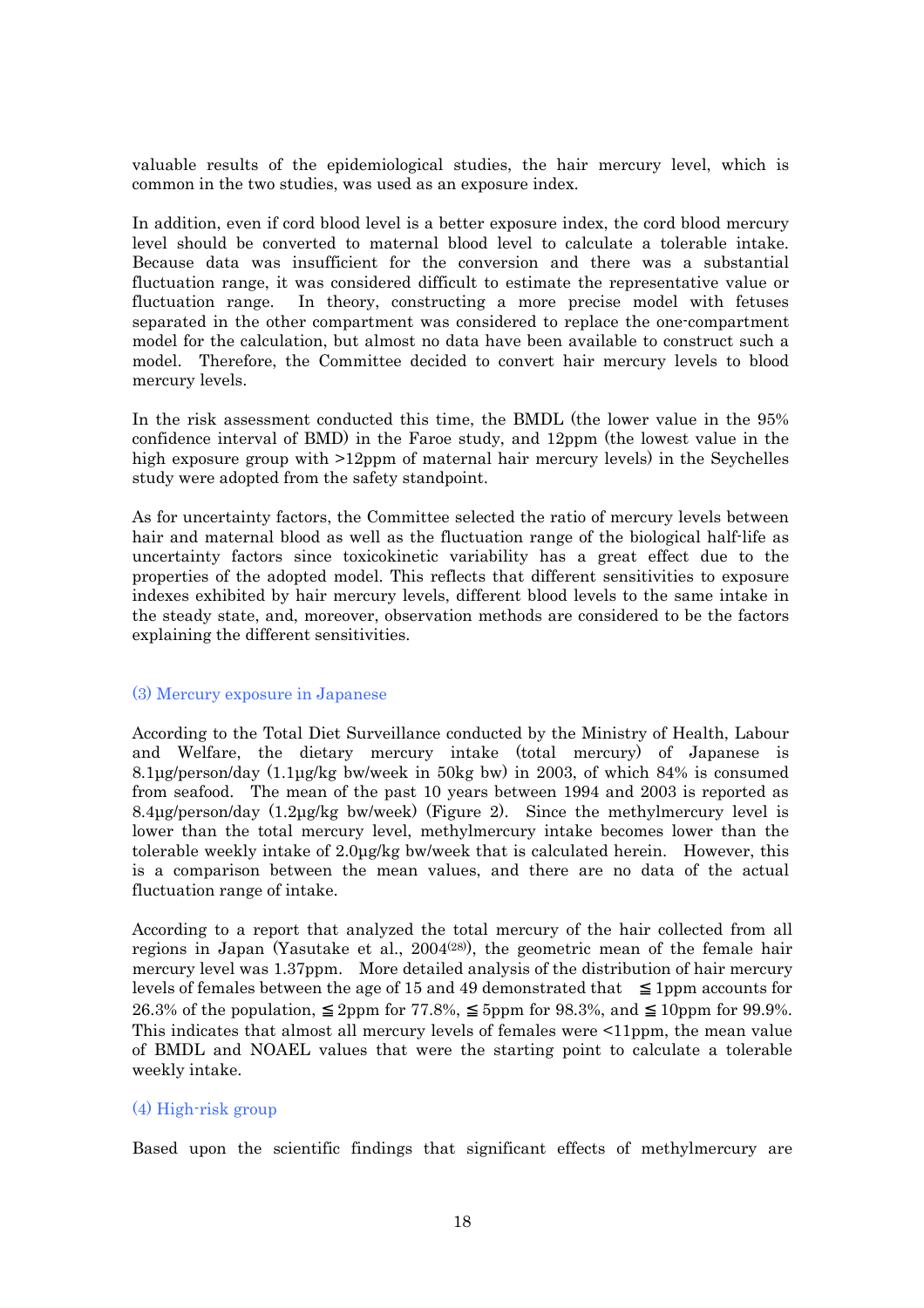associated with the developing central nervous system, and fetuses are most susceptible to methylmercury exposure, there is a consensus in foreign countries to include pregnant and potentially pregnant women as subjects to dietary intervention, but inclusion of other types of subjects was different by each country. In Japan, it was considered appropriate to assess the high-risk group as a susceptible and highly-exposed group.

### Fetuses

Since methylmercury not only crosses the blood-brain barrier but also migrates to fetuses via the placenta, the developing central nervous system of fetuses is considered the most susceptible.

In addition, brain mercury levels of rats in the fetal stage until the time of birth are approximately 1.5-2 fold higher than those of mother rats, and erythrocyte mercury levels of the cord blood are an mean of 1.4 fold higher than those of human pregnant mothers, and its ratio to total blood methylmercury levels is reported as 1.9 (Ask et al.,  $2002^{(29)}$ . Therefore, prenatal exposure to mercury is considered particularly high.

#### Infants

Findings in animal experiments showed limited methylmercury excretion into the bile in infant rats and monkeys. For this reason, it takes longer for infants to excrete methylmercury compared with mature animals. Also, a lower demethylation function of intestinal flora in breast-fed infants is possible. It is assumed that the maturity at birth is lower in lab animals such as rats compared with humans, even so if the findings are still true of humans, higher risks of methylmercury exposure in human infants are possible.

Breast milk is considered the main source of exposure for infants, and there is a report that methylmercury accounts for 16% of total mercury in human breast milk. Meanwhile, in the Iraqi poisoning cases, it was reported that 60% of mercury in breast milk of women exposed to high-level methylmercury was in the form of methylmercury. When the maternal mercury intake is below the provisional tolerable intake  $(3.3\mu g/g)$ bw/week) set prior to the 61st JECFA, infant mercury intake via breast milk is 0.56µg/kg bw/week, well-below the provisional tolerable intake intended for pregnant women in the 61st JECFA.

In rats, postnatal brain mercury levels were reduced to approximately 1/10 of that in the late pregnancy and exposure to infants via lactation was minimal. As for human infants, erythrocyte mercury levels were reduced and the cord blood erythrocyte mercury levels at birth was reduced 0.54 fold in 3-month-old infants. Taking these into account, it is assumed that methylmercury exposure levels in breast-fed infants are reduced compared to that of fetuses.

#### Children

Very few investigations have been conducted on the effects of methylmercury on children. Most information was based upon the Minamata, Niigata, and Iraqi poisoning cases, and the amount of exposure in all these cases was extremely high, and the Iraqi cases were acute exposure. In some countries, children, except infants, were subjected to dietary intervention but no concrete evidence has been indicated. Moreover, there are no data of the concerned harmful effects of methylmercury on adult and child health at present. The British COT reported the same excretion efficiency of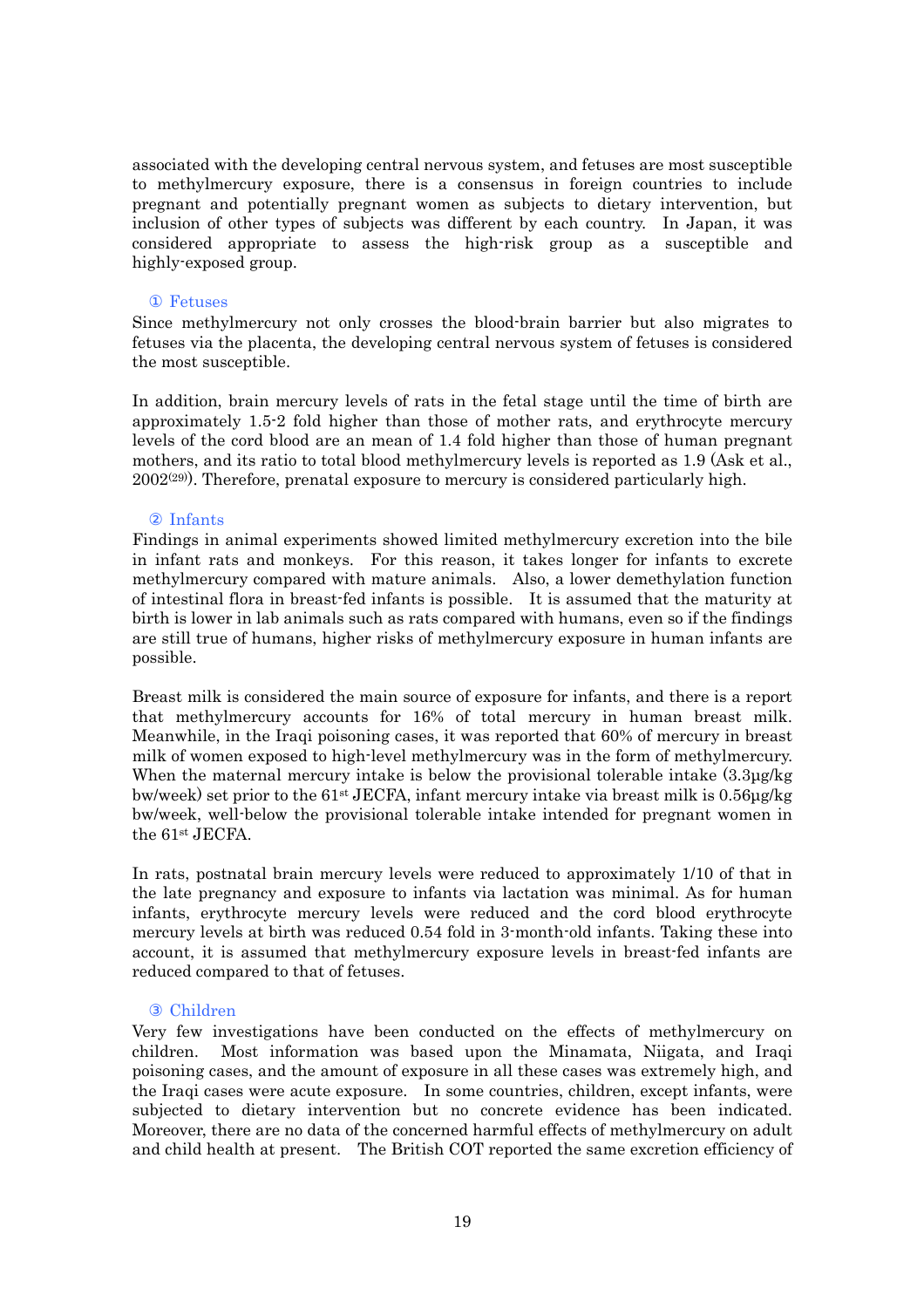methylmercury in children as in adults, and the same brain damage in children via direct exposure as those in adults, while the Seychelles epidemiological study reported that harmful effects of methylmercury on child neurodevelopment could not be demonstrated due to the complexity that children postnatally exposed to methylmercury were also exposed prenatally.

Based upon these findings, methylmercury exposure is considered to have the most profound effects on fetuses; therefore, it is judged appropriate to identify fetuses to be in the high-risk group.

As for infants and children, according to the findings available at present, the amount of exposure declines in infants, children excrete methylmercury like adults, and the effects on their brains is similar to those on adults' brains. Therefore, it is judged reasonable to regard fetuses to be in the high-risk group.

## 8. Conclusion

(1) High-risk group

Fetuses

(2) Tolerable weekly intake

Methylmercury: 2.0µg/kg bw/week (Hg

Basis

The basis was the daily methylmercury intake by pregnant women, which was calculated using the one-compartment model with the mean of 11ppm between the two hair mercury levels, 10ppm and 12ppm, considering the BMDL in the Faroe Islands study and the NOAEL in the Seychelles child development study, respectively. Here, considering the uncertainty (concentration ratio between hair and blood mercury levels, and individual differences in the excretion factor), an uncertainty factor of 4 was applied.

Subjects

Subjects were pregnant and potentially pregnant women, since fetuses were determined to be in the high-risk group.

### 9. Summary and issues in the future

In risk assessment this time, data from human cohort studies were used. Subjects were prenatally exposed children with the highest susceptibility, and the endpoints were also examined by various neurobehavioral, neuropsychological, and neurophysiological tests with the highest sensitivity.

In the subject regions, the Seychelles and the Faroe Islands, there were substantial differences in cultural and natural environments including ethnic backgrounds, dietary habits, and languages, but not in the values that corresponded to the NOAEL and BMDL. Therefore, the data uncertainty was considered low, and the Committee conducted risk assessment based upon the results of the two studies, and calculated the tolerable weekly intake considering the uncertainty factor associated with model construction.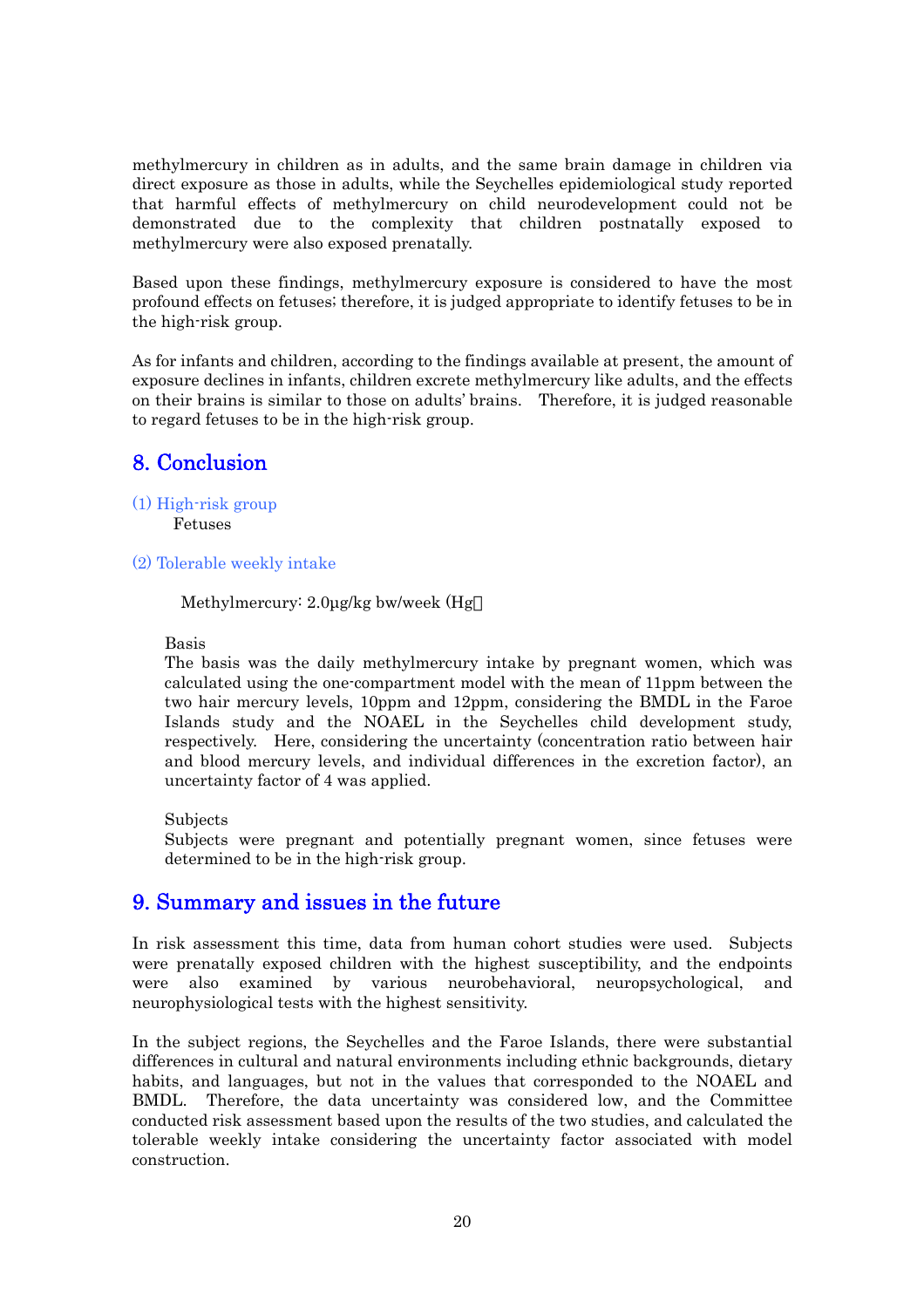Several issues were unconsidered in this risk assessment. In particular, confounding effects of other dietary constituents including nutrients were not fully assessed. This is mainly because up to the present, almost no study has been conducted from such a perspective. Risk assessment should be conducted on various dietary contaminants with potential neurologic effects, as represented by PCB's, and on effects of their combined exposure, when sufficient findings worthy of discussion are accumulated, including those from ongoing studies.

It has been reported that hair perms reduces hair mercury levels; however, this factor was not considered. This is because in the two cohort studies, it was not identified whether or not pregnant female subjects had hair perms and this factor was not considered in the analysis. Therefore, it was impossible to include hair perms as uncertainty. Besides, reduced hair mercury level leads to lower estimation of blood mercury levels, resulting in safer assesment. In addition, this might be one of the variable factors of the ratio between hair and maternal blood mercury levels.

Recently, methylmercury exposure in adults has been reported to be a risk factor of coronary artery disease and arterial sclerosis but negative results have also been reported, and thus further investigation is required in the future. For this reason, the factor was not included in the risk assessment; however, depending on the outcomes of future studies in this field, it may be considered in the assessment.

It is evident that methylmercury exposure results from consumption of fish that contain methylmercury; however, nutritional advantages of fish consumption such as n-3-polyunsaturated fatty acids should also be noted. In fact, by avoiding intake of large amounts of fish containing high-levels of methylmercury, one can benefit from fish consumption while reducing methylmercury intake. Methylmercury levels in each fish species were published in documents for Veterinary and Aquatic Food Meeting, Food Sanitation Committee, Pharmaceutical Affairs and Food Sanitation Council in August 17, 2004 (Pharmaceutical Affairs and Food Sanitation Council<sup>(1)</sup>). Studies on nutritional advantages of fish consumption and on the confounding factors of effects of methylmercury consumed via foods containing fish are required in the future. In addition, construction of databases of mercury in fish based upon detailed and sufficient samples is also required. Needless to say, risk communication is also needed to gain full understanding of the public.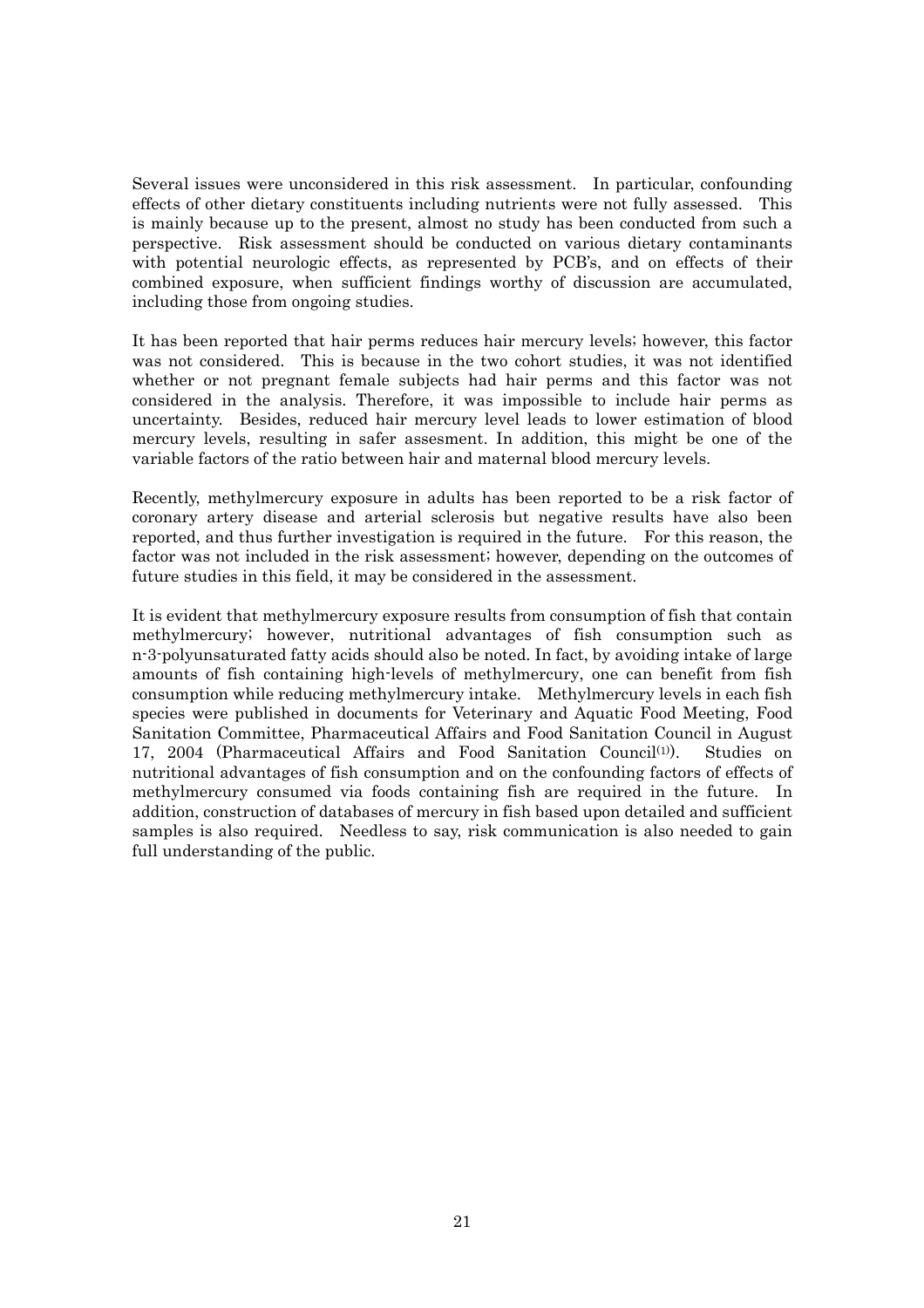|                                                     | rapic + nicreal, and no composituo      |
|-----------------------------------------------------|-----------------------------------------|
| Metalic mercury<br>Elemental mercury, Mercury vapor |                                         |
| Inorganic mercury compounds                         | Mercurous mercury:<br>Mercuric mercury: |
| Organic mercury compounds                           | Alkyl mercury<br>Phenyl mercury etc.    |

Table 1 Mercury and its compounds



Figure 1 Cycling of mercury compound in the environment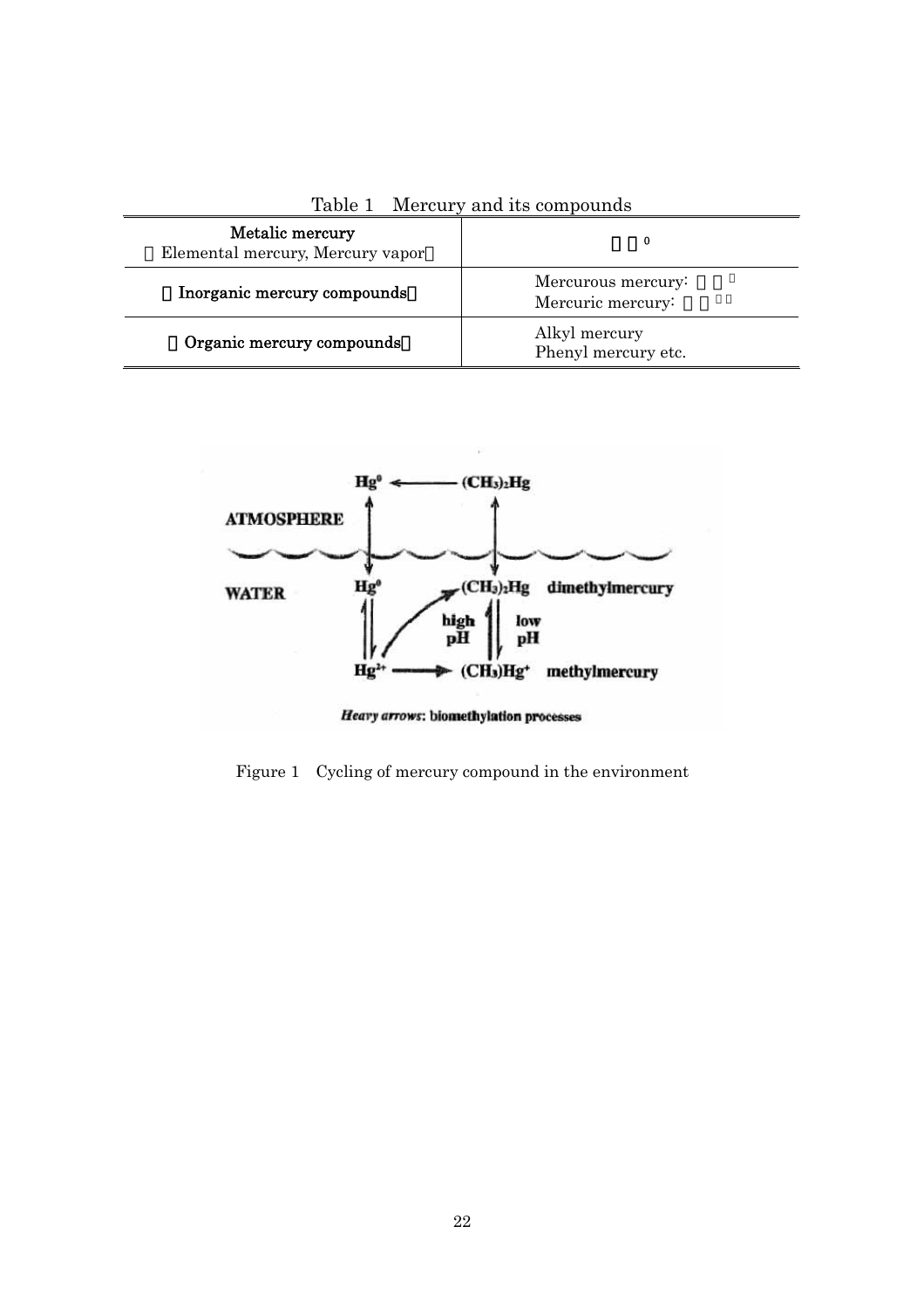

Figure 2 Annual average of total mercury intake (Japan)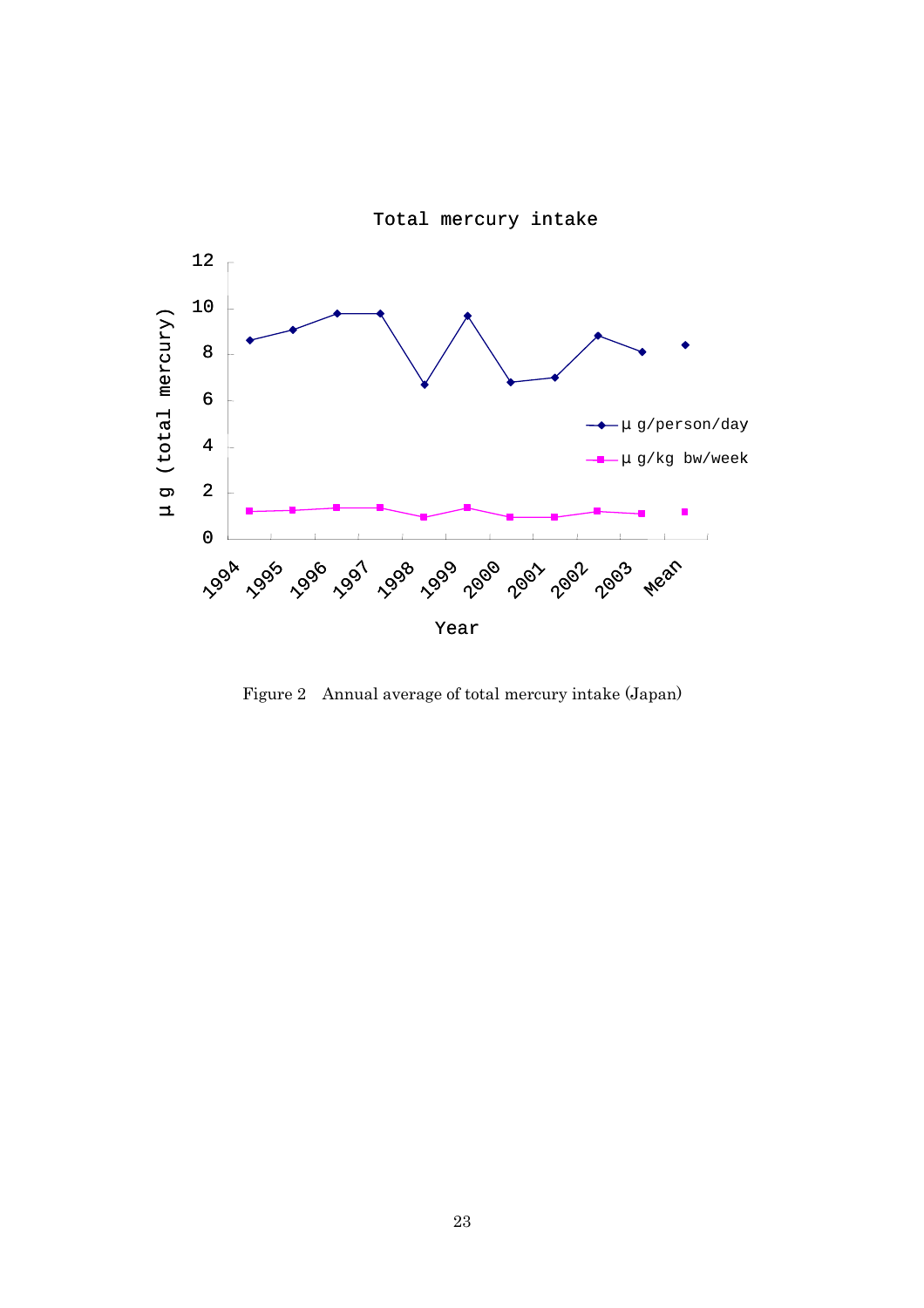|                |                                                                |                                                              | Summary of the studies          |                                                                      |                                   |                                                                           |                                                                                                                                                                                                                                                                                                                                     |  |
|----------------|----------------------------------------------------------------|--------------------------------------------------------------|---------------------------------|----------------------------------------------------------------------|-----------------------------------|---------------------------------------------------------------------------|-------------------------------------------------------------------------------------------------------------------------------------------------------------------------------------------------------------------------------------------------------------------------------------------------------------------------------------|--|
|                | Study name                                                     | Cohort scale<br><b>Biomarker</b>                             |                                 | <b>Mercury levels</b>                                                | Age at the<br>assessment          | The number of<br>child subjects                                           | Remarks                                                                                                                                                                                                                                                                                                                             |  |
|                |                                                                |                                                              | Maternal hair<br>mercury levels | Mean: $4.5$ ppm                                                      | 1 year old                        | 583                                                                       | A statistically significant relationship was<br>observed between prenatal methylmercury                                                                                                                                                                                                                                             |  |
| $\mathbf{1}$   | The Faroe Islands<br>study                                     | 1,023                                                        | Cord blood<br>mercury levels    | Mean: 24.2ppm                                                        | 7 years old                       | 923                                                                       | exposure and several neurophysiological or<br>neuropsychological endpoints. See                                                                                                                                                                                                                                                     |  |
|                |                                                                |                                                              |                                 | 14 years old                                                         |                                   | 883                                                                       | Appendix 1 for details.                                                                                                                                                                                                                                                                                                             |  |
|                | The pilot study for                                            |                                                              | Maternal hair                   |                                                                      | 5-109 weeks                       | 789                                                                       |                                                                                                                                                                                                                                                                                                                                     |  |
| $\overline{2}$ | the Seychelles child<br>development study                      | 804                                                          | mercury levels                  | Median: 6.6ppm                                                       | 66 months                         | 217                                                                       | Significant, but not clear, effects of mercury<br>were observed in the pilot study.<br>In the main study, no effects of                                                                                                                                                                                                             |  |
|                | The main study of<br>the Seychelles child<br>development study | 779                                                          | Maternal hair<br>mercury levels | Median: 5.9ppm                                                       | 6.5 months                        | 712-737                                                                   | methylmercury exposure on child nerves,                                                                                                                                                                                                                                                                                             |  |
|                |                                                                |                                                              |                                 |                                                                      | 19 months                         | 738                                                                       | cognition, and behavior was observed in the<br>child neurodevelopment studies at ages of                                                                                                                                                                                                                                            |  |
|                |                                                                |                                                              |                                 |                                                                      | 29 months                         | 736                                                                       | 6.5, 19, 29, 66 months and 9 years.                                                                                                                                                                                                                                                                                                 |  |
|                |                                                                |                                                              |                                 |                                                                      | 66 months                         | 711                                                                       | See Appendix 2 for details.                                                                                                                                                                                                                                                                                                         |  |
|                |                                                                |                                                              |                                 |                                                                      | 108 months<br>$(9 \text{ years})$ | 643                                                                       |                                                                                                                                                                                                                                                                                                                                     |  |
|                |                                                                | 73 (hair mercury<br>$levels:$ >6ppm)/<br>935 (high-frequency | Maternal hair                   | Mean of the high-risk<br>group: 8.3ppm<br>(High-risk group:<br>6ppm) | 4 years                           | 38 (high-level<br>mercury group)<br>$+36$ (low-level<br>mercury group)/74 | Neurodevelopment tests with 4-year-old<br>children showed 50% of abnormal or<br>suspicious cases in the high-level mercury<br>group, compared with 17% in the control<br>group, and the difference was statistically<br>significant. Subsequently,<br>neurodevelopment tests with 57 pairs of                                       |  |
| $\sqrt{3}$     | New Zealand<br>subjects)                                       | fish consumers)/<br>10,930 (screened                         | mercury levels                  | Analytical value:<br>$6 - 86$ ppm<br>$(16$ samples: $>10$ ppm)       | 6 years                           | 57 (high-level<br>mercury group)/237                                      | 6-7-year-old children were conducted and<br>compared with 3 control groups. The<br>comparison results showed lower test scores<br>associated with an average hair mercury<br>level during pregnancy of 13-15ppm, little<br>contribution of methylmercury exposure, and<br>significant effects of ethnic backgrounds of<br>children. |  |

Table 2 Summary of main epidemiological studies on methylmercury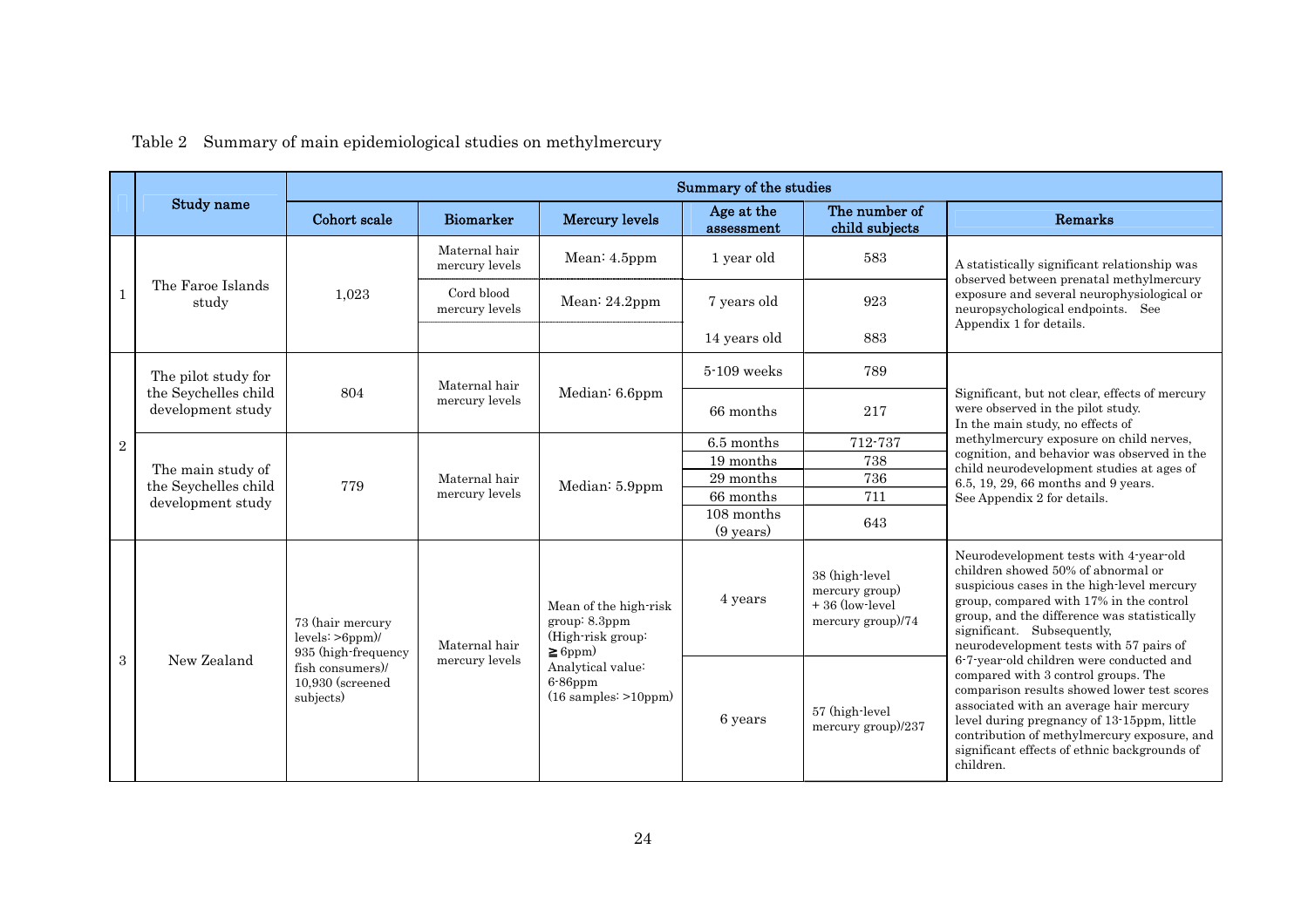|                                                           | Institution of<br>the<br>assessment                                      |                                                                                                                                                                                                          | Threshold level                                          |                                                                                                                                                                                                                                                                                                       |                                                                                                                                                                                                                                                             | Intake(dose                 | Uncertai<br>nty factor<br>(UF)                                                                                                                  | TWI (µg/kg<br>bw/week)                                           | Remarks                                                                 |
|-----------------------------------------------------------|--------------------------------------------------------------------------|----------------------------------------------------------------------------------------------------------------------------------------------------------------------------------------------------------|----------------------------------------------------------|-------------------------------------------------------------------------------------------------------------------------------------------------------------------------------------------------------------------------------------------------------------------------------------------------------|-------------------------------------------------------------------------------------------------------------------------------------------------------------------------------------------------------------------------------------------------------------|-----------------------------|-------------------------------------------------------------------------------------------------------------------------------------------------|------------------------------------------------------------------|-------------------------------------------------------------------------|
| implementati<br>on<br>(Yr of<br>implementati<br>on)       |                                                                          | Exposure index (main studies)                                                                                                                                                                            | <b>LOAEL</b>                                             | <b>NOAEL/BMDL</b>                                                                                                                                                                                                                                                                                     | Method or ideas to convert the threshold to intake                                                                                                                                                                                                          | $(\mu g/kg)$<br>$b$ w/day)  |                                                                                                                                                 |                                                                  |                                                                         |
| The 16th<br><b>JECFA</b><br>(1972)                        | No clear description<br>(Development of Minamata)<br>disease etc. $(*1)$ | Blood<br>mercury<br>level: $200\mu$ g/L                                                                                                                                                                  |                                                          | Birke's formula<br>Erythrocyte level $(mg/L) = 1.4 \times (daily mercury intake)$<br>mg/person/day)+0.003 (Erythrocyte level is twofold<br>higher than blood mercury levels, and as for blood<br>mercury contents, the abundance ratio of<br>methylmercury between erythrocyte and plasma is<br>10:1. | 0.3<br>(mg/person/<br>day)                                                                                                                                                                                                                                  | 10                          | $0.3$ mg/person/day $\times$<br>$7$ days/week $\div 10$<br><i>(uncertainty)</i><br>$factor) = 0.2mg/perso$<br>$n$ /wee $k$<br>TWI=0.2mg/person/ | The 16th JECFA<br>$(15)(p15-16)$<br>Kitamura et al.<br>1976 (28) |                                                                         |
|                                                           |                                                                          |                                                                                                                                                                                                          | Hair mercury<br>level:<br>$50mg/kg$ hair                 |                                                                                                                                                                                                                                                                                                       | Kojima's formula<br>Hair mercury level=150×(daily methylmercury intake<br>$mg/person/day)+1.16$                                                                                                                                                             | 0.3<br>(mg/person/<br>day)  |                                                                                                                                                 | $week+60kg/person=$<br>$3.3\mu$ g/kg bw/week                     | $(P368-369)$                                                            |
| Ministry of<br>Health,<br>Labour and<br>Welfare<br>(1973) |                                                                          | Development of Minamata<br>disease (Epidemiological study on<br>Minamata disease)                                                                                                                        |                                                          |                                                                                                                                                                                                                                                                                                       | Ideas<br>Assuming that the Japanese mean body weight is<br>50kg, 0.17mg/person/week is obtained using<br>$0.2$ mg/person/week calculated in the $16th$ JECFA                                                                                                |                             |                                                                                                                                                 |                                                                  | Pharmaceutical<br>Affairs and Food<br>Sanitation<br>Council $(14)$ (P5) |
|                                                           |                                                                          |                                                                                                                                                                                                          | Daily<br>mercury<br>intake:<br>$0.25$ mg/perso<br>n/day  |                                                                                                                                                                                                                                                                                                       | Assuming that 0.25mg/person/day of daily intake<br>is the minimum level for disease development based<br>on a study result on Minamata disease, its 1/10 the<br>level, 0.025mg/person/day, is estimated as NOAEL,<br>which is equal to 0.175mg/person/week. | 0.25<br>(mg/person/<br>day) | 10                                                                                                                                              | $(0.17mg/person/$ wee<br>$\mathbf{k}$                            |                                                                         |
|                                                           |                                                                          |                                                                                                                                                                                                          | 2-year administration tests<br>with monkeys: 30µg/kg/day | Results of an experiment with monkeys showed no<br>development at 30µg/kg/day for 2 years; therefore,<br>after converting it for adult humans (50kg),<br>30µg/kg/day of tolerable intake was calculated using<br>a 50-fold safety ratio. This is 0.21mg/kg/week.                                      | 1.5<br>(mg/person/<br>day)                                                                                                                                                                                                                                  | 50                          |                                                                                                                                                 |                                                                  |                                                                         |
|                                                           | The 22 <sup>nd</sup><br><b>JECFA</b> (1978)                              | The previous assessment was<br>supported.                                                                                                                                                                |                                                          |                                                                                                                                                                                                                                                                                                       |                                                                                                                                                                                                                                                             |                             |                                                                                                                                                 | 3.3                                                              | The 22 <sup>nd</sup> JECFA<br>$(16)$ $(P26)$                            |
|                                                           | The 33rd<br><b>JECFA</b> (1988)                                          | The previous assessment was<br>supported.<br>(Concern of higher risks to<br>pregnant or lactating mothers<br>was pointed out.)                                                                           |                                                          |                                                                                                                                                                                                                                                                                                       |                                                                                                                                                                                                                                                             |                             |                                                                                                                                                 | 3.3                                                              | The 33rd JECFA<br>$(17)$ (P33)                                          |
| 5                                                         | The 53rd<br><b>JECFA</b> (1999)                                          | The previous assessment was<br>supported.<br>(The study results in the<br>Seychelles and Faroes were<br>examined, but risk assessment<br>could not be conducted due to the<br>contradictory results, and |                                                          |                                                                                                                                                                                                                                                                                                       |                                                                                                                                                                                                                                                             |                             |                                                                                                                                                 |                                                                  | The 53rd JECFA<br>$(18)$ (P93)                                          |

## Table 3 Methods of methylmercury risk assessment in Japan and abroad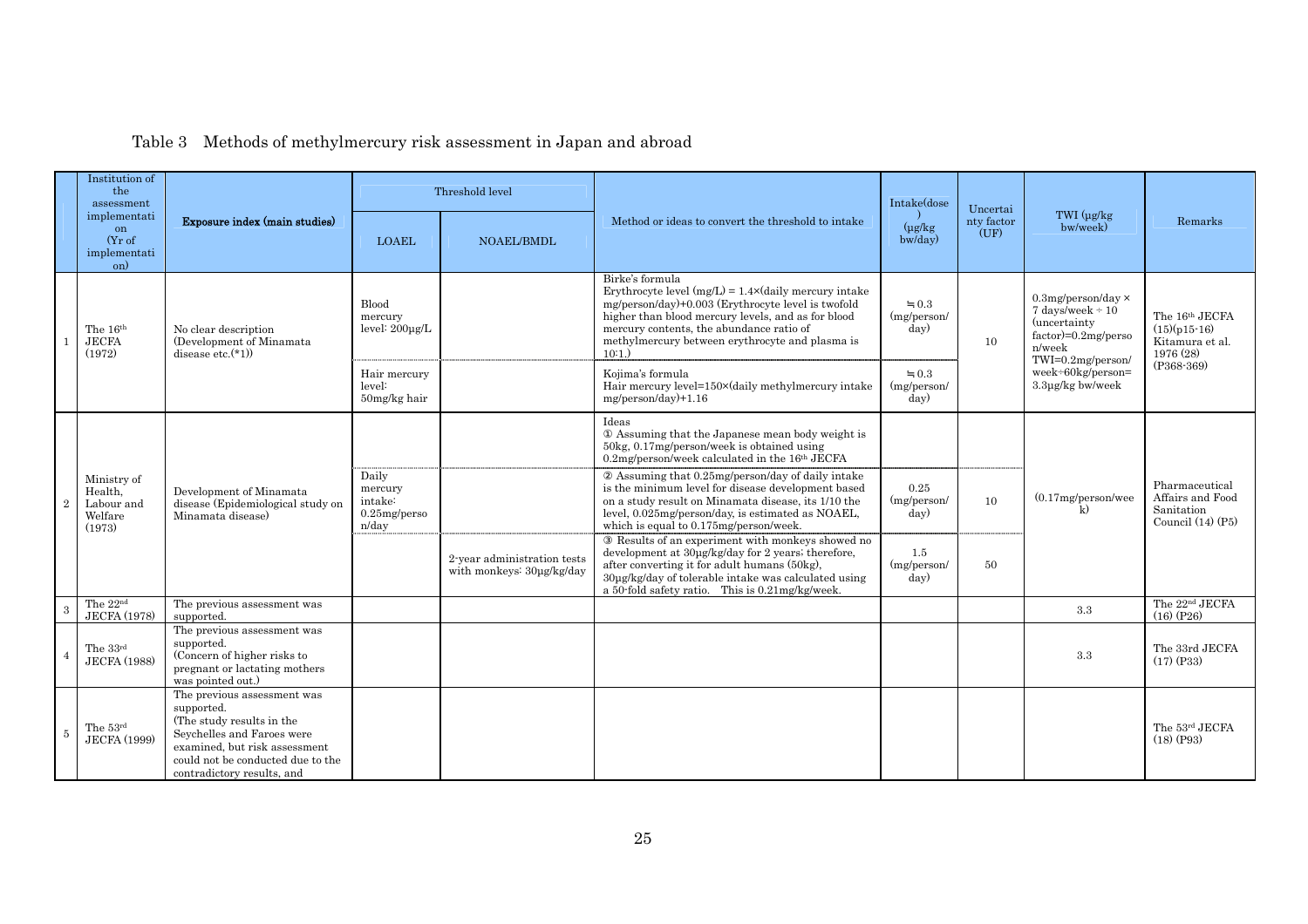|            |                                               | reassessment was planned in<br>2002 after more study results are<br>obtained.)                                                                                |                                                                                                                                                                                                                                                                                       |                                                                                                                                                                                                                                                                                                        |                 |     |                                                                                                                                                                 |                                                                           |
|------------|-----------------------------------------------|---------------------------------------------------------------------------------------------------------------------------------------------------------------|---------------------------------------------------------------------------------------------------------------------------------------------------------------------------------------------------------------------------------------------------------------------------------------|--------------------------------------------------------------------------------------------------------------------------------------------------------------------------------------------------------------------------------------------------------------------------------------------------------|-----------------|-----|-----------------------------------------------------------------------------------------------------------------------------------------------------------------|---------------------------------------------------------------------------|
| $\epsilon$ | The $61\mathrm{^{st}}$<br><b>JECFA</b> (2003) | Effects of prenatal exposure on<br>child neurodevelopment (The<br>Seychelles child development<br>study/The Faroe Islands<br>prospective cohort studies)      | Maternal hair mercury<br>level: 14mg/kg maternal<br>hair<br>(The threshold level was<br>determined from the mean<br>value of maternal hair<br>mercury levels: 15.3mg/kg<br>(NOAEL in the Seychelles<br>child development study)<br>and 12mg/kg (BMDL in the<br>Faroe Islands study).) | One-compartment model method<br>Daily methylmercury intake (mg/kg bw/day) =<br>$(C \times b \times V)/(A \times f \times b)$<br>$C = 56 \mu g/L$ , b=0.014 day-1, V=5.85L, A=0.95, f=0.05,<br>$bw = 65kg$<br>The hair mercury level is calculated with a hair/blood<br>level conversion factor of 250. | 1.5             | 6.4 | 1.6                                                                                                                                                             | The 61st JECFA<br>$(2)$ (P <sub>20</sub> -2 <sub>2</sub> )                |
|            | EPA(2001)                                     | Effects of prenatal exposure on<br>child neurodevelopment (The<br>Faroe cohort study)                                                                         | Cord blood mercury levels:<br>46-79mg/kg cord                                                                                                                                                                                                                                         | One-compartment model method<br>Daily methylmercury intake $(mg/kg)$ bw/day) =<br>$(C \times b \times V)/(A \times f \times b)$<br>$C=46-79\mu g/L$ , b=0.014 day <sup>-1</sup> , V=5.85L, A=0.95, f=0.05,<br>$bw = 67kg$                                                                              | $0.857 - 1.472$ | 10  | $0.7(0.1\mu g/kg)$<br>$b$ w/day)                                                                                                                                | EPA $(19)(p7)$                                                            |
| 8          | <b>ATSDR</b><br>(1999)                        | Effects of prenatal exposure on<br>child neurodevelopment (The<br>Seychelles cohort study)                                                                    | Maternal hair mercury<br>level: 15.3mg/kg maternal<br>hair                                                                                                                                                                                                                            | One-compartment model method<br>Daily methylmercury intake (mg/kg bw/day) =<br>$(C \times b \times V)/(A \times f \times b)$<br>$C=61.2\mu$ g/L, b=0.014 day-1, V=4.2L, A=0.95, f=0.05,<br>$bw = 60kg$                                                                                                 | 1.3             | 4.5 | 2.0                                                                                                                                                             | NRC(6)<br>(APPENDIX A14)                                                  |
|            | COT (2004)                                    | The 61 <sup>st</sup> JECFA assessment was<br>supported.<br>Effects of prenatal exposure on<br>child neurodevelopment (The<br>Seychelles/Faroe cohort studies) |                                                                                                                                                                                                                                                                                       |                                                                                                                                                                                                                                                                                                        |                 |     | (Protection from<br>harmful effects<br>other than<br>non-developmental<br>toxicity) 3.3<br>(Protection from<br>prenatal<br>neurodevelopmental<br>$effects)$ 1.6 | Pharmaceutical<br>Affairs and Food<br>Sanitation<br>Council $(1)$ $(P71)$ |
| $\Omega$   | <b>FSANZ</b><br>(2004)                        | The 61 <sup>st</sup> JECFA assessment was<br>supported.<br>Effects of prenatal exposure on<br>child neurodevelopment (The<br>Seychelles/Faroe cohort studies) |                                                                                                                                                                                                                                                                                       |                                                                                                                                                                                                                                                                                                        |                 |     | (Protection of the<br>general population)<br>3.3<br>(Protection of<br>fetuses) 1.6                                                                              | Pharmaceutical<br>Affairs and Food<br>Sanitation<br>Council (1) (P117)    |

(Note) Parameters in the one-compartment model<br>C mercury concentration in blood (µq/L) mercury concentration in blood  $(\mu g/L)$ 

\*1 Reference 75 Kitamura et al. (1976), Mercury P368-369, Kodansha Scientific

b elimination rate constant  $\frac{day^{-1}}{y}$ <br>v blood volume

blood volume

A fraction of the dose absorbed (0.95)

f the absorbed fraction distributed to the blood (0.05)

body weight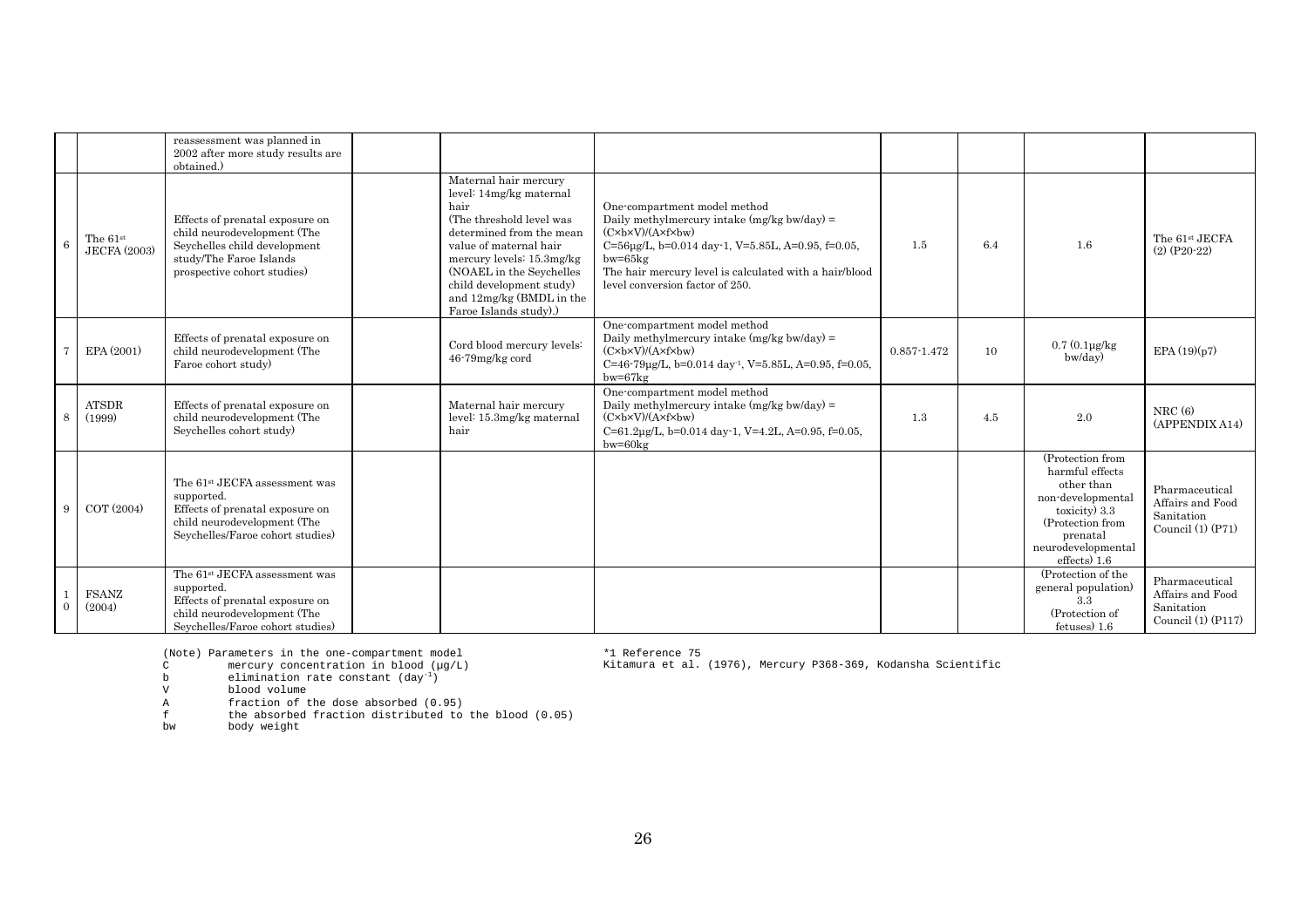### Table 4 Relationship between exposure indexes (biomarkers) used in the 61st JECFA and intake

| (1) Maternal hair mercury levels (H)                                        |  |
|-----------------------------------------------------------------------------|--|
| Hair mercury levels H (sampling data)                                       |  |
|                                                                             |  |
| (2) Maternal blood mercury levels (C)                                       |  |
| $\downarrow$ Mean Hair mercury levels Blood mercury levels 140.370 1        |  |
| Individual Hair mercury levels Blood mercury levels 137-585 1               |  |
| $C = (1/R)H$<br>(1)<br>≻                                                    |  |
| <b>JECFA</b>                                                                |  |
| Hair mercury levels Blood mercury levels                                    |  |
| $250 \quad 1 \quad 1/R = 1/250$                                             |  |
| Composite NOEL (BMDL)                                                       |  |
| (2)<br>H 14 mg/kg maternal hair                                             |  |
| $\text{C}_{\text{(\textit{NOEL/BMDL})}} = 0.056 \text{ mg/L}$ ((1) and (2)) |  |
|                                                                             |  |
|                                                                             |  |
| (3) Maternal mercury intake (daily) (D)                                     |  |
| Under the assumption of steady state<br>≻                                   |  |
| $C \times b \times V$                                                       |  |
| (3)<br>d                                                                    |  |
| $W \times A \times F$                                                       |  |
|                                                                             |  |
| $1/R$ H $\times$ b $\times$ V                                               |  |
| (4)<br>d                                                                    |  |
| $W \times A \times F$                                                       |  |

|                                                | Factors used in the JECFA           |
|------------------------------------------------|-------------------------------------|
| C: mercury concentration in blood<br>$\mu$ g/L | 56<br>ug/liters<br>C                |
| $\mathbf b$                                    | 0.014                               |
| elimination rate constant                      | day                                 |
| day                                            | b                                   |
| blood volume<br>V<br>liters                    | $0.09\times 65$<br>liters           |
| W                                              | W                                   |
| body weight                                    | 65                                  |
| kg                                             | kg                                  |
| fraction of the dose absorbed                  | 0.95                                |
| A                                              | A                                   |
| the absorbed fraction distributed to the blood | $\mathbf F$                         |
| $\mathbf{F}$                                   | 0.05                                |
| R                                              | 250                                 |
| conversion rate from hair level to blood level | R                                   |
|                                                | $1.5$ (µg/kg bw/day)<br>$d = 1.485$ |
|                                                |                                     |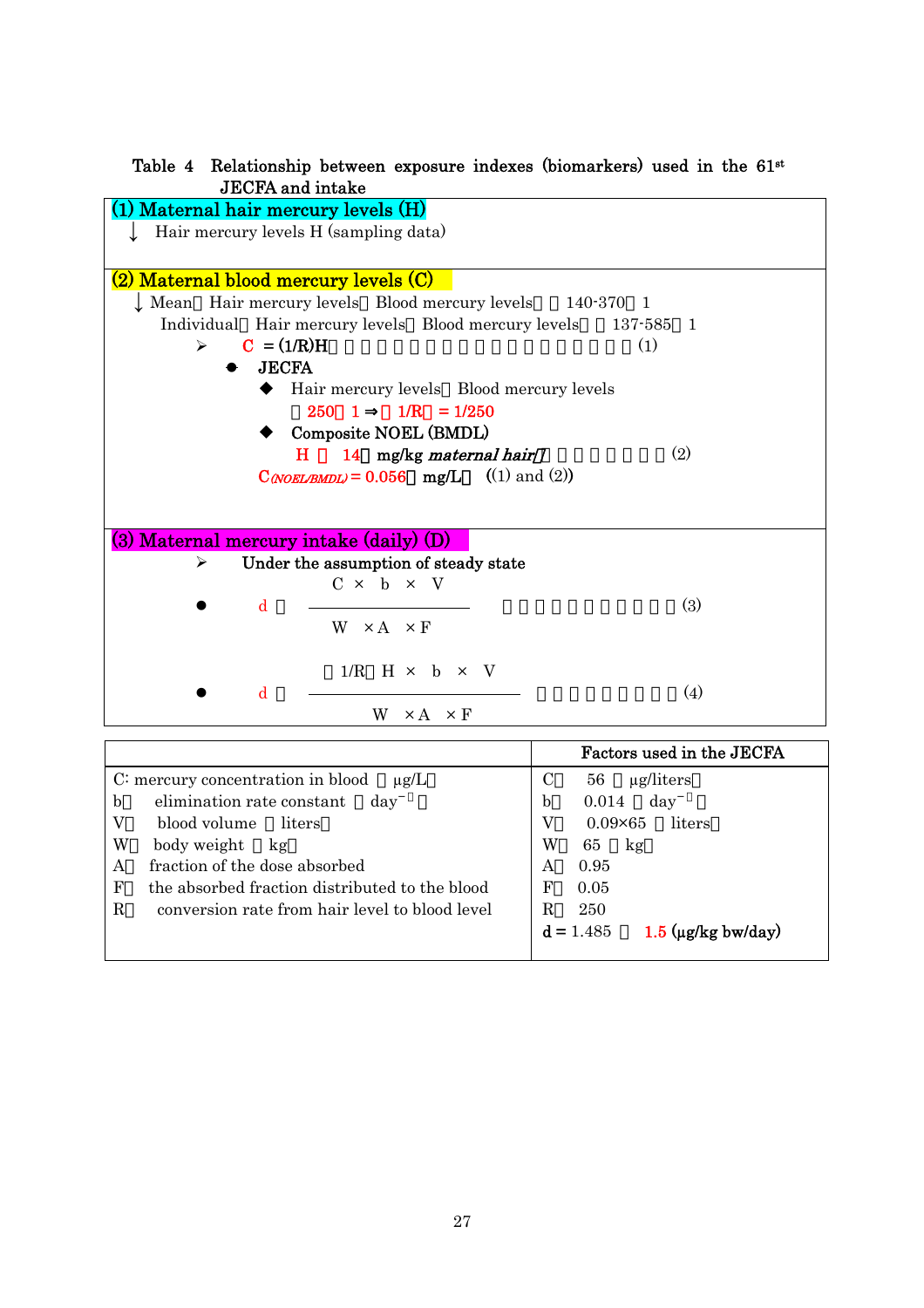### Methylmercury in seafood

(1) A major epidemiological study on methylmercury The Faroe Islands study (cohort study)

### (a) Summary of results

1,023 pairs of children born between March 1, 1986 and December 31, 1987 (75.1% of the total births in this period) and their mothers were registered as a cohort, and neurobehavioral development tests were conducted at ages of 7 and 14 years of ages. Statistically significant relationships between prenatal methylmercury exposure and several neurobehavioral and neuropsychological endpoints were observed.

### (b) Background

### $\blacktriangleright$  (History/culture/ethnic group)

The Faroe Islands are a group of 18 islands of Danish dominion located in the near-middle of the North Atlantic, between Norway and Iceland and at 62 degrees north latitude on the line that connects Denmark and Iceland. Its population is 47,000 and approximately 19,000 of them live in the capital Torshan. As for its culture (language), the Faroe Islands had been isolated from the mainland between the Middle Ages and the early 20th-century. For this reason, they have developed their own unique culture over a long period. In particular, their language (Faroese), like Icelandic, has the same characteristics of old Northern European languages. The whaling in the Faroe Islands is a non-commercial whaling conducted at the community level, and approved by the International Whaling Commission. The average annual catch of pilot whales over the years is 850. Meat and blubber of pilot whales are stored in freezers, or traditionally salted and dried in the open air, or cooked. The mean mercury levels of pilot whales and cods captured around the Faroe Islands in early 1990 were 3.3µg/g(approximately half was methylmercury) and 0.07µg/g (mostly methylmercury), respectively. According to this study, the mean consumption by adults was 12g/day for whale meat and 72g/day for fish meat, and the mean mercury intake was estimated at approximately 36µg/day. In addition, blubber was the main source of PCB intake.

### $\triangleright$  (Reasons for selecting the study area)

 The hospital and social security systems are the same as those of Northern European communities (Easy generalization of the study groups). Relatively little human exchange between the Faroe Islands and Denmark due to the distance (Easy follow-up of cohort groups). Population consists of people exposed to high-level methylmercury via consumpation of whale meat and those who do not consume whale meat (Wide range of methylmercury exposure levels). Use of a common language (Faroese) among island residents (language dependency tests are feasible), and so forth (Murata et al. 2004(1)).

### $\triangleright$  (Background of conducting the study)

In the mid-1980s, a pilot study on methylmercury was conducted in the Faroe Islands. The median value of blood mercury levels in 53 fertile women (age: 20-50) who lived in out-harbors was 12.1 (range:  $2.6-50.1$ )µg/L, which was 7.6 fold higher than that of women in mainland Denmark  $(1.6\mu g/L)$  (Grandjean et al., 1992<sup>(2)</sup>, Murata et al., 2004<sup>(1)</sup>). For this reason, between March 1, 1986 and December 31, 1987, a full-fledged study was conducted and led by Prof. Grandjean of the Department of Environmental Medicine, Odense University, and Dr. Weihe, the hospital director of the Faroe Islands.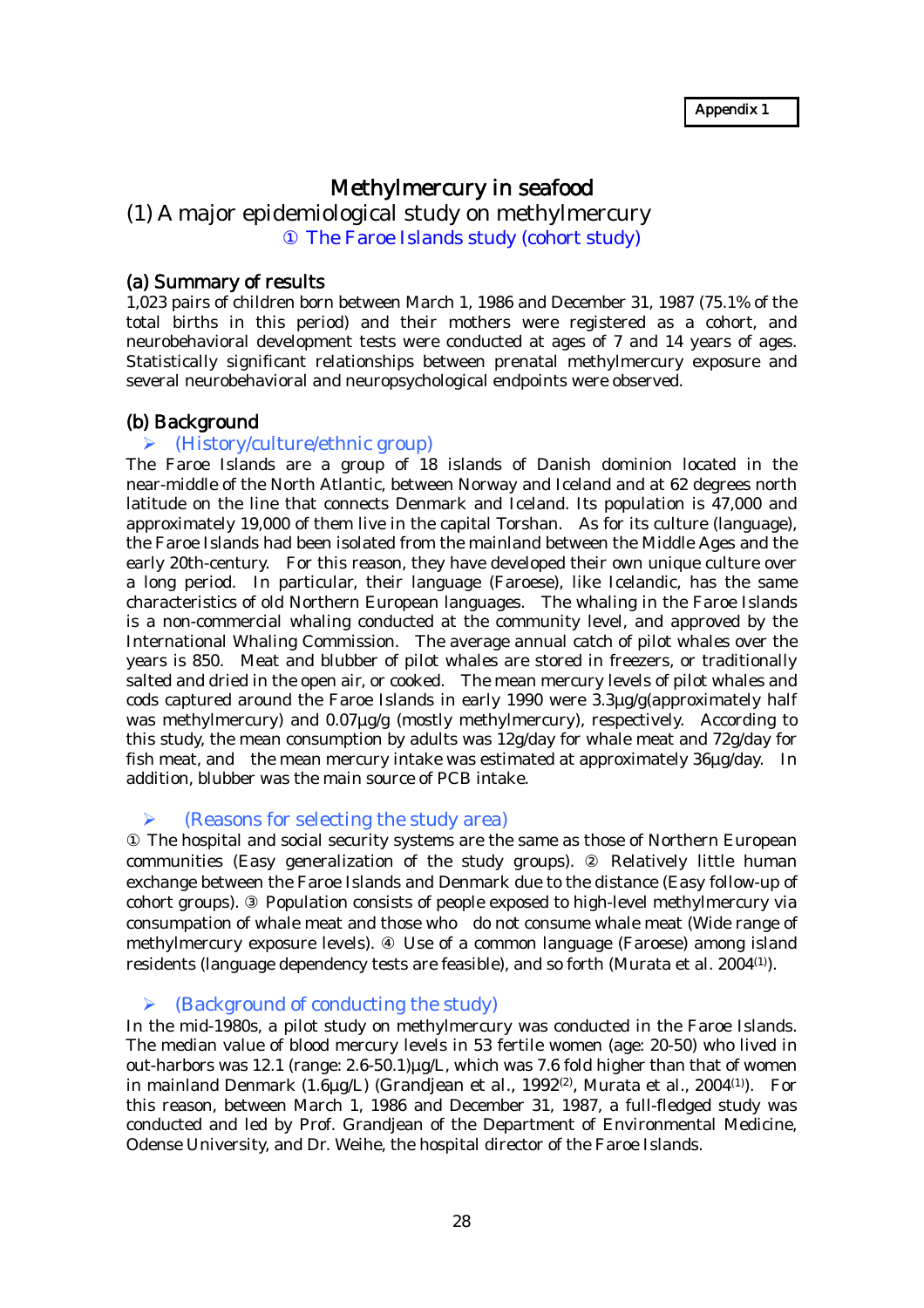### $\triangleright$  (Study institutions)

- $\checkmark$  Department of Environmental Medicine, Institute of Community Health, Odense University, Odense Denmark; later, South Denmark University
- $\checkmark$  Clinic of Occupational Health and Public Health, The Faroese Hospital System, Torshavan, Faroe Island
- $\checkmark$  International joint research Boston University, Harvard School of Public Health US Environmental Protection Agency Emory University, University of Copenhagen, the University of Tokyo, Teikyo University, Akita University, US Center For Disease Control and Prevention
- 9 Sponsors Danish Medical Research Council, Danish Health Foundation, Hojaard Foundation Vestnorden Foundation, Danish Agency for Environmental Protection, US National Institute of Environmental Health Science, European Commission United Nations University (1994), Nissan Science Foundation 2002-2003

### (c) Sources of exposure

Pilot Whales and fish have been identified as sources of methylmercury exposure in the Faroe Islands. However, detailed data of the methylmercury levels have not been reported. In addition, amalgam in teeth and occupational exposure are not so significant in the Faroe Islands (NIEHS, 1998(3). The data of the sources of methylmercury exposure in the Faroe Islands described in the report are described below.

According to a hearing investigation in the Faroe Islands, adults consume an average of 72g of fish, 12g of whale meat (muscle), and 7g of fat per day. In the main meals of the Faroe Islands residents, percentages of fish and pilot whales were 44% and 9.5%, respectively (Vestergaard and Zachariassen, 1987: Unpublished). Among fish, cods (mean total mercury level: 0.07µg/g) were consumed the most. The total mercury level of pilot whales was 3.3µg/g (approximately half is methylmercury: Table 1-2) (Grandjean et al., 1993(4), Julshamn et al., 1987 (5)). In addition, based on the hearing investigation and study on mercury levels of pilot whales and cods, the mean total mercury intake of approximately 36µg was calculated (age: 14 years) (Weihe et al.,1994(6)).

Muscles, fat, livers, and kidneys of pilot whales were consumed in the Faroe Islands (Julshamn et al., 1987(5)).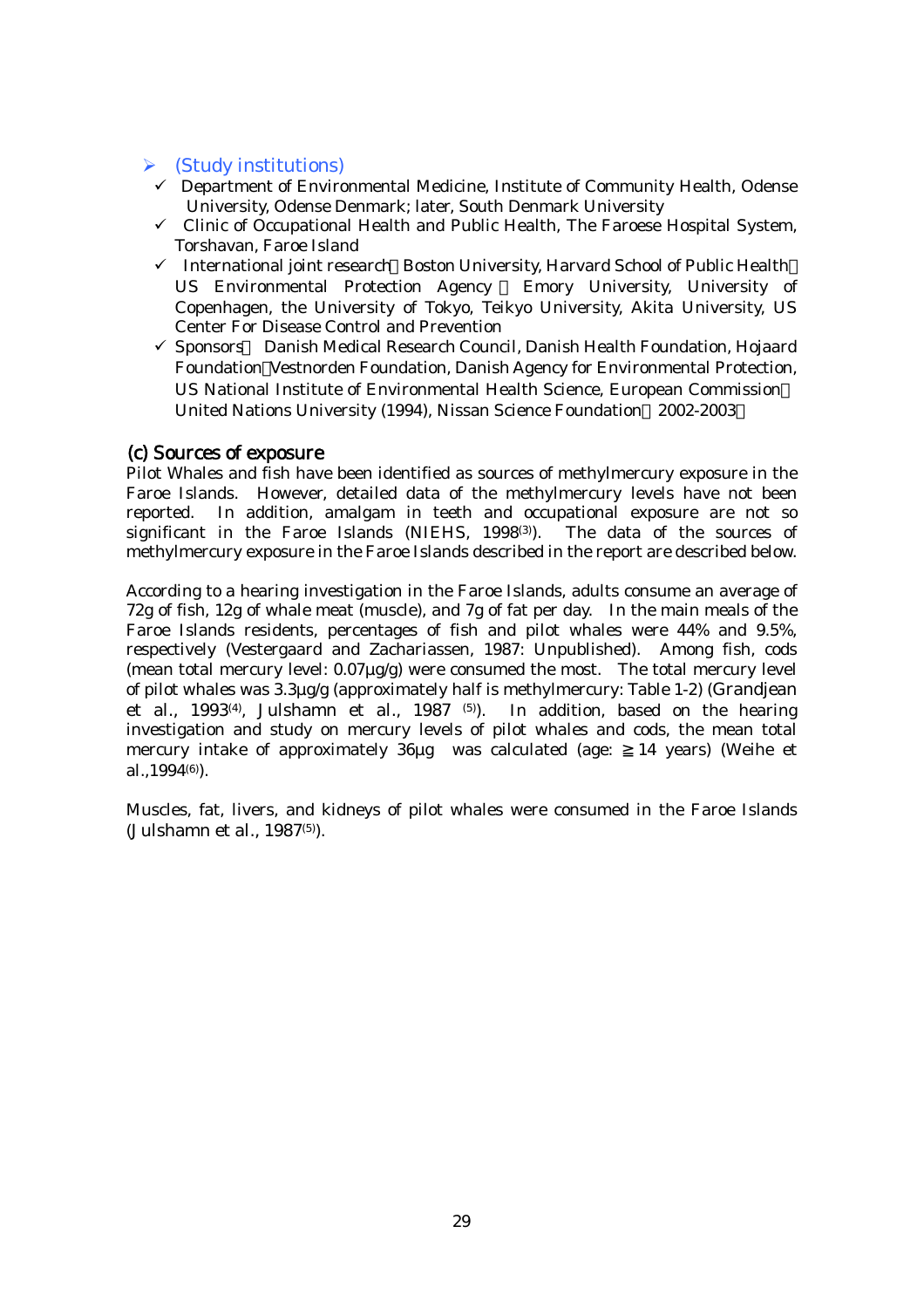### Table 1-1 Total mercury, methylmercury, and selenium levels in muscle tissues of pilot whales (Globicephalus Meleanus) caught off the Faroe Islands in 1978.

| <b>Size</b><br>("skinn")                            | <b>Total Hg</b><br>(mg/kg) | MeHg<br>mg/kg | Percentage<br>(MeHg/total<br>Hg) | Se<br>(mg/kg) | Molar ratio<br>(total<br>Hg/Se) | Molar ratio<br>(MeHg/Se) |
|-----------------------------------------------------|----------------------------|---------------|----------------------------------|---------------|---------------------------------|--------------------------|
| Fetuses                                             | 0.24                       | 0.12          | 50                               | 0.05          | 1.9                             | 1.0                      |
| Fetuses                                             | 0.48                       | 0.36          | 75                               | 0.03          | 6.3                             | 4.7                      |
|                                                     | 0.21                       | 0.15          | 71                               | 1.5           | 0.06                            | 0.04                     |
|                                                     | 0.10                       | 0.06          | 60                               | 0.56          | 0.07                            | 0.04                     |
|                                                     | 0.90                       | 0.30          | 33                               | 0.11          | 3.2                             | 1.1                      |
|                                                     | 1.2                        | 0.65          | 53                               | 0.42          | 1.1                             | 0.60                     |
|                                                     | 1.5                        | 0.75          | 49                               | 0.37          | 1.6                             | 0.79                     |
|                                                     | 1.6                        | 0.85          | 54                               | 0.22          | 2.8                             | 1.5                      |
|                                                     | 1.6                        | 0.38          | 24                               | 0.33          | 0.5                             | 0.45                     |
|                                                     | 2.3                        | 1.3           | 57                               | 0.22          | 4.1                             | 2.3                      |
|                                                     | 1.4                        | 0.78          | 58                               | 0.31          | 1.7                             | 0.99                     |
|                                                     | 1.2                        | 0.65          | 55                               | 0.32          | 1.5                             | 0.80                     |
|                                                     | 1.4                        | 0.85          | 61                               | 0.39          | 1.4                             | 0.86                     |
|                                                     | 1.2                        | 0.74          | 63                               | 0.50          | 0.92                            | 0.58                     |
|                                                     | 2.8                        | 1.31          | 47                               | 0.64          | 1.7                             | 0.81                     |
|                                                     | 2.7                        | 0.91          | 33                               | 0.28          | 3.9                             | 1.3                      |
| 10                                                  | 2.2                        | 0.78          | 36                               | 0.16          | 5.3                             | 1.9                      |
| 14                                                  | 1.8                        | 0.65          | 37                               | 0.40          | 1.7                             | 0.64                     |
| 16                                                  | 2.00                       | 1.72          | 86                               | 0.19          | 4.1                             | 3.6                      |
| $\overline{\text{Mean}}^*1$<br>(Classificat<br>ion) | 1.4                        | 0.68          | 49                               | 0.40          |                                 | $\overline{\phantom{a}}$ |
| $Mean*2$                                            | 1.5                        | 0.76          | 56                               | 0.40          | 2.4                             | 1.3                      |

(Partially recalculated according to the report by Julshamn et al., 1987(5))

 $*$  : The overall mean was calculated after obtaining mean values for each size classification

\*2: The simple mean value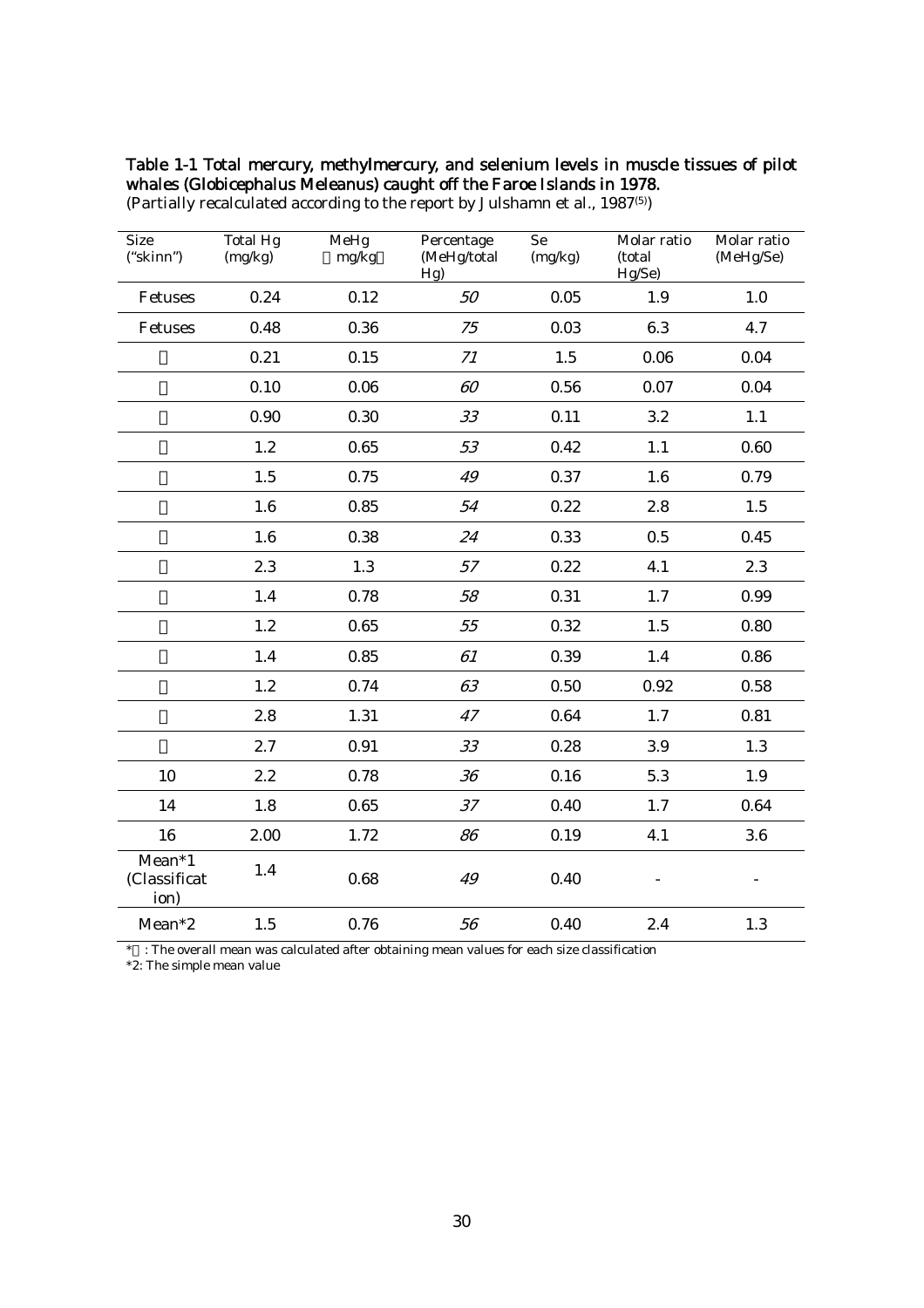### Table 1-2 Mean concentrations of total mercury, methylmercury, and selenium in the blubber, muscle, liver and kidney of mature pilot whales (Globicephalus Meleanus) caught off the Faroe Islands in 1977.

| <b>Tissue</b>  | N         |                 | Concentration (mg/kg fresh weight; mean±SD) |                 |  |  |
|----------------|-----------|-----------------|---------------------------------------------|-----------------|--|--|
|                | (Samples) | Total Hg        | MeHg                                        | <b>Se</b>       |  |  |
| <b>Blubber</b> | 9         | $0.70 \pm 0.28$ | $0.17\pm0.10(25\%)$                         | $0.12{\pm}0.08$ |  |  |
| Muscle         | 10        | $3.3 \pm 1.7$   | $1.6 \pm 0.4 (48%)$                         | $0.25 \pm 0.11$ |  |  |
| Liver          | 8         | 280±100         | $35 \pm 10(13)$                             | $172 \pm 10$    |  |  |
| Kidney         | 6         | $18\pm 6$       |                                             | $1.3 \pm 0.8$   |  |  |

| Table 1-3 Data of Maternal Fish Intake During Pregnancy (Grandjean et al., 1992(2)) |  |
|-------------------------------------------------------------------------------------|--|
|-------------------------------------------------------------------------------------|--|

| No. of fish dinners/wk | Head-count |
|------------------------|------------|
| None                   | 26         |
| 1/week                 | 139        |
| 2/week                 | 356        |
| 3/week                 | 285        |
| 4/week                 | 157        |
| 5 or more              | 33         |
| Total                  | 997        |

### Table 1-4 Data of Maternal Pilot Whale Intake During Pregnancy

(Grandjean et al., 1992<sup>(2)</sup>)

| No. of whale dinners/wk | Head-count |
|-------------------------|------------|
| None                    | 204        |
| 1/week                  | 277        |
| 2/week                  | 243        |
| 3/week                  | 86         |
| 4 or more               | 180        |
| Total                   | 989        |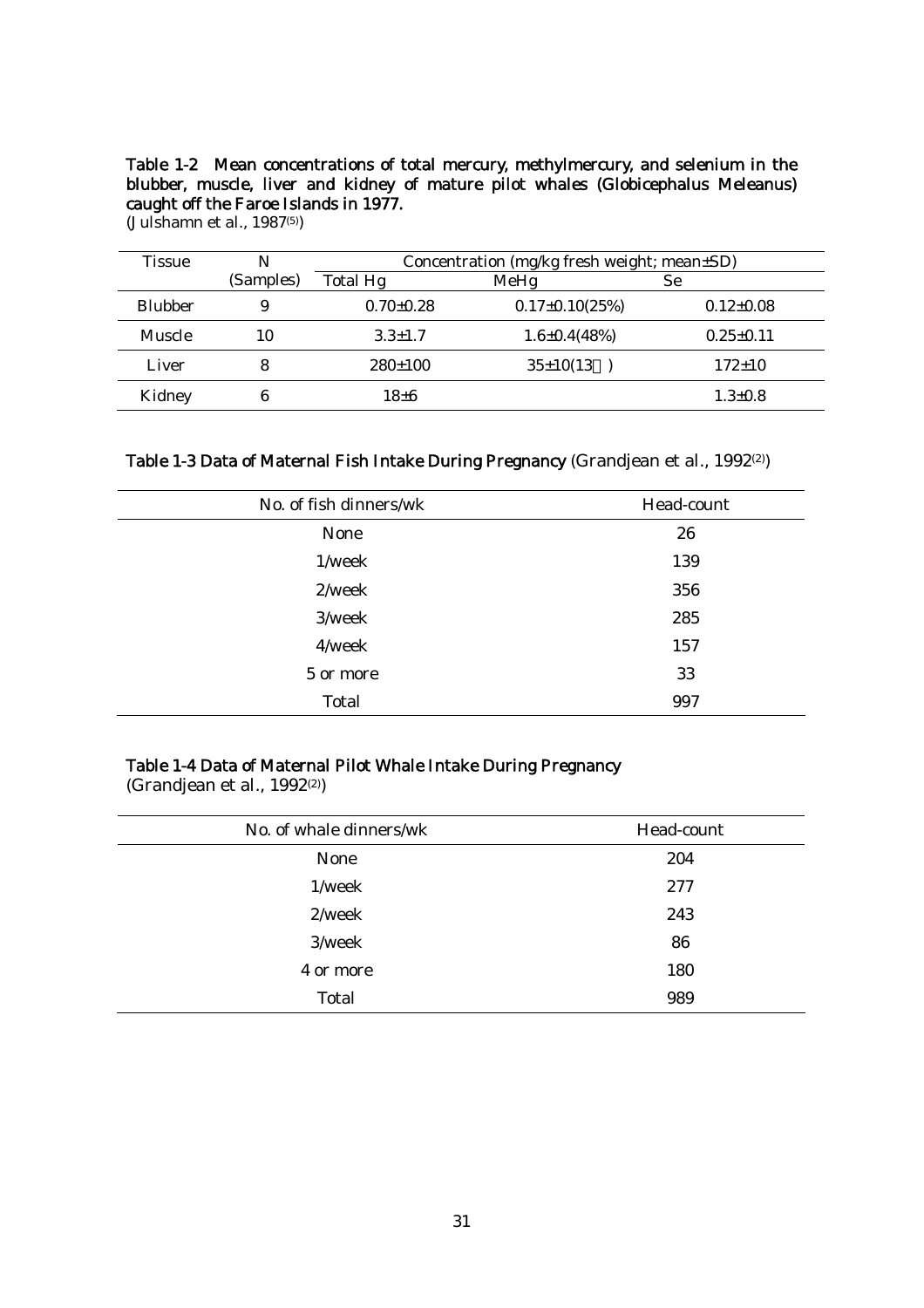### Table 1-5 Data of Maternal Fish Intake During Pregnancy When No Pilot Whale Had Been Eaten

(Grandjean et al., 1992(2))

| No. of fish dinners/wk | Head-count |
|------------------------|------------|
| None                   | 17         |
| $1$ /week              | 49         |
| 2/week                 | 73         |
| 3/week                 | 49         |
| 4 or more              | 16         |
| Total                  | 204        |

### (d) Cohort

### $\triangleright$  (Summary)

The following 4 cohorts were set as the Faroe birth cohorts. As for cohorts 2-4, the main object of the study was not confirming the reproducibility of the results obtained from cohort 1, but analyzing a persistent chemical substance (POPS).

| Cohort   | Summary of cohorts                                           |
|----------|--------------------------------------------------------------|
| Cohort 1 | $\geq 1,023$ pairs of mothers and children born in 1986/1987 |
|          | (Approximately 75% of the total births in the Faroe Islands) |
|          | $\triangleright$ Study on mercury effects                    |
| Cohort 2 | 182 pairs of mothers and children born in 1994               |
|          | PCB(POP <sub>S</sub> ), Mercury                              |
| Cohort 3 | 650 pairs of mothers and children born in 1998/1999          |
|          | PCB(POP <sub>S</sub> ), Mercury                              |
| Cohort 4 | 150 pairs of mothers and children born in 2000/2001          |
|          |                                                              |

## ¾ (Follow-up)

Neurodevelopmental tests with cohort 1 were conducted at ages of 7 and 14 as shown below.

|                                                                     | <b>Subjects</b>                                                           | Study period                                                                                                                                | References                  |
|---------------------------------------------------------------------|---------------------------------------------------------------------------|---------------------------------------------------------------------------------------------------------------------------------------------|-----------------------------|
|                                                                     | (Dropout rate)                                                            |                                                                                                                                             |                             |
| Cohort 1                                                            | 1,023<br>$(75.1\% \text{ of the total})$<br>population of the<br>islands) | Mothers who gave birth between<br>March 1, 1986 and December 31,<br>1987, and children registered in the<br>Faroe Islands                   | (2)                         |
| $\triangleright$ Neurodevelopme<br>ntal tests at 7<br>years of age  | 923<br>(Dropout rate 9.7%)                                                | Tests were conducted between 1993<br>and April-June, 1994<br>Tests with children who immigrated<br>to mainland Denmark in June,<br>1994     | (7), (8),<br>$(9)$ , $(10)$ |
| $\triangleright$ Neurodevelopme<br>ntal tests at 14<br>years of age | 883<br>(Dropout rate 13.7%)                                               | Tests were conducted between 2000<br>and April-June, 2001<br>Tests with children who immigrated<br>to mainland Denmark in November,<br>2000 | (11), (12)                  |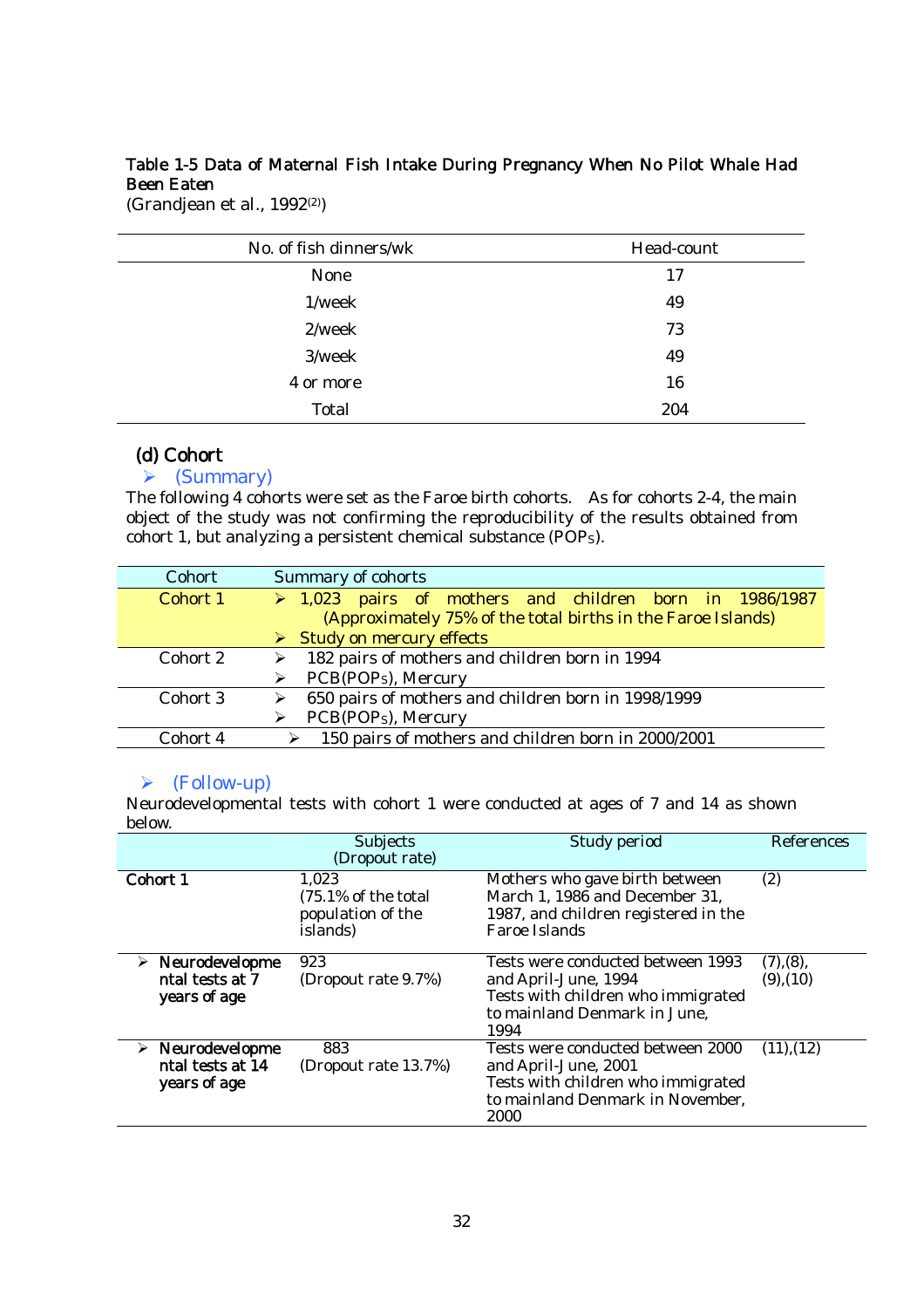# (e) Exposure biomarkers used

|                 | Divinal Refs used in the tests with conordiale indicated below. |                                                     |                  |
|-----------------|-----------------------------------------------------------------|-----------------------------------------------------|------------------|
|                 | <b>Subjects</b>                                                 |                                                     | References       |
| Cohort 1        | Cord blood mercury level                                        | Mean: 24.2µg/L (n=997)                              | (2)              |
|                 | Maternal hair mercury level at<br>childbirth                    | Mean: $4.5\mu g/g$<br>$(n=1020)$                    |                  |
|                 | Cord blood selenium level                                       | Mean: $1.4 \mu$ mol/L (n=1020)<br>$(110.5 \mu g/L)$ |                  |
|                 | Cord blood lead level                                           | Mean: 82nmol/L<br>$(n=1015)$<br>$(17.9 \mu g/L)$    |                  |
| 1-year-old<br>➤ | Hair mercury level of 1-year-old                                | Geometric mean                                      | (13)             |
| children        | children                                                        | $1.1\mu$ g/g (n=583)                                |                  |
| 7-year-old<br>≻ |                                                                 | Geometric mean                                      | (7)              |
| children        | Hair mercury level of 7-year-old<br>children                    | $2.99\mu g/g$ (n=903)                               |                  |
|                 | (Maternal hair mercury level at<br>childbirth)                  | $4.27\mu$ g/g (n=914)                               |                  |
|                 | (Cord blood mercury level)                                      | $22.9\mu$ g/L (n=894                                |                  |
| 14-year-old     | Hair mercury level of                                           | Geometric mean                                      | (10), (11), (12) |
| children        | 14-year-old children                                            | $0.96\mu$ g/g (n=839)                               |                  |

 $\frac{1}{\sqrt{2}}$  are used in the tests with celeration indicated below:

### (f) Endpoints (effect indexes)

### $\triangleright$  (Endpoints and reasons for their selection)

Endpoints used in the neurodevelopmental tests with cohort 1 are described below. Endpoints were selected based on the followings: sensitive to methylmercury exposure, reflect the damaged site by methylmercury, generally specific, and applicable to age and culture. In addition, computer-assisted tests were used wherever possible, and age and culture. In addition, computer-assisted tests were used wherever possible, and at the same time, sufficiently skilled investigators were assigned (Murata et al. 2004(1)).

|                             | Endpoints                                                                          | Description                                                                                                                                                                                                                                                                                                                                                                                                                                                                                                                                | References |
|-----------------------------|------------------------------------------------------------------------------------|--------------------------------------------------------------------------------------------------------------------------------------------------------------------------------------------------------------------------------------------------------------------------------------------------------------------------------------------------------------------------------------------------------------------------------------------------------------------------------------------------------------------------------------------|------------|
|                             |                                                                                    |                                                                                                                                                                                                                                                                                                                                                                                                                                                                                                                                            |            |
| $> 7$ -year-old<br>children | Neurophysiological tests<br>⋗<br>Patter reversal visual evoked<br>potentials (VEP) | Evoke delayed conduction by damage and<br>others                                                                                                                                                                                                                                                                                                                                                                                                                                                                                           | (1), (7)   |
|                             | Brain stem auditory evoked<br>potentials (BAEP)                                    | Evoke delayed conduction with damage<br>and others                                                                                                                                                                                                                                                                                                                                                                                                                                                                                         |            |
|                             | Postural sway                                                                      | By throwing the gravity center of the<br>body onto a board (stabilometer) placed<br>on a solid floor, the moving distances in<br>back and forth and horizontal directions<br>are measured. Moving distance and<br>area of the gravity center of the body, and<br>Romberg ratio (measurement ratio<br>between eye-opening and eye-closure) are<br>obtained. Moreover, component power<br>spectrum density at frequencies 0-1, 1-2,<br>and 2-4 Hz of swaying gravity center can<br>be calculated by spectrum analysis of<br>deflection data. |            |
|                             |                                                                                    | Variation factor of R-R interval time on<br>an electrocardiogram is obtained by<br>sequentially measuring one heartbeat                                                                                                                                                                                                                                                                                                                                                                                                                    |            |
|                             | Electrocardiographic<br>$R-R$                                                      | time of R-R intervals on an                                                                                                                                                                                                                                                                                                                                                                                                                                                                                                                |            |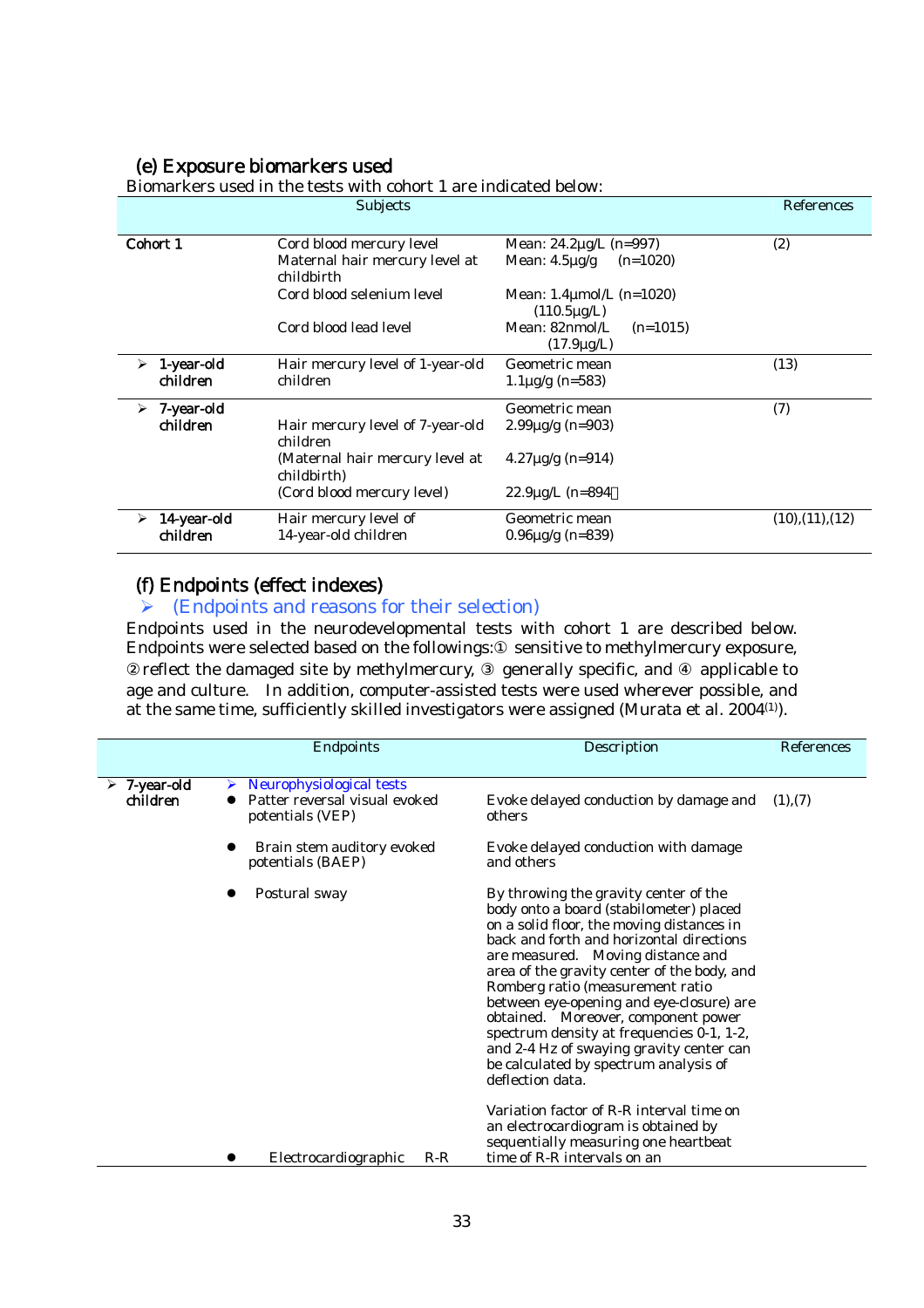| interpeak intervals (CV <sub>RR</sub> )                                                                                                                       | electrocardiogram, and by dividing the<br>calculated standard deviation with its<br>mean value. By spectrum analysis of<br>R-R interval variation in a resting supine<br>position, parasympathetic and<br>sympathetic activities and sympathetic<br>balance can be quantitatively examined.                                                                                                                             |
|---------------------------------------------------------------------------------------------------------------------------------------------------------------|-------------------------------------------------------------------------------------------------------------------------------------------------------------------------------------------------------------------------------------------------------------------------------------------------------------------------------------------------------------------------------------------------------------------------|
| $\triangleright$ Neuropsychological tests<br><b>Finger Tapping Test</b><br>(Neurobehavioral<br>Evaluation System, NES)<br>Hand-Eye Coordination Test<br>(NES) | A test on micro-motor functions.<br>Subjects are instructed to tap the button<br>as quickly as possible within the given<br>time.<br>A test on micro-motor functions. There is<br>a bright spot that moves up and down<br>with a joy-stick, and moves from left to<br>right over time on the screen. Subjects<br>are asked to move this bright spot as<br>close as possible to the sine curve on the<br>monitor screen. |
| • Tactual Performance Test<br>Continuous<br>Performance Test(NES)                                                                                             | A test on attention ability. Several<br>pictures of animals are shown<br>successively on the monitor screen, and<br>subjects are asked to press a button at<br>hand quickly when a picture of a cat<br>appears.<br>A test on cognitive functions. Several<br>numbers are auditorily presented to<br>subjects, and subjects are asked to recite<br>them.                                                                 |
| Digit Spans<br>(Wechsler Intelligence<br>Scale for Children, WISC-R)                                                                                          | A test on visual analogy. The<br>investigator shows a partially-lacking<br>picture, and subjects are asked to point<br>out the part that is lacking.                                                                                                                                                                                                                                                                    |
| Similarities(WISC-R)                                                                                                                                          | A test on spatial perception. Subject are<br>asked to construct the shape that the<br>investigator presents using several blocks<br>with red and white triangles or<br>quadrangle patterns.                                                                                                                                                                                                                             |
| <b>Block Designs (WISC-R)</b>                                                                                                                                 | A test on visuomotor ability. Several<br>geometric figures are presented to<br>subjects, and they are asked to correctly<br>depicts them. Upon completion of all the<br>trials, subjects are asked to recall and<br>depict the presented figures.                                                                                                                                                                       |
| <b>Bender Gestalt Test</b>                                                                                                                                    | A test on memory and learning ability. A<br>list consisting of 12 words is read out, and<br>subjects are asked to recite it (short-term<br>memory). This trial is repeated 5 times.<br>After 20 minutes, the subject is asked to<br>recite the list one more time (long-term<br>memory).                                                                                                                                |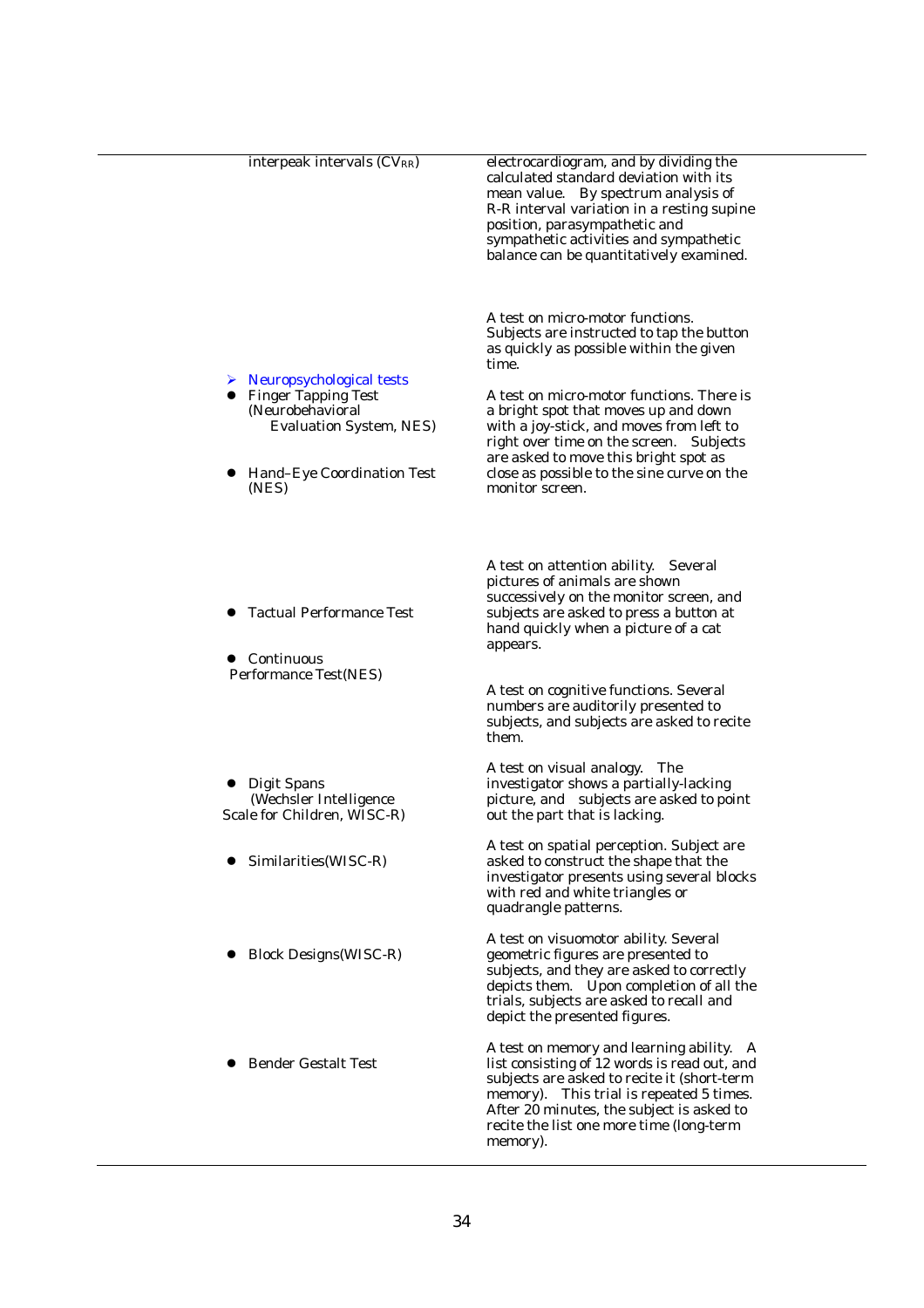|                         | California Verbal Learning Test<br>(Children)                                                                                                                                                                    | A test on verbal ability. Various pictures<br>depicted on cards are presented to<br>subjects, and subjects are asked to name<br>them. |       |
|-------------------------|------------------------------------------------------------------------------------------------------------------------------------------------------------------------------------------------------------------|---------------------------------------------------------------------------------------------------------------------------------------|-------|
|                         | <b>Boston Naming Test</b>                                                                                                                                                                                        |                                                                                                                                       |       |
| 14-year-old<br>children | Nonverbal Analogue of Mood<br><b>States</b><br>Neurophysiological tests<br>➤<br>Patter reversal visual evoked<br>$\bullet$                                                                                       |                                                                                                                                       | (14), |
|                         | potentials (VEP)<br>Brainstem auditory evoked<br>potential (BAEP)<br>• Event-related potential(P300)                                                                                                             |                                                                                                                                       | (15)  |
|                         | Coefficient of variation for R-R<br>interpeak intervals (CVRR)                                                                                                                                                   |                                                                                                                                       |       |
|                         | Neuropsychological test <sup>1</sup><br>➤<br><b>Finger Tapping</b><br>Test (Neurobehavioral<br><b>Evaluation System, NES)</b><br>• Hand-Eye coordination Test<br>(NES)<br>• Continuous Performance Test<br>(NES) |                                                                                                                                       |       |
|                         | Digit Spans (Wechsler<br>Intelligence Scale for Children,<br>WISC-R)                                                                                                                                             |                                                                                                                                       |       |
|                         | Similarities (WISC-R)<br><b>Block Designs (WISC-R)</b>                                                                                                                                                           |                                                                                                                                       |       |
|                         | Bender Gestalt Test<br>California Verbal Learning<br>Test(Children)<br><b>Boston Naming Test</b><br>$\bullet$<br>Nonverbal Analogue of Mood<br>$\bullet$<br><b>States</b><br>• Santa Ana Test                    |                                                                                                                                       |       |

### (g) Data analysis method

Multiple linear regression analysis was conducted, considering confounding factors. Structural equation analysis (structural equation model) was conducted at the same time.

A critical level (benchmark dose) was calculated by a benchmark dose method.

 <sup>1</sup> 14-year-old neuropsychological test items were prepared based on the lecture by Murata, a reviewer of the 6<sup>th</sup> Expert Committee on Pollutants.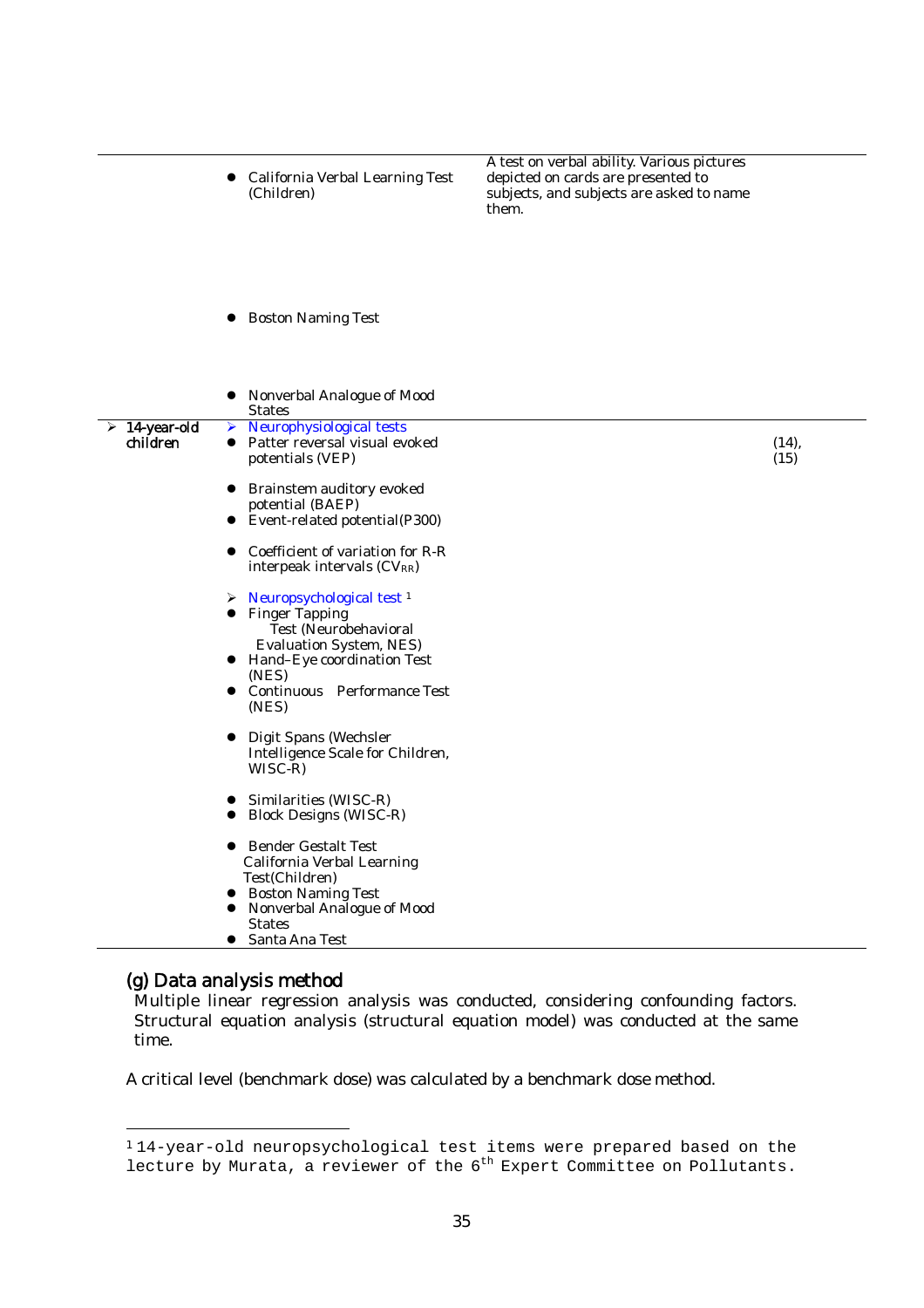### (h) Results

### $\triangleright$  (The study with 7-year-old children)

#### Results of the neuropsychological tests

In multiple regression analysis, increased cord-blood Hg concentration was significantly associated with worse scores on finger tapping (preferred hand,  $p=0.05$ ), continuous performance test in the first year of data collection (false negatives,  $p=0.02$ ; mean reaction time,  $p=0.001$ , WISC-R digit span  $(p=0.05)$ , Boston Naming Test (no cues,  $p=0.0003$ ; with cues,  $p=0.0001$ , and the California Verbal Learning Test-Children (short-term reproduction,  $p=0.02$ ; long-term reproduction,  $p=0.05$ ).

For two end points (WISC-R block design, Bender Gestalt Test errors), associations indicating adverse Hg effects ( $p<0.05$ ) were found when an alternative approach to adjustment for confounders (Peters-Belson method) was applied  $(p=0.02, p=0.03, p=0.03, p=0.03, p=0.03, p=0.03, p=0.03, p=0.03, p=0.03, p=0.03, p=0.03, p=0.03, p=0.03, p=0.03, p=0.03, p=0.03, p=0.03, p=0.03, p=0.03, p=0.03, p=0.03, p=0.03, p=0.$ respectively).

Results were similar when the 15% of the cohort with maternal-hair Hg concentrations greater than 10ppm were excluded from the analyses.

For the tests selected to represent attention (reaction time,  $p=0.003$ ), verbal (Boston naming test,  $p=0.02$ , and memory (California verbal leaning test,  $p=0.004$ ), the percentages of children with adjusted scores in the lowest quartile increased significantly as cord-blood Hg concentration increased (Grandjean et al., 1997<sup>(7)</sup>, NRC 2000<sup>(16)</sup>).

In addition, the effects of methylmercury exposure on motor function and verbal ability were statistically significant, even if confounders and effects of PCB exposure were excluded by using structural equation analysis (Budtz-Jørgensen et al.,  $2000^{(17)}$ ).

#### Results of the neurophysiological tests

A statistically significant relationship was shown only between the cord blood mercury level and brainstem auditory evoked potential (40Hz), but no relationship with other biomarkers was demonstrated (Table 3, Grandjean et al., 1997(7)). As for neurophysiological tests, since the electroencephalograph used for the measurement in 1994 was regarded inaccurate, the 7-year-old brainstem auditory evoked potentials measured in 1993 were reanalyzed, and a statistically significant relationship between the cord blood mercury level and maternal blood mercury level at childbirth was shown at III (20Hz, 40Hz) and I-III (40Hz) summit potentials. However, neither of them showed a significant relationship with the hair mercury level of 7-year-old children (Murata et al., 1999(18)).

#### ③ Effects of PCB's

The effects of cofounders in the study with 7-year-old children were statistically analyzed. Fundamental confounders included sex, age, and maternal intelligence, while empirical cofounders included presence of obstetrical/medical diseases, parental education levels, and paternal professions. In addition, districts of residence and PCB (Polychlorinated biphenyls) exposure were considered as other cofounders. Cord tissue levels were used in PCB analysis, and measurement was conducted with 438 children among those who participated in the 7-year-old study. Among them, cord blood PCB levels of 50 children were also measured, which demonstrated a significantly high correlation with the cord tissue PCB levels (correlation factor r=0.90). Three test data, including reaction time, the Boston Naming Test, and the California Verbal Learning Test-long delay, showed significant relationships with the cord tissue PCB levels (significant level of one-sided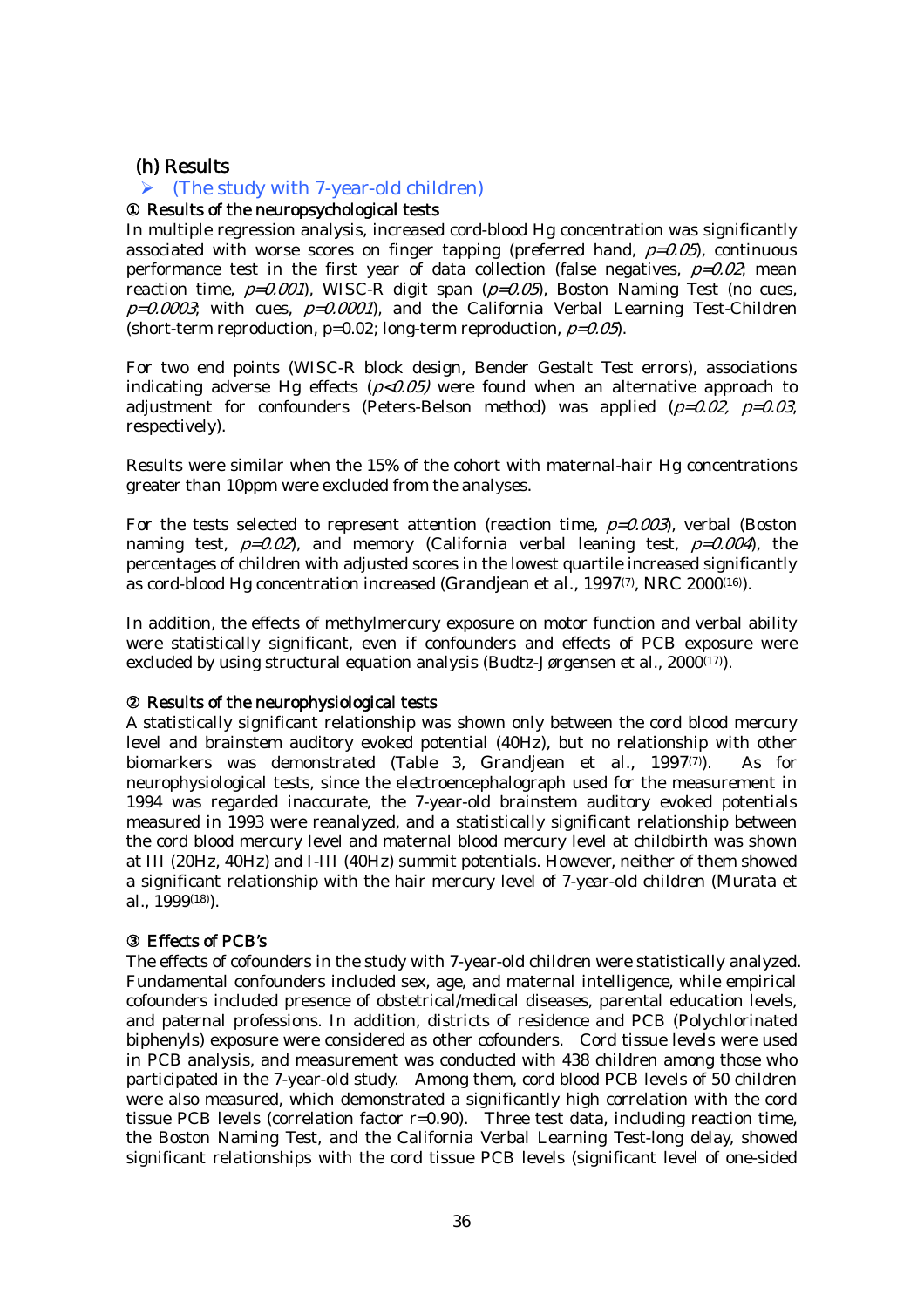5%). However, in the multiple linear regression analysis, using both cord blood mercury and PCB levels as explanatory variables, and indexes of exposure effects (endpoints) as object variables, the cord blood mercury levels showed significant relationships with reaction time and Boston Naming Test results. On the contrary, PCB levels showed no significant relationships with indexes of exposure effects (endpoints) (Grandjean et al., 2001(9), Murata et al., 2002(19)).

### Effects on blood pressure

A possible relationship between low-level methylmercury exposure and increased blood pressure has been reported (Sorensen et al., 1999(10)).

### $\triangleright$  (The study with 14-year-old children)

### Neuropsychological tests

Many test results remain unreported. As for continuous reaction time, a statistically significant relationship between cord blood mercury levels and reaction time of 14-year-old children was reported (Grandjean et al., 2002(15)).

### Neurophysiological tests

In the multiple linear regression analysis, which examined the effects of methylmercury exposure on brainstem auditory evoked potentials, statistically significant relationships were indicated between cord blood mercury levels and III/V (20, 40Hz), maternal hair mercury levels and III/I-III (20Hz), and 14-year-old child hair mercury levels and III-V (40Hz) (Murata et al., 2004(12)).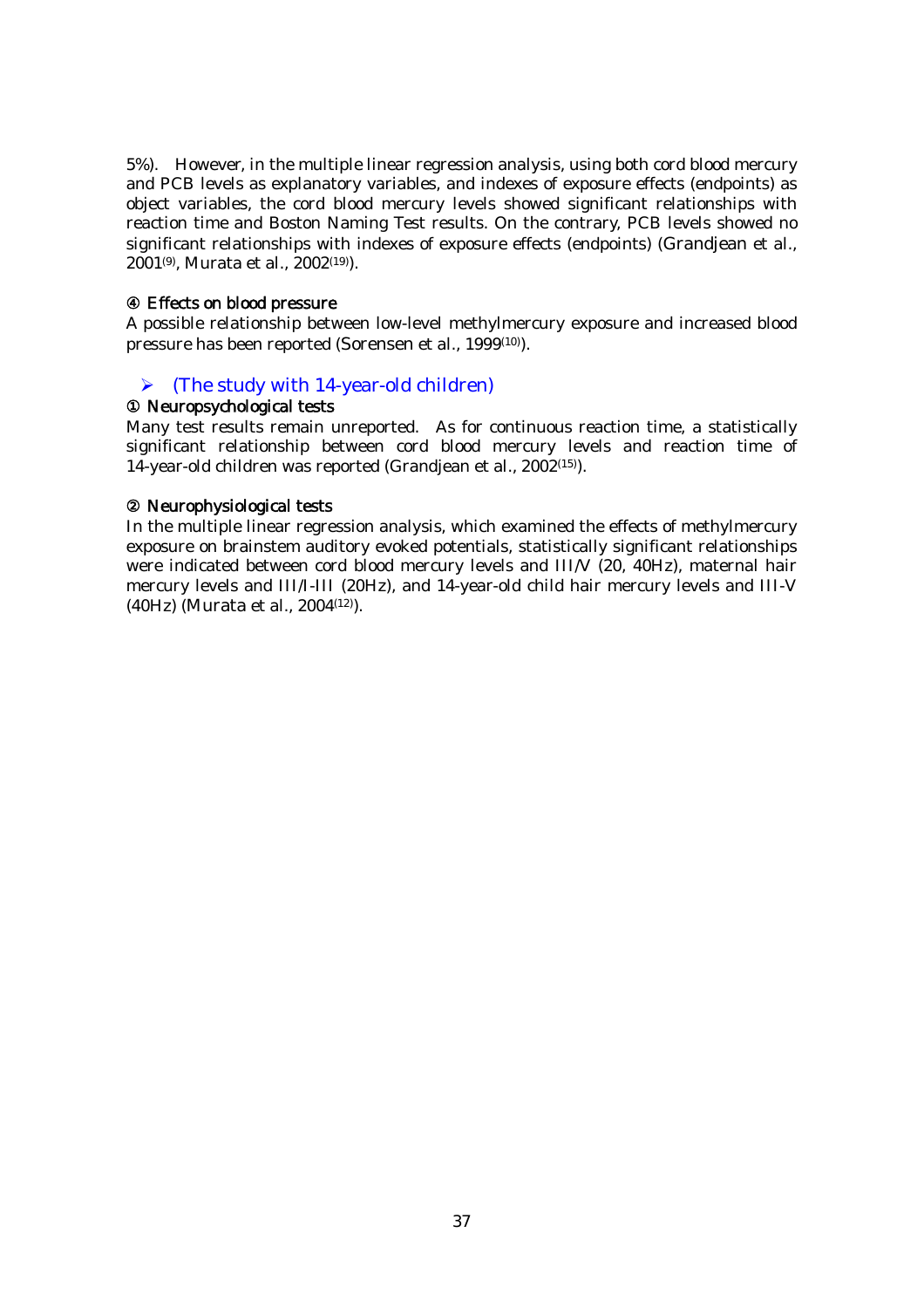### Methylmercury in seafood

### (1) A major epidemiological study on methylmercury The Seychelles child development study (cohort study)

### (a) Summary of results

As a pilot study, the Revised Denver Development Screening Test (DDSTR) and other tests were conducted on a cohort of 804 pairs of mothers and children born in 1987 and 1989 at 5-109 weeks and 66 months after birth. The results showed significant but unclear mercury effects.

In the main study, neurodevelopmental tests were conducted at 6.5, 19, 29, and 66 months, and 9 years of ages with a cohort of 779 pairs of mothers and children born between 1989 and 1990. No effects of methylmercury exposure on nerves, cognition, and behavior of children were observed at any ages.

### (b) Background

#### $\triangleright$  (History, culture, ethnic group)

The Republic of Seychelles consists of 115 small and large islands, located out in the West Indian Ocean, northwest of Madagascar Island. The combined area of the islands is 443km2. The population is approximately 80,000, and around 80% of them live on Mahe Island, the largest island in which the capital Victoria is located. After colonial rule by France (1756) and Britain (1814), they attained independence as a democratic nation in 1976, and established a government organized by a French communist party in the following year; a coalition government by multiple parties was established in 1991.

English, French, and Creole (French origin) are the three national languages used, and Creole is the main home language. Their diet consists of fish, local fruits, vegetables, and imported rice. In many homes, chicken and pork are consumed 1-3 times/week, and beef is seldom consumed due to its high price. As for religions, 90% of them are Roman Catholics and 8% are members of the established Church of England.

Most residents are Creoles (a hybrid race of European and African); however, due to the immigrations of Chinese and Indian merchants in the 19th century, the racial background is complicated.

Tourism and fisheries are the major industries (Shamlaye et al., 1995<sup>(26)</sup>, Oka et al., 2004(28)).

#### $\triangleright$  (Background of conducting the study)

Marsh et al. reported the background of the Seychelles study (necessity of the study) as follows (Marsh et al.,  $(1995)^{(17)}$ ).

First, the Iraqi data demonstrated a dose-response relationship which suggested that the fetal lowest-effect level was indicated by a maximum maternal hair mercury level during pregnancy in the range of 10-15ppm (Marsh et al.,  $1987<sup>(29)</sup>$ , Cox et al.,  $1989<sup>(30)</sup>$ ). This effect level (tentative) was supported by the studies in Canada and New Zealand,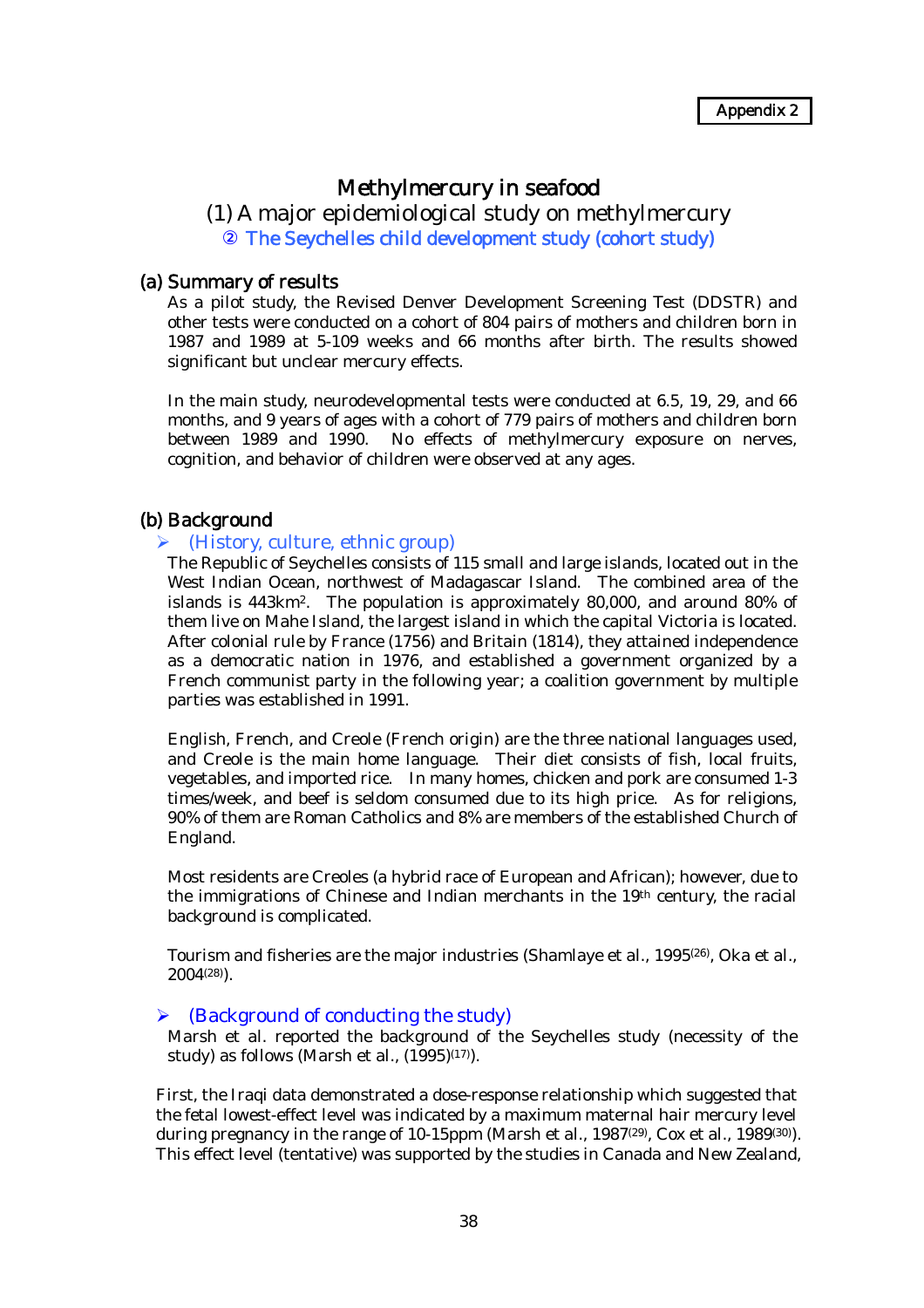but the conclusions from these three studies are not definitive because of the small numbers of study subjects, inability to account for all covariables that may have affected child development, and/or lack of sufficiently sensitive and discriminating measures of outcome (Marsh et al., 1995<sup>(17)</sup>).

However, after reviewing these studies, the World Health Organization recently concluded that a 5% risk of minimal effects in offspring may be associated with a peak maternal hair mercury level of 10-20ppm (WHO, 1990(30)). A public health concern exists because women of fertile age in fish-consuming countries often exceed this threshold range (Marsh et al., 1995<sup>(17)</sup>).

### $\triangleright$  (Reasons for selecting the study area)

Marsh et al. reported the following reasons for selecting Seychelles as a candidate area (Marsh et al. 1995 $(17)$ ):

First, while seeking an appropriate location for a more definitive study on the fetal effects of MeHg, we obtained and analyzed samples of scalp hair from 1,616 people, mostly women of fertile age from fish-eating communities in Canada (Indian and Inuit), Peru, American Samoa, Malta, and the Maldives. Although maximum hair mercury concentrations of 35 to 75ppm were in the right range, studies were abandoned for one or more of the following reasons: excessive alcohol consumption with high prevalence of fetal alcohol effects; high infant mortality rate; small population size of communities; difficult access and poor communication systems; and lack of local collaborators.

Our initial visit to the Republic of the Seychelles was prompted by data on scalp hair mercury concentrations determined by atomic absorption analysis in 36 Seychellois (Matthews, 1983<sup>(18)</sup>). Matthews reported that mean concentrations varied from <5ppm to 45ppm and that the median concentration was 10ppm with 12% above 20ppm. These values straddled the lowest effect level estimated from the Iraqi studies, and contrast with average levels in the USA which fall below 2ppm. Our analyses by X-ray fluorescence (XRF) of hair from 90 pregnant Seychellois women were close to those reported by Matthews (1983<sup>(18)</sup>). In addition, XRF analysis showed that hair concentrations of calcium, copper, iron, zinc, and manganese were all in the normal range for adequately nourished adults.

In addition, Shamlaye et al. (1995<sup>(26)</sup>) reported that the Seychelles had the following advantages as the study area, : Seychellois consume a high quantity and wide variety of ocean fish on a regular basis (over 80% of the population consume fish meals at least once a day. Fish is the main source of protein, and marine mammals do not form part of the diet.), the mercury concentration in maternal hair is in the appropriate range to study low-level exposure, Seychelles is 1,000 miles from any continent or large population center, but is served by several international airlines,

 Communication by telephone, mail and dispatch services is easy and reliable, there is no local industry for pollution, it is distant from other sources of industrial pollution, and Seychellois are a generally healthy population (Maternal tobacco and alcohol use are low).

 $\triangleright$  (Study institutions)

 $\checkmark$  The University of Rochester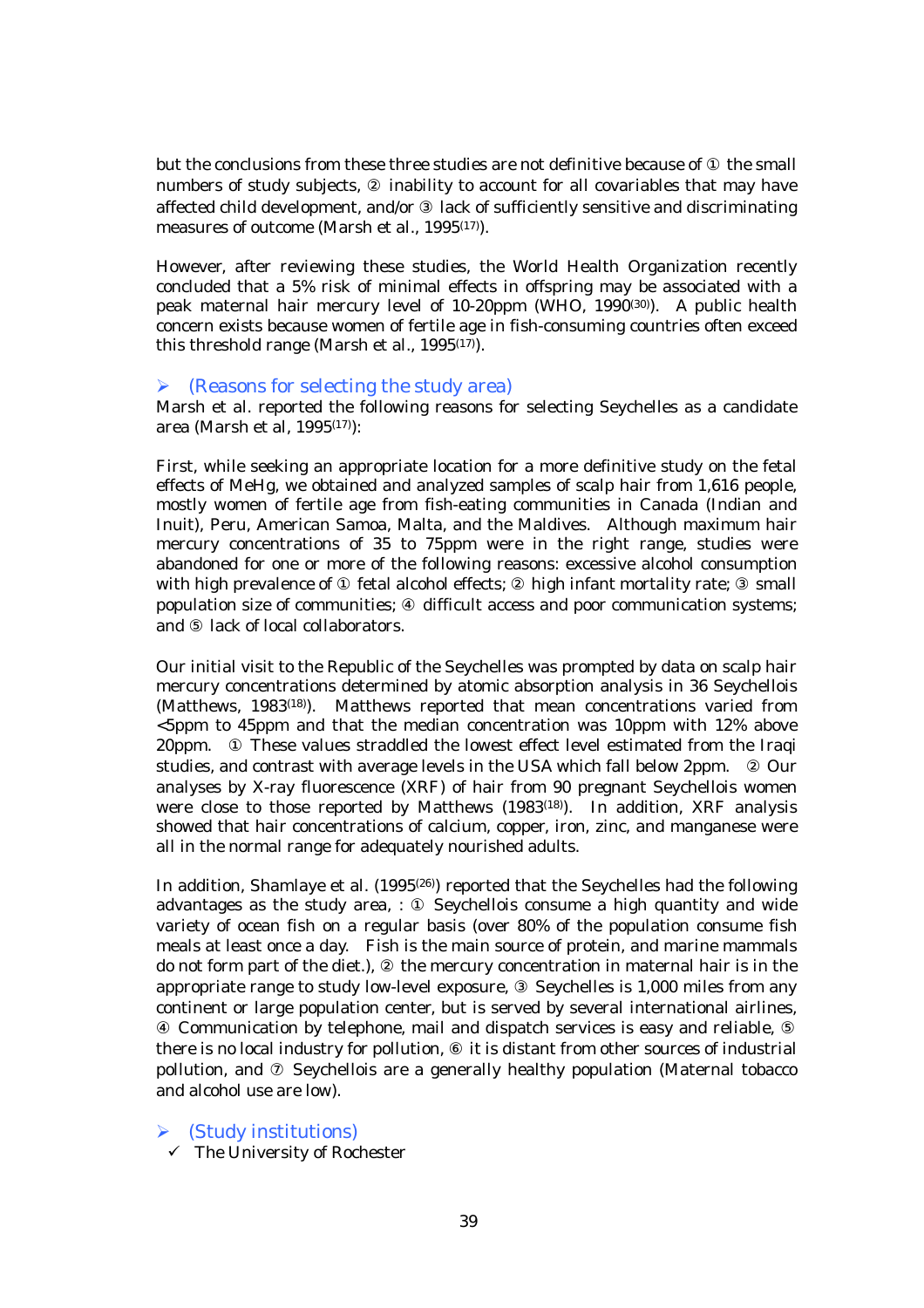- $\checkmark$  The Seychelles Ministry of Health
- $\checkmark$  Cooperation (older than school age) The Seychelles Ministry of Education)
- $\checkmark$  Sponsors U.S. National Institute of Environmental Health Science, the Seychelles Ministry of Health, and so forth

### (c)Sources of exposure

There is a report that approximately  $> 80\%$  of female inhabitants in the Seychelles consume fish everyday, and its frequency (median) per week during pregnancy is 12 times. According to the report, maternal interviews confirmed a high fish consumption with the median of 12 fish meals per week. Sixteen percent of women consumed 5 to 9 fish meals per week and 75% consumed 10 to 14 fish meals per week during their pregnancy. Only 8% of the study mothers ate fewer than 5 fish meals a week. However, there is no accurate report of methylmercury exposure in the Seychelles, including fish species and amount of intake, therefore no information is available concerning daily exposure to methylmercury via fish (Shamlaye et al., 1995(26)).

As for reference information concerning fish species, mercury levels of each fish species that are commercially important in the fishing industry have been reported (Matthews 1983<sup>(18)</sup>, Table 1). Recently, total mercury and selenium levels of fish species (16 species) that are usually found in the local markets have been reported, and the mean total mercury and selenium levels of all of the species were 0.07mg/kg1 and 0.29mg/kg, respectively (Robinson et al., 2004(31), Table 2).

<sup>&</sup>lt;sup>1</sup> The unit is ppm in the original work.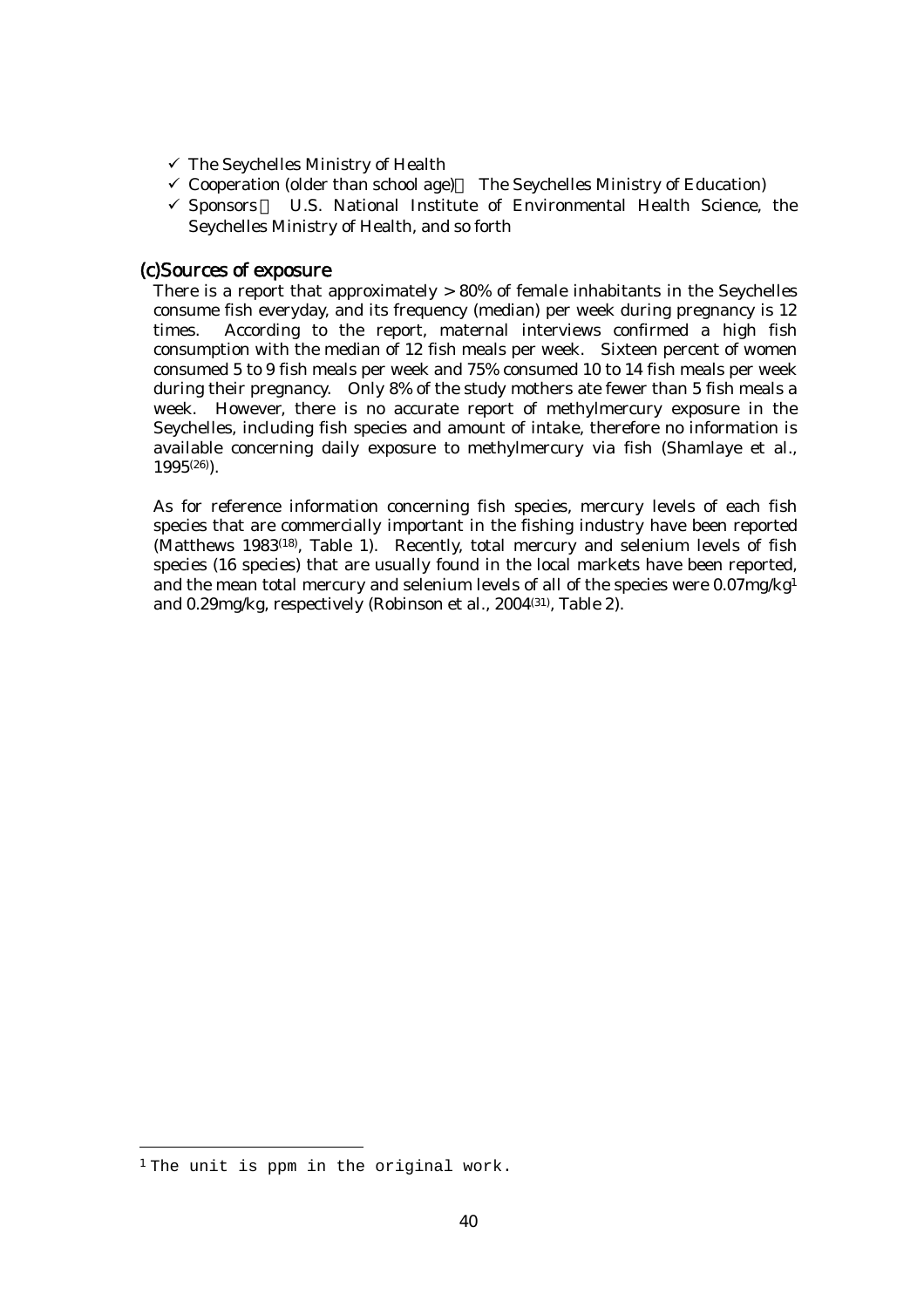|                             | Table 1 Total mercury survey or various species of fish (wiatthews et al., 1965 <sup>(20)</sup> |                        |                          |
|-----------------------------|-------------------------------------------------------------------------------------------------|------------------------|--------------------------|
| Fish species                | Academic name                                                                                   | Mercury range<br>mg/kg | Weight range<br>kg       |
| 1. Yellowfin tuna           | Thunnus albacares                                                                               | $0.012 - 0.6$          | $1.6 - 50.0$             |
| 2. Skipjack tuna            | Katuswonus pelamis                                                                              | 0.026-0.448            | $2.2 - 5.7$              |
| 3.Dogtooth tuna             | Gymnosarda unicolor                                                                             | $0.38 - 4.4$           | $7.0 - 40.0$             |
| 4.Bonito                    | Euthynnus affinis                                                                               | $0.065 - 1.26$         | $0.9 - 6.35$             |
| 5.Bludger(Carangue<br>balo) | Carangx gymnostethus                                                                            | $0.025 - 1.51$         | 0.75-11.45               |
| 6.Kingfish                  | Acanthocybium solandri                                                                          | $0.55 - 1.46$          | $4.8 - 22.6$             |
| 7.Becune                    | Sphyraena forsteri                                                                              | $0.26 - 1.58$          | $0.6 - 4.7$              |
| 8.Sailfish                  | Istiophorus platypterus                                                                         | $0.01 - 0.86$          | fork length<br>90-210 cm |
| 9. Bourgeois                | Lutjanus sebae                                                                                  | $0.045 - 0.69$         | $2.0 - 13.0$             |
| 10. Vara Vara               | Lutjanus bohar                                                                                  | 0.135-0.812            | $0.7 - 9.1$              |
| 11. Vielle platte           | Epinephelus flavocaeruleus                                                                      | $0.13 - 0.9$           | $4.4 - 12.7$             |
| $12$ .Job                   | Aprion viriscens                                                                                | $0.01 - 1.035$         | $0.7 - 8.2$              |

Table 1 Total mercury survey of various species of fish (Matthews et al., 1983(18))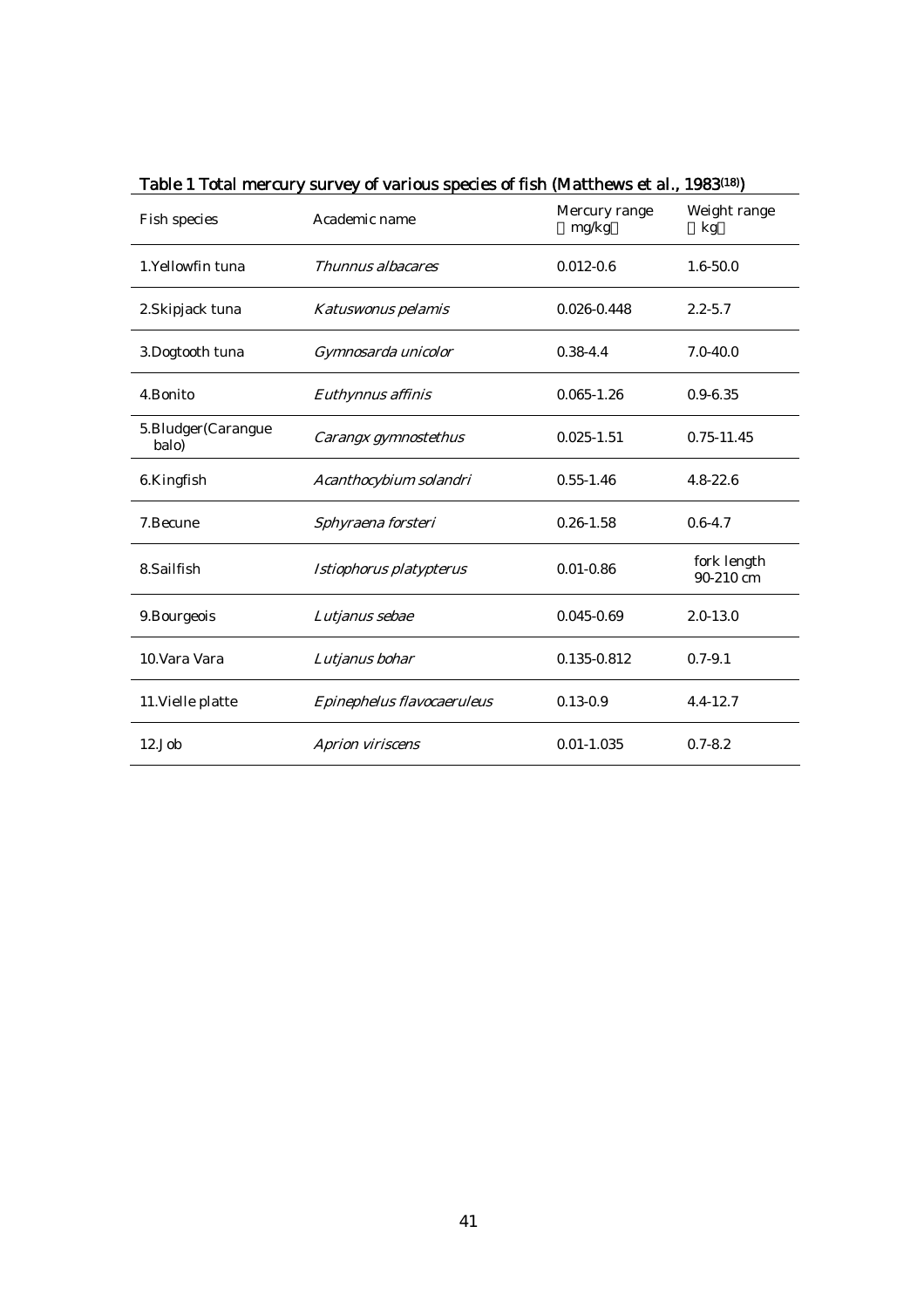| <b>Fish species</b>      | Academic name             | Mean Hg<br>mg/kg<br>$±95\%CI$ | Mean Se<br>mg/kg<br>$±95\%CI$ |
|--------------------------|---------------------------|-------------------------------|-------------------------------|
| 1. Brown spot grouper    | Epinephelus chlorostigma  | $0.061 \pm 0.009$             | $0.328 \pm 0.103$             |
| 2. Variegated emperor    | Lethrinus variegates      | $0.073 \pm 0.031$             | $0.513 \pm 0.015$             |
| 3. Pink-earemperror      | Lethrinus lentjan         | $0.115 \pm 0.017$             | $0.524 \pm 0.280$             |
| 4. Ember parrotfish      | Scarus rubroviolaceus     | < 0.01                        | $0.365 \pm 0.077$             |
| 5. Parrot fish           | Hipposcarus harid         | $0.032 \pm 0.013$             | $0.263 \pm 0.178$             |
| 6.Goatfish               | Parupeneus porphyreus     | $0.018 \pm 0.008$             | $0.009 \pm 0.095$             |
| 7. Grey Sweetlips        | Plectorhinchus schotaf    | $0.142 \pm 0.014$             | $0.475 \pm 0.204$             |
| 8. Shoemaker spinefoot   | Siganus sutor             | $0.020 \pm 0.011$             | < 0.006                       |
| 9. Streamlined spinefoot | Siganus argenteus         | < 0.01                        | < 0.006                       |
| 10. Green jobfish        | <b>Aprion virescens</b>   | $0.047 \pm 0.012$             | &0.006                        |
| 11.Red snapper           | Lutjanus bohar            | $0.098 \pm 0.013$             | &0.006                        |
| 12.Carangid <sup>2</sup> | Carangoides fulvoguttatus | $0.052 \pm 0.004$             | $0.261 \pm 0.087$             |
| 13. Rainbow runner       | Elagatis bipinnulata      | < 0.01                        | $0.554 \pm 0.096$             |
| 14. Pickhandle barracuda | Sphyraena jello           | $0.360+0.031$                 | $0.205 \pm 0.032$             |
| 15.Bonito                | Euthynnus affinis         | $0.049 \pm 0.017$             | $0.791 \pm 0.152$             |
| 16.Indian mackerel       | Rastrelliger kanagurta    | < 0.01                        | $0.407 \pm 0.074$             |

### Table 2 Mean total Hg and Se concentrations (mg/kg), with 95% confidence intervals (CI), for the target species (Robinson et al., 2004(31))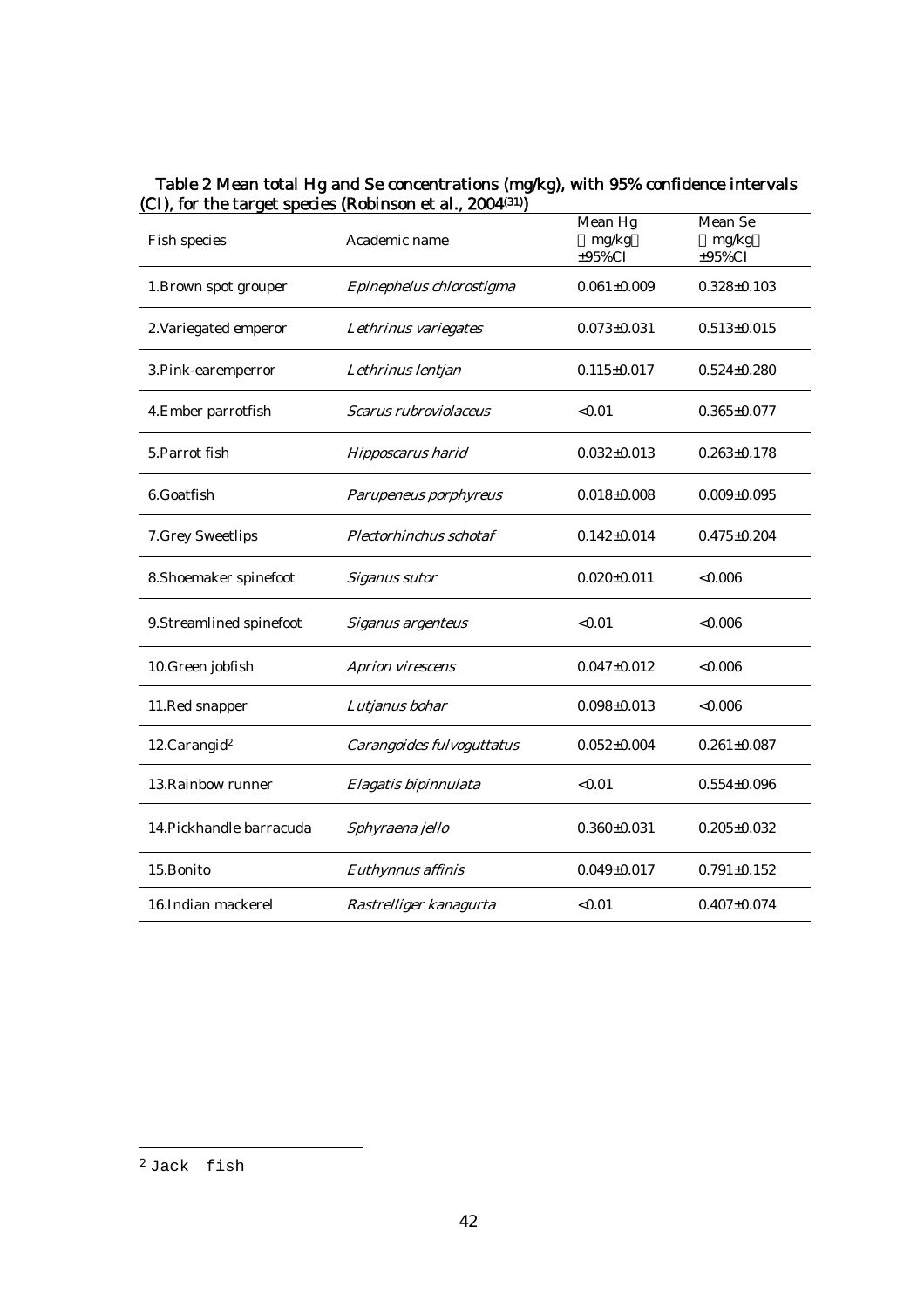### (d) Cohort

### $\blacktriangleright$  (Summary)

Cohort 1 is set as a Seychelles birth cohort for the main study that began in 1989 (Marsh et al., 1995<sup>(17)</sup>).

Cohort 0 is for the pilot study that began in 1987, preceding the main study (Marsh et al., 1995<sup>(17)</sup>, Myers et al., 1995<sup>(21)</sup>).

| <b>Cohort</b> | Summary of the cohorts                                                   |
|---------------|--------------------------------------------------------------------------|
| Cohort 0      | 804 pairs of mothers and children born in 1987/1988 (15 pairs were       |
| Pilot study   | excluded based on the standards).                                        |
| Cohort 1      | 779 pairs of mothers and children born in 1989/1990 on Mahe Island       |
| Main study    | (50% of the total births, among them, 39 subjects were excluded;         |
|               | inappropriate maternal hair samples (15 subjects), matched with the      |
|               | predetermined criteria for exclusion (18 subjects), twins (6 subjects)). |

#### (Follow-up)

As stated below, the neurodevelopmental studies with cohort 1 (main study) were conducted at 6.5, 19, 29, 66 months and 9 years of age.

Prior to the main study, neurodevelopmental tests with cohort 0 (pilot test) were conducted at 5-109 weeks and 66 months after birth as shown below (Myers et al., 1995(21)).

|                                                           | <b>Subjects</b><br>(Dropout rate <sup>3</sup> ) | Study periods                                                                                              | References |
|-----------------------------------------------------------|-------------------------------------------------|------------------------------------------------------------------------------------------------------------|------------|
| Cohort 0<br>(Pilot test) Setting                          | 789                                             | 1987-1989 registration period of<br>childbearing mothers and children<br>on Mahe Island of the Seychelles. | (17)       |
| Neurodevelopment tests<br>with 5-109-week-old<br>children | 789<br>(Dropout rate-%)                         |                                                                                                            | (17), (21) |
| Neurodevelopment tests<br>with 66-month-old<br>children   | 2.17<br>(Dropout rate 72.4%)                    | $66$ months $\pm 3$ months                                                                                 | (20)       |

|                                                             | <b>Subjects</b><br>(Dropout rate)           | Study periods                                                                                                                                                  | References      |
|-------------------------------------------------------------|---------------------------------------------|----------------------------------------------------------------------------------------------------------------------------------------------------------------|-----------------|
| Cohort 1 setting                                            | 740<br>(Dropout rate-%)                     | Registration period of one year, between<br>March 1989 and February 1990, of<br>childbearing mothers and children on<br>Mahe Island (Nearly 50% of the total). | (17)            |
| Neurodevelopment<br>tests with<br>6.5-month-old<br>children | 712 737<br>(Dropout rate)<br>$0.5 - 3.5\%)$ | Conducted between September 1989<br>and August 1990.<br>$6.5$ months $\pm 2$ weeks                                                                             | $(17)$ , $(19)$ |

 3 Dropout rates in 789 subjects of the pilot study and 740 subjects of the main study.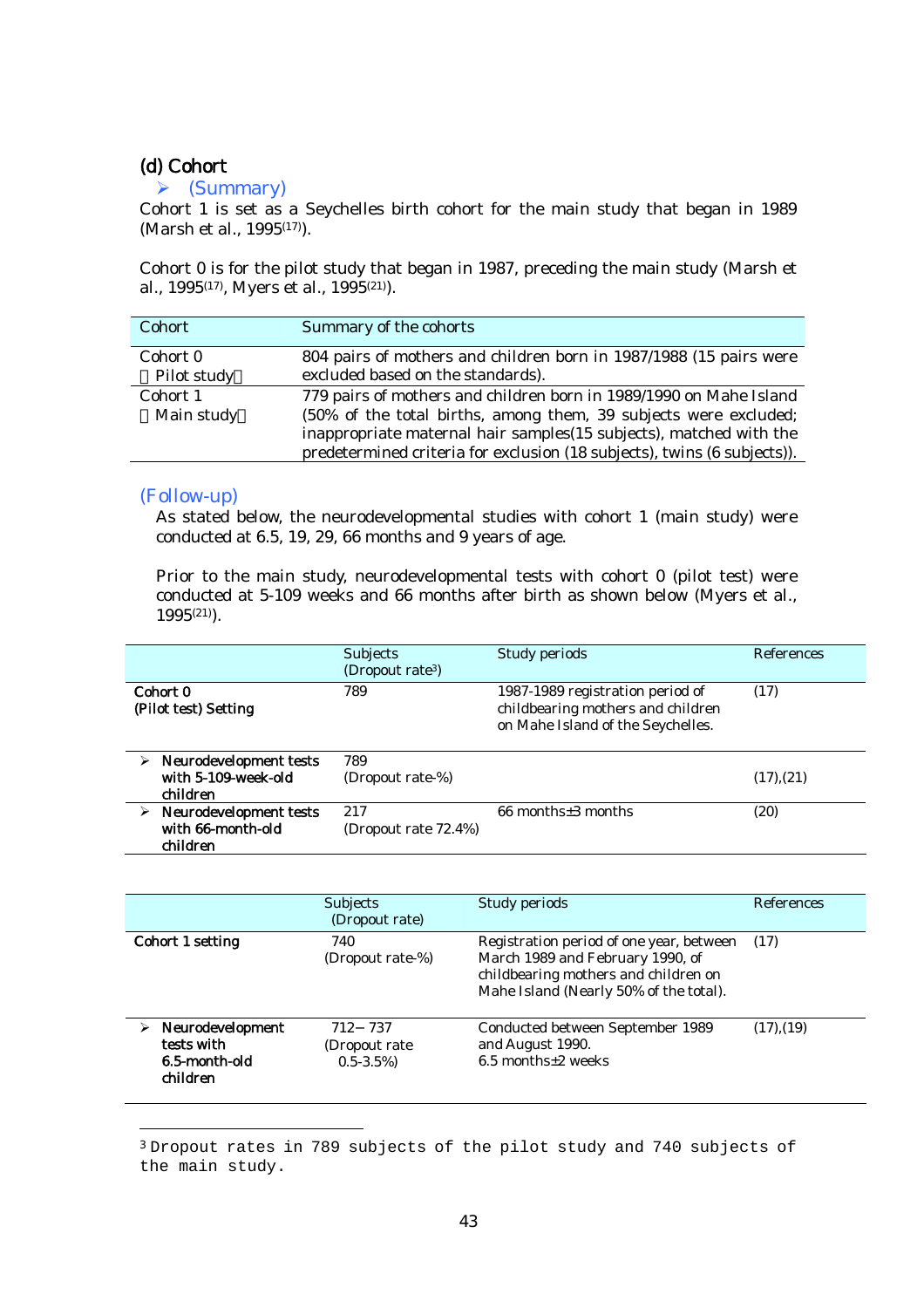| ➤ | Neurodevelopment<br>tests with<br>19-month-old children                  | 738<br>(Dropout rate)           | $0.2\%$ | 19 months $\pm 2$ weeks                              | $(6)$ , $(17)$ |
|---|--------------------------------------------------------------------------|---------------------------------|---------|------------------------------------------------------|----------------|
|   | $\triangleright$ Neurodevelopment<br>tests with<br>29-month-old children | 736<br>(Dropout rate)           |         | $(0.5\%)$ 29 months $\pm 2$ weeks                    |                |
|   | $\triangleright$ Neurodevelopment<br>tests with<br>66-month-old children | 711<br>(Dropout rate)           | 3.9%)   | July 1994-October 1995<br>$66$ months $\pm 6$ months | (8), (17)      |
|   | Neurodevelopment<br>tests with<br>108-month-old<br>(9-year-old) children | 643<br>(Dropout rate)<br>13.1%) |         |                                                      | (24)           |

## (e) Mercury exposure indexes used (biomarkers)

|  |  | Biomarkers used in the study with cohort 0 are indicated below. |  |
|--|--|-----------------------------------------------------------------|--|
|  |  |                                                                 |  |

|                                                                   | <b>Biomarkers</b>               |                                                                                                                                                        | References   |
|-------------------------------------------------------------------|---------------------------------|--------------------------------------------------------------------------------------------------------------------------------------------------------|--------------|
| Cohort 0 setting                                                  | Maternal hair<br>mercury levels | Median: $6.6 \frac{\text{mg}}{\text{mg}}$ $(n=789)$<br>Range: 0.6-36.4<br>Interquartile range: 6.1<br>Group: $0-3$ , $>3-6$ , $>6-9$ , $>9-12$ , $>12$ | (21)<br>(20) |
| Neurodevelopment<br>⋗<br>tests with<br>5-109-week-old<br>children | Maternal hair<br>mercury levels | Ibid.                                                                                                                                                  |              |
| Neurodevelopment<br>⋗<br>tests with<br>66-month-old<br>children   | Maternal hair<br>mercury levels | Median: $7.1 \,(\text{ng/mg}) \,(n=217)$<br>Range: 1.0-36.4<br>Interquartile range: 6.0<br>$3, 4-6, 7-9, 9-12, >12$<br>Group:                          | (20)         |

### Biomarkers used in the study with cohort 1 are indicated below.

|                                                                              |                  | <b>Biomarkers</b>                                     |                                                                                                                                | References  |
|------------------------------------------------------------------------------|------------------|-------------------------------------------------------|--------------------------------------------------------------------------------------------------------------------------------|-------------|
| Cohort 1 setting                                                             |                  | Maternal hair<br>mercury levels<br>(during pregnancy) | Median: $5.9(ng/mg)(n=740)$<br>Range: 0.5-26.7<br>Interquartile range: 6.0<br>Group: $0-3$ , $>3-6$ , $>6-9$ , $>9-12$ , $>12$ | (19)        |
| ➤<br>tests with<br>6.5-month-old<br>children                                 | Neurodevelopment | Ibid.                                                 | Ibid.                                                                                                                          | (19)        |
| 19-month-old<br>➤<br>children<br>➤<br>tests with<br>29-month-old<br>children | Neurodevelopment | Ibid.                                                 | Ibid.                                                                                                                          | (6)<br>(19) |
| ➤<br>tests with<br>66-month-old<br>children                                  | Neurodevelopment | Maternal hair<br>mercury levels<br>(during pregnancy) | Mean (Standard deviation):<br>$6.8(4.5)(ng/mg)(n=711)$<br>Range: 0.5-26.7<br>$3$ (mean 2.0),<br>Group:<br>$>3-6$ (mean 4.5),   | (8)         |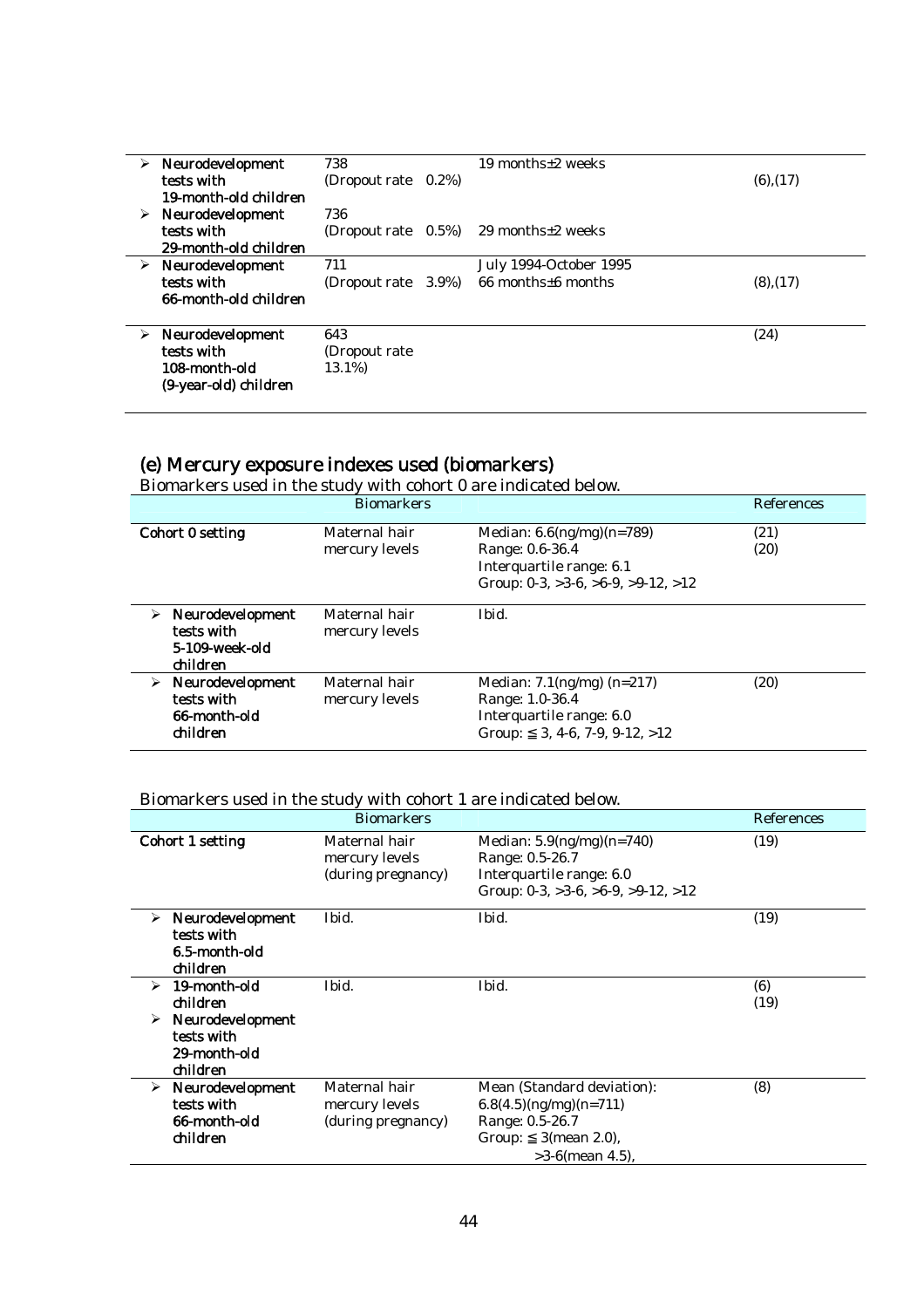|   |                                        | Child hair mercury | $>6-9$ (mean 7.4).<br>$>9-12$ (mean 10.3).<br>12-26.7(mean 15.3) |      |
|---|----------------------------------------|--------------------|------------------------------------------------------------------|------|
|   |                                        | levels             | Mean (Standard deviation):                                       |      |
|   |                                        |                    | $6.5(3.3)(ng/mg)(n=708)$                                         |      |
|   |                                        |                    | Range: 0.9-25.8                                                  |      |
|   |                                        |                    | $3$ (mean 2.2),<br>Group:                                        |      |
|   |                                        |                    | $>3-6$ (mean 4.6).                                               |      |
|   |                                        |                    | $>6-9$ (mean 7.4).                                               |      |
|   |                                        |                    | $>9-12$ (mean 10.2),                                             |      |
|   |                                        | Child blood PCB    | $12-25.8$ (mean $14.9$ )                                         |      |
|   |                                        | levels             | Undetected $n=49$                                                |      |
| ⋗ | Neurodevelopment                       | Maternal hair      | Mean (standard deviation):                                       | (24) |
|   | tests with                             | mercury levels     | $6.9(4.5)(ng/mg)(n=643)$                                         |      |
|   | 108-month-old (9<br>year old) children | (during pregnancy) | group: $3, >3-6, >6-9, >9-12, >12$                               |      |

### (f) Endpoints (effect index)

### $\triangleright$  (Endpoints and reasons of their selection)

Tests (endpoints) used in the neurodevelopment tests with cohort 1 (the main study) are indicated below. A test battery was selected that allowed comparison with previous studies (Canada, Iraq, and Peru), was age-appropriate, tested a wide range of developmental domains, and minimized cultural effects (Marsh et al., 1995(17), Mayers et al., 1994(21)).

In addition, a review of the literature concerning human fetal exposure to low concentrations of methylmercury revealed that adverse effects might occur in one or more of the following eight domains of developmental functioning: general cognitive,

 visual-perceptual, speech-language, visual memory, visual attention, neuromotor-neurological, social-emotional, and learning-achievement. Tests were then selected to adequately assess each of these domains (Davidson et al., 1995<sup>(7)</sup>).

| Cohort                    | Study<br>periods           | Test (endpoint)                                                                 | Description                                                                                                                                                                                                                                         | References |
|---------------------------|----------------------------|---------------------------------------------------------------------------------|-----------------------------------------------------------------------------------------------------------------------------------------------------------------------------------------------------------------------------------------------------|------------|
| Cohort 0<br>(pilot study) | 5-109 weeks<br>after birth | <b>DDST-R: Revised Denver</b><br><b>Developmental Screening</b><br>Test-revised | Screening test to assess the<br>development based on the 4<br>aspects of 6-year-old children<br>(personal-social, fine motor<br>adaptive, language, and gross<br>motor).<br>Graded as normal, abnormal, or<br>questionable.                         | (17), (21) |
|                           |                            | General medical/neurologic<br>tests                                             |                                                                                                                                                                                                                                                     | (17), (21) |
|                           | 66 months                  | McCarthy Scales of<br><b>Children's Abilities</b>                               | A test on subscales concerning<br>overall measurement of cognitive<br>function, General Cognitive Index<br>(GCI), verbal memory, perception,<br>numerical quantity, and motor<br>function. This test is applicable<br>to 2.5-8.5-year-old children. | (17), (20) |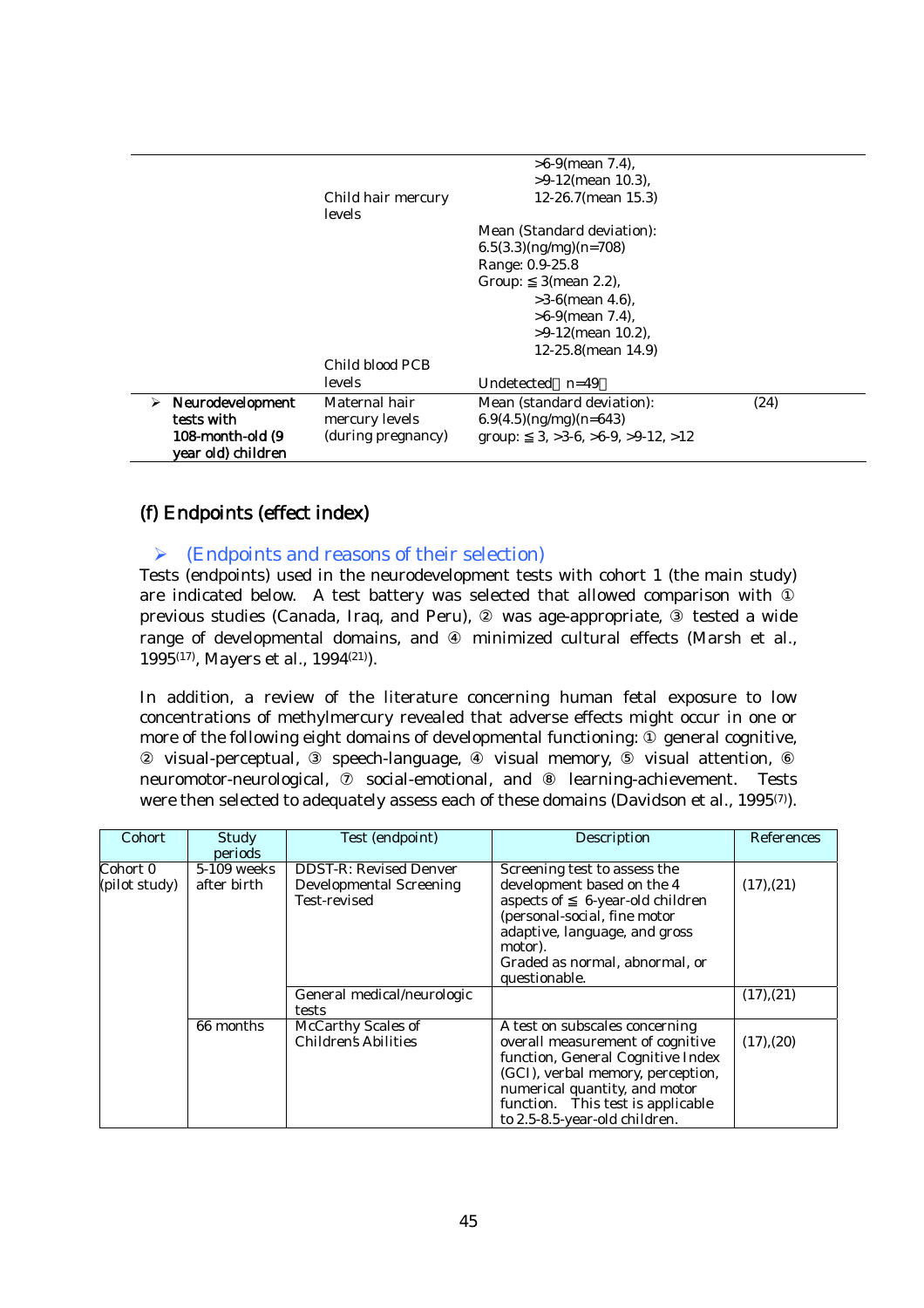|                 |            | Preschool Language Scale                                                                                                  | A test to measure verbal<br>expression and understanding.<br>Applicable to 1.5-7-year-old                                                                                                          |                     |
|-----------------|------------|---------------------------------------------------------------------------------------------------------------------------|----------------------------------------------------------------------------------------------------------------------------------------------------------------------------------------------------|---------------------|
|                 |            | Woodcock-Johnson Tests of<br><b>Achievement</b>                                                                           | children.<br>A test on reading (characters,<br>words) and numeric ability. Used                                                                                                                    |                     |
| Cohort 1        | 6.5 months | <b>DDST-R</b>                                                                                                             | for tests on learning disorders.                                                                                                                                                                   | (19)                |
| (main<br>study) |            | Fagan Infantest:                                                                                                          | A test on visual perception<br>memory and visual attention.<br>Nonverbal test. Future<br>perception ability can be predicted.<br>Presumed correlation with IQ<br>measured at about 3 years of age. | (17), (19),<br>(32) |
|                 | 19 months  | <b>Bayley Scale of Infant</b><br>Development-MDI, PDI                                                                     | This test is widely used for many<br>studies on child lead exposure in<br>various cultures or fetal life to<br>examine cognitive function.<br>There are 2 subscales (MDI, PDI).                    | $(6)$ , $(17)$      |
|                 |            | Raven Standard<br><b>Progressive Matrix Test</b>                                                                          | Major intelligence test for primary<br>caregiver.                                                                                                                                                  | (6)                 |
|                 |            | Home observation for<br>measurement of the<br>environment: home                                                           | Assess home environment.                                                                                                                                                                           | (6)                 |
|                 | 29 months  | <b>Bayley Scale of Infant</b><br>Development-IBR                                                                          | In addition to the tests at<br>19-month of age, a behavior record<br>of Bayley Scale of Infant<br>Development-IBR is added the to<br>tests at 29-month of age.                                     | (6)                 |
|                 | 66 months  | McCarthy Scales of<br>Children's Abilities-GCI                                                                            |                                                                                                                                                                                                    | (8)                 |
|                 |            | Preschool Language Scale                                                                                                  |                                                                                                                                                                                                    | (8)                 |
|                 |            | Woodcock-Johnson Tests of<br>Achievement                                                                                  |                                                                                                                                                                                                    | (8)                 |
|                 |            | <b>Bender Gestalt Test</b>                                                                                                | Visual-spatial ability tests.                                                                                                                                                                      | (8)                 |
|                 |            | <b>Child Behavior Checklist</b>                                                                                           | A test on child's ability for social<br>adaptive behavior.                                                                                                                                         | $\overline{(8)}$    |
|                 | 9 years    | (Neuropsychological tests)<br>WISC III: Wechslar<br><b>Intelligence Scale for</b><br>Children III full-Scale IQ           | Among 13 test items, 5 are used<br>(information, block design,<br>vocabulary, digit span, coding).<br>One of them is a comprehensive<br>clinical method to test child's<br>intellectual ability.   | (10), (24)          |
|                 |            | Woodcock-Johnson Tests of<br>Achievement, Letter-word<br>recognition, and applied<br>problems subset                      | (Learning-achievement)                                                                                                                                                                             |                     |
|                 |            | California Verbal Learning<br>Test                                                                                        | (Verbal memory)                                                                                                                                                                                    |                     |
|                 |            | Visual memory subtest of the<br><b>Wide Range Assessment of</b><br><b>Memory and Learning</b><br>(WARMAL)<br>Trail making | (Memory) Aims to assess both<br>memory and learning by asking<br>subjects to draw 4 geometric<br>designs according to memory.                                                                      |                     |
|                 |            |                                                                                                                           |                                                                                                                                                                                                    |                     |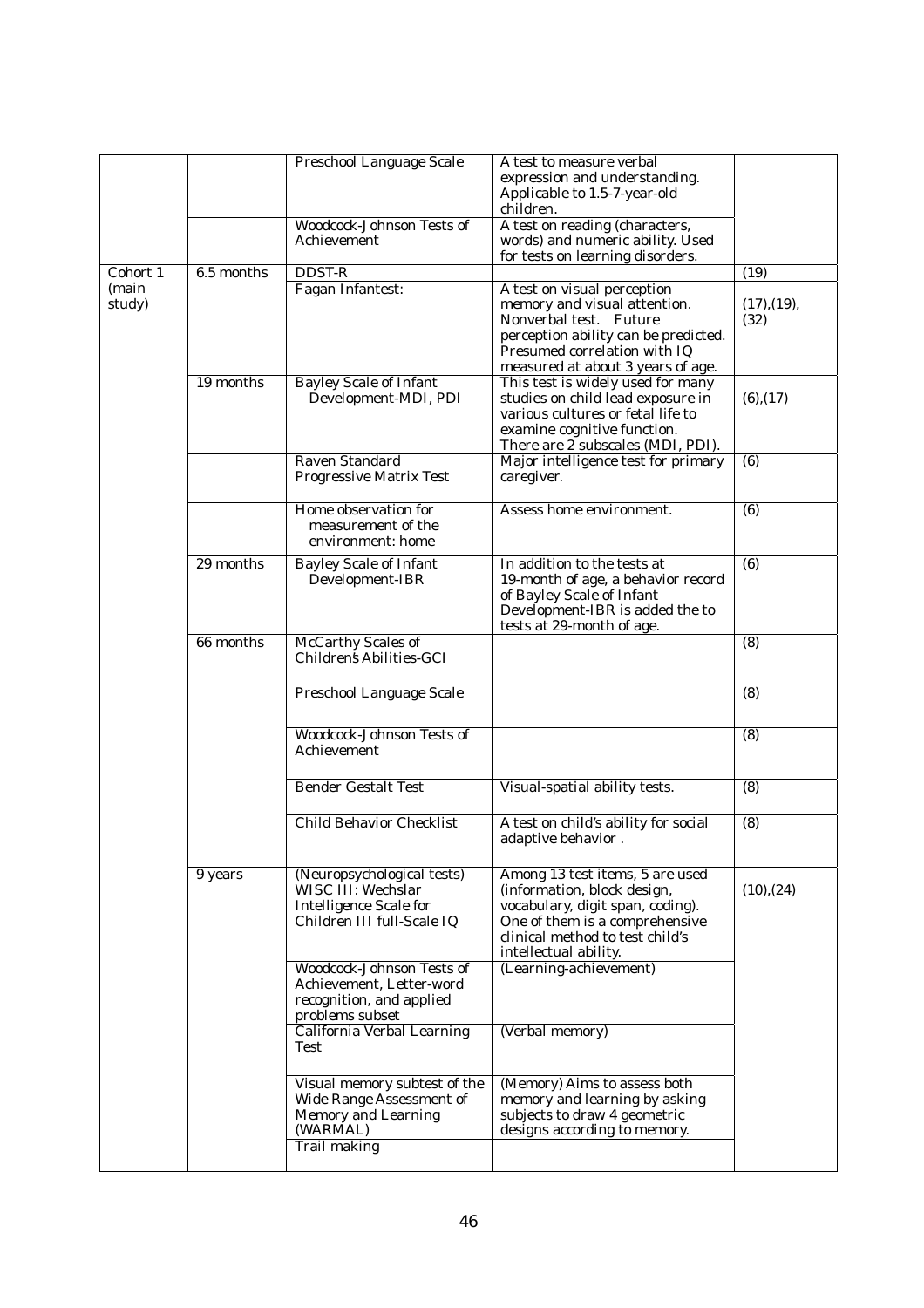| <b>Finger Tapping</b>                                                                                 | (Motor function) A test to measure<br>motion speed by rapidly tapping a<br>button with the index finger.                                         |  |
|-------------------------------------------------------------------------------------------------------|--------------------------------------------------------------------------------------------------------------------------------------------------|--|
| <b>Grooved Pegboard</b>                                                                               | (Ibid.) A test to assess dexterity of<br>handling according to the length of<br>time to insert a peg into a board.                               |  |
| Bruininks-Oseretsky Test of<br><b>Motor Proficiency</b>                                               | (Ibid.)                                                                                                                                          |  |
| <b>Boston Naming Test</b>                                                                             | (Verbal) Test to bring out effective<br>function by asking subjects to<br>name the presented drawings<br>(from common words to complex<br>ones). |  |
| Beery-Buktenica<br>Developmental Test of visual<br>motor integration and a test<br>of haptic matching | (Hand-eye coordinated movement)<br>Test of copying complex geometric<br>pictures.                                                                |  |
| <b>Connor's Continuous</b><br><b>Performance Test</b>                                                 | (Continuous response time)                                                                                                                       |  |
| Conner's Teacher<br>Rating Scale and Behavior<br>child behavior checklist                             | (Behavior)                                                                                                                                       |  |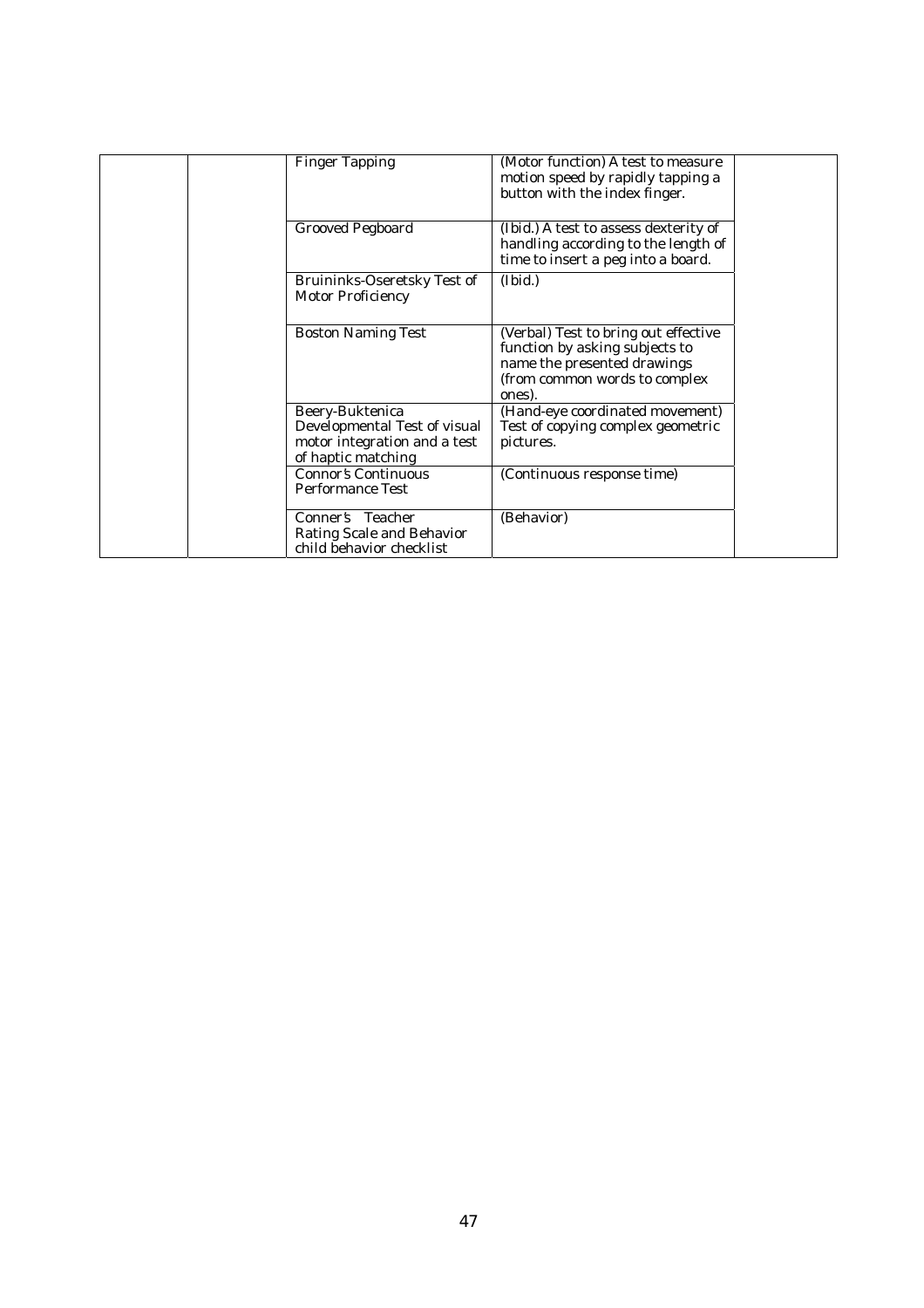| Cohort   | Test        | igi Data ahalysis ilictiivu<br><b>Test items</b> | Covariates <sup>4</sup>               | <b>Statistical analysis</b>         | References |
|----------|-------------|--------------------------------------------------|---------------------------------------|-------------------------------------|------------|
|          | periods     |                                                  |                                       |                                     |            |
| Cohort 0 | 5-9 weeks   | DDST-R                                           | Child's gender                        | Multiple logistic                   |            |
| (Pilot   | after birth |                                                  | Birth weight                          | regression analysis                 | (21)       |
| study)   |             |                                                  | APGAR score <sup>5</sup>              |                                     |            |
|          |             |                                                  | Age at test period                    |                                     |            |
|          |             |                                                  | Mother's age                          |                                     |            |
|          |             |                                                  | Alcohol intake/smoking during         |                                     |            |
|          |             |                                                  | pregnancy                             |                                     |            |
|          |             |                                                  | Medical history                       |                                     |            |
|          |             |                                                  | Socioeconomic factor (The number of   |                                     |            |
|          |             |                                                  | persons per room)                     |                                     |            |
|          | 66 months   | McCarthy                                         | Birth weight                          | Multiple liner                      |            |
|          |             | Scales of                                        | Mother's age                          | regression analysis                 | (20)       |
|          |             | children's                                       | Child's gender                        |                                     |            |
|          |             | abilities and                                    | Medical history (mother/child)        |                                     |            |
|          |             | others                                           | Alcohol intake/smoking during         |                                     |            |
|          |             |                                                  | pregnancy                             |                                     |            |
|          |             |                                                  | Socioeconomic factor (The number of   |                                     |            |
|          |             |                                                  | families per room)                    |                                     |            |
|          |             |                                                  | <b>APGAR</b> score                    |                                     |            |
| Cohort 1 | 6.5         | DDST-R,                                          | Child's gender                        | Multiple regression                 |            |
| (main    | months      | Fagan Test                                       | <b>Birth weight</b>                   | analysis                            | (19)       |
| study)   |             |                                                  | Order of births                       | (however, multiple                  |            |
|          |             |                                                  | Age at pregnancy                      | linear regression                   |            |
|          |             |                                                  | Medical history (mother/child)        | analysis for                        |            |
|          |             |                                                  | Alcohol intake/smoking during         | continuous                          |            |
|          |             |                                                  | pregnancy                             | outcome, and<br>logistic regression |            |
|          |             |                                                  | Intelligence of child-bearer          | analysis for binary                 |            |
|          |             |                                                  | <b>Educational history of parents</b> | outcome                             |            |
|          |             |                                                  | History of breast-feeding             |                                     |            |
|          |             |                                                  | Language used at home                 |                                     |            |
|          |             |                                                  | Family income                         |                                     |            |
|          | 19/27       | <b>BSID</b> and                                  | Birth weight                          | Multiple regression                 |            |
|          | months      | others                                           | Order of births                       | analysis                            | (6)        |
|          |             |                                                  | Age at pregnancy                      | (however, multiple                  |            |
|          |             |                                                  | Child's gender                        | linear regression<br>analysis for   |            |
|          |             |                                                  | History of breast-feeding             | continuous                          |            |
|          |             |                                                  | Medical history (mother/child)        | outcome, and                        |            |
|          |             |                                                  | Intelligence of child-bearer          | logistic regression                 |            |
|          |             |                                                  | Educational history of parents        | analysis for binary                 |            |
|          |             |                                                  | Alcohol intake/smoking during         | outcome                             |            |
|          |             |                                                  | pregnancy                             |                                     |            |
|          |             |                                                  | Language used at home                 |                                     |            |
|          |             |                                                  | Family income                         |                                     |            |
|          |             |                                                  | HOME (home environment                |                                     |            |
|          |             |                                                  | assessment)                           |                                     |            |

### (g) Data analysis method

 $\overline{a}$ 

 $4$  Covariate Variable with predicted effects on the results of the study subjects. Covariates might become modifiers of immediate study subjects or of confounder variables and effects (Epidemiological Dictionary

<sup>(</sup>Third edition)). 5 Measurement of child development after birth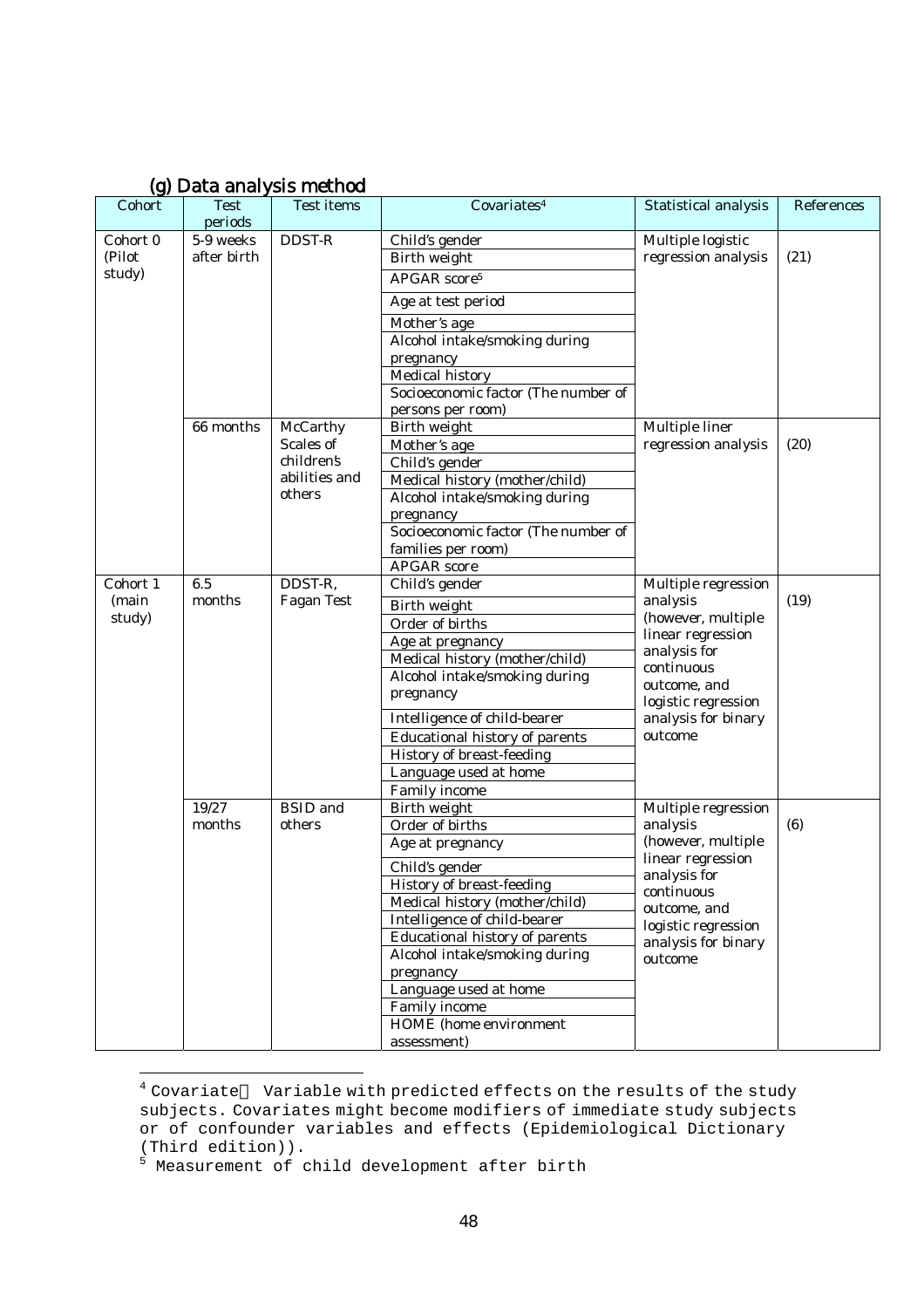| 66 months | McCarthy      | Birth weight                                                             | Multiple linear     |      |
|-----------|---------------|--------------------------------------------------------------------------|---------------------|------|
|           | Scale of      | Order of births                                                          | regression analysis | (8)  |
|           | Children's    | Child's gender                                                           |                     |      |
|           | abilities-GSI | History of breast-feeding                                                |                     |      |
|           | and others    | Audibility                                                               |                     |      |
|           |               | Medical history (mother/child)                                           |                     |      |
|           |               | Age at pregnancy                                                         |                     |      |
|           |               | Alcohol intake and smoking during                                        |                     |      |
|           |               | pregnancy                                                                |                     |      |
|           |               | Intelligence of child-bearer                                             |                     |      |
|           |               | Language used at home                                                    |                     |      |
|           |               | Hollingshead Socioeconomic status                                        |                     |      |
|           |               | <b>HOME</b> score                                                        |                     |      |
| 9 years   | WISC III      | Child's gender                                                           | Linear-regression   |      |
|           | full-scale IQ | Investigator                                                             | analysis            | (24) |
|           | and others    | The number of family members                                             |                     |      |
|           |               | (family resource scale)                                                  |                     |      |
|           |               | The number of parents (family                                            |                     |      |
|           |               | status code)                                                             |                     |      |
|           |               | <b>HELPS (Henderson Early Learning</b>                                   |                     |      |
|           |               | Process Scale)                                                           |                     |      |
|           |               | Child's age                                                              |                     |      |
|           |               | Medical history (child)                                                  |                     |      |
|           |               | Mother's age                                                             |                     |      |
|           |               | <b>HOME</b> score                                                        |                     |      |
|           |               | k-bit                                                                    |                     |      |
|           |               |                                                                          |                     |      |
|           |               | (Kaufman brief intelligence test to<br>determine caregiver intelligence) |                     |      |
|           |               |                                                                          |                     |      |
|           |               |                                                                          |                     |      |
|           |               | Audibility                                                               |                     |      |
|           |               | Mercury levels in child                                                  |                     |      |
|           |               |                                                                          |                     |      |

### (h) Summary of results

### $\triangleright$  (Pilot study)

### $\bullet$  Tests at 5-109 weeks after birth

An association between fetal mercury exposure and development was found when DDST-R scores of questionable and abnormal were combined, a procedure used by previous investigators.

These results should be viewed with caution since the association disappeared when DDST-R scores of questionable were treated in the standard manner as passes (Myers et al., 1995(21)).

### $\bullet$  Tests at 66 months after birth

Results of the multiple linear regression analysis indicated that mercury exposure was negatively associated with four endpoints (McCarthy General Cognitive Index and Perceptual Performance subscale and The Preschool Language Scale Total Language and Auditory Comprehension subscale). After normalizing the data by removal of a small number of outliers or highly influential scores, the mercury effects were no longer significant except for auditory comprehension (Myers et al., 1995(20)).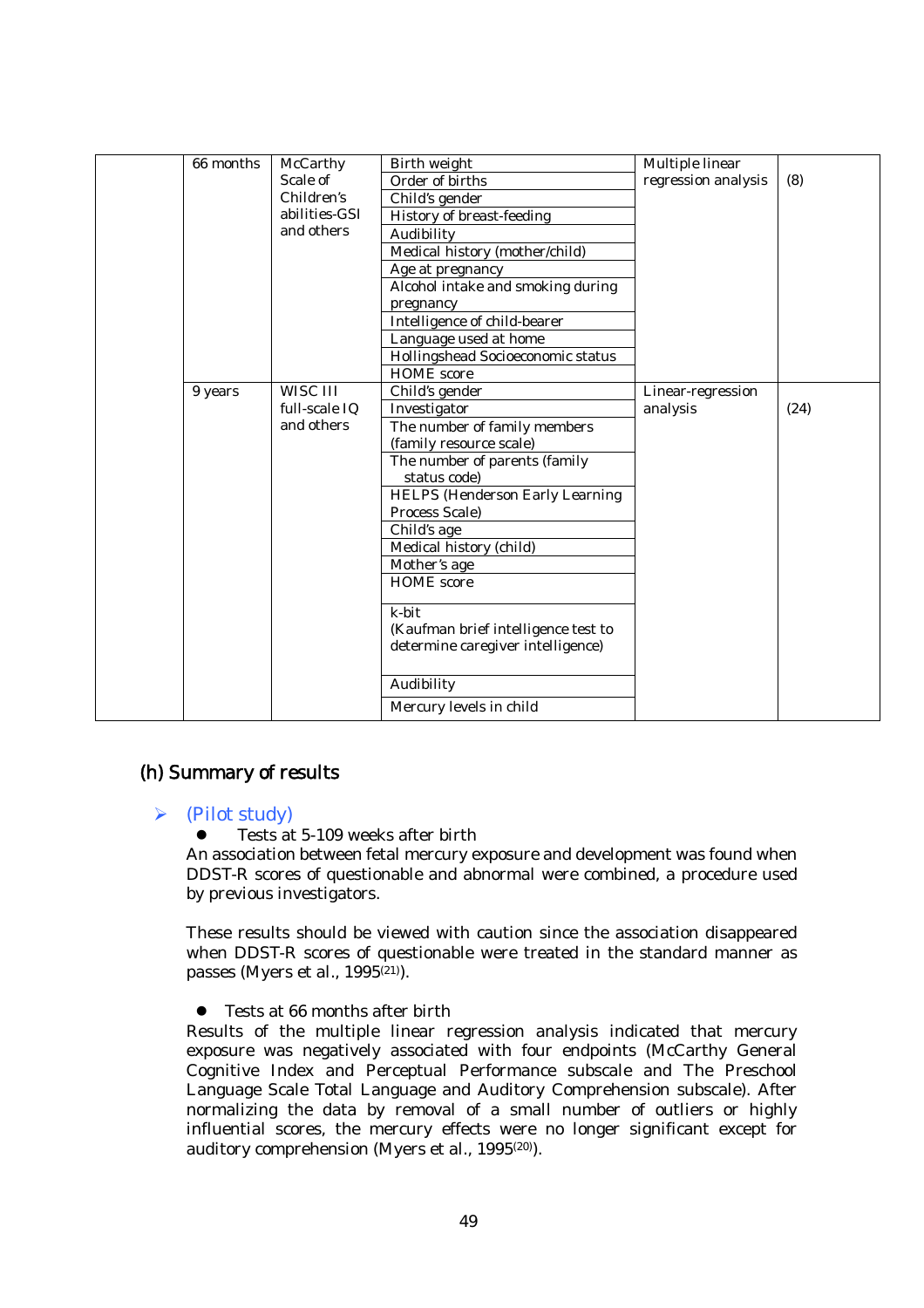### $\triangleright$  (Main study)

Tests at 6.5 months after birth

There were three (0.4%) subjects who scored abnormal on the DDST-R and an additional 11 (1.5%) who scored questionable. No analysis was possible because of the small numbers of questionable and abnormal results.

In the Fagan test, the association between fetal mercury exposure and neurodevelopmental endpoints was examined by multiple regression analyses. After adjusting for covariates, no association between the maternal hair mercury level during pregnancy and an adverse neurodevelopmental outcome of the child was identified at 6 1/2 months of age (Myers et al., 1995<sup>(19)</sup>).

Tests at 19-29 months after birth

No mercury effect was detected in the BSID scores at both 19 and 29 months.

In the 29-month Bayley infant behavior Record, activity levels (only males) decreased as mercury exposure increased. This is the only endpoint that correlated with prenatal methylmercury exposure (Davidson et al., 1995<sup>(6)</sup>).

Tests at 66 months after birth

At 66 months, there was no relationship between harmful effects and methylmercury exposure before and after birth. Some subjects in the highest postnatal methylmercury exposure group produced beneficial results. This relationship remained constant also in the results of the multiple linear regression analysis (Oka et al., 2004(28)).

Tests at 9 years after birth

Only two endpoints were associated with prenatal MeHg exposure. Increased exposure was associated with decreased performance in the grooved pegboard using the non-dominant hand in males and improved scores in the hyperactivity index of the Conner's teacher rating scale. Covariates affecting child development were appropriately associated with endpoints (Myers et al., 2003(24)).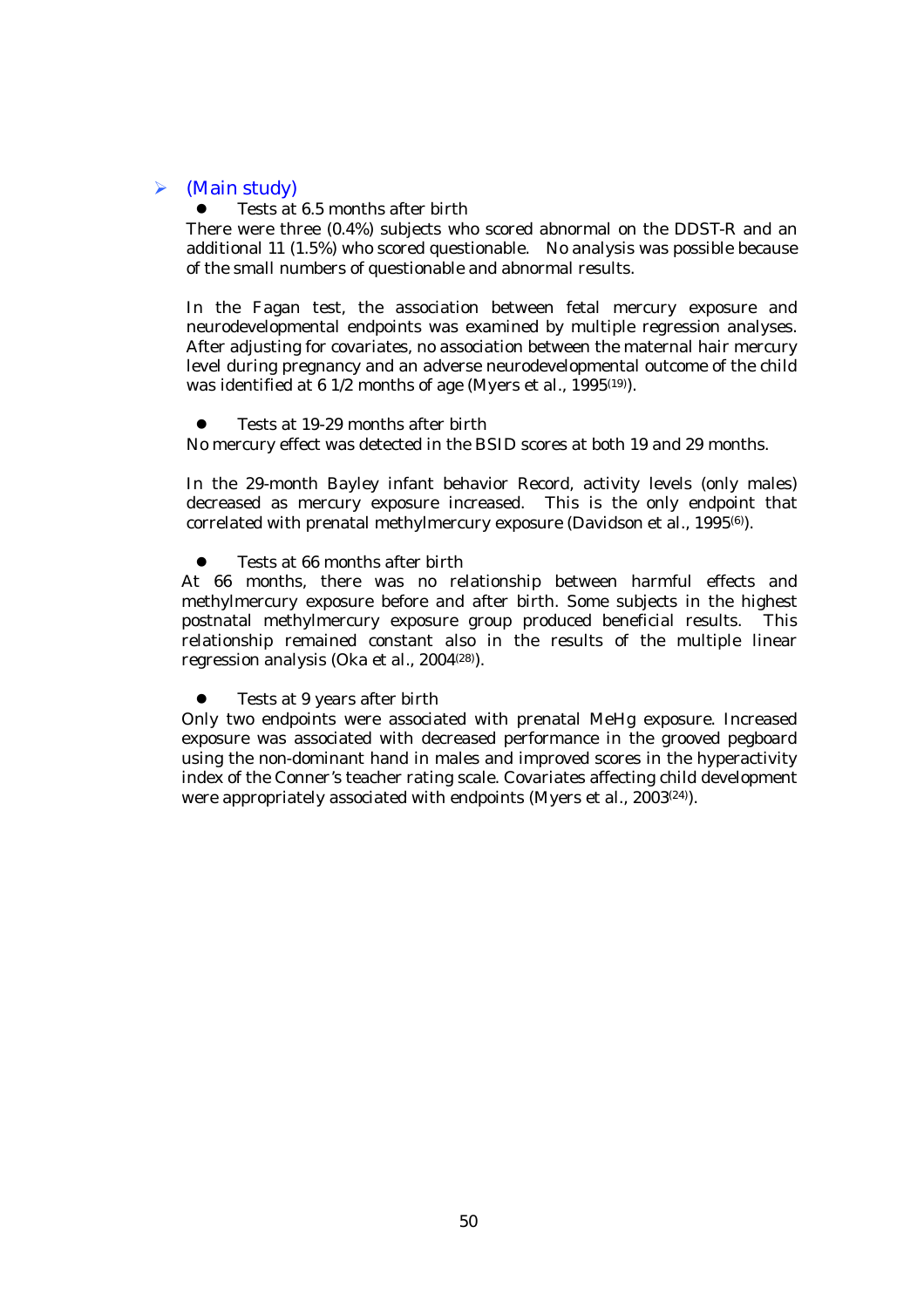### Scientific findings from the high-risk group

### 1. Background of the request for discussion about the high-risk group

(1) The Ministry of Health, Labour and Welfare is planning to reexamine the "Advice for Pregnant Women on Fish Consumption concerning Mercury Contamination (released by the Pharmaceutical Affairs and Food Sanitation Council(1) on June 3, 2003: http://www.mhlw.go.jp/shingi/2003/06/s0603-3.html)". For this reason, the Food Safety Committee was requested to conduct a food safety risk assessment of "methylmercury in seafood" by the Ministry of Health, Labour and Welfare on July 23, 2004. More specifically, the Ministry requested to set a tolerable methylmercury intake, and at the same time, to discuss about the high-risk group (the document No. 0723001 from the Department of Food Safety, Pharmaceutical and Food Safety Bureau, Ministry of Health, Labour and Welfare under the date of July 23, 2004).

(2) The current Japanese Advice concerning mercury intake cover "pregnant and potentially pregnant women"; however, the range of people covered by the Advice and those who are subject to the advices in the U.S., Britain, Canada, Australia, and others are not necessarily the same; therefore, discussion about the high-risk group was also requested (the document No. 0723001 from the Department of Food Safety, Pharmaceutical and Food Safety Bureau, Ministry of Health, Labour and Welfare under the date of July 23, 2004).

### 2. Concept of the people subject to the current Japanese Advice

The Ministry of Health, Labour and Welfare examined "safety assurance against mercury contained in seafood" in Joint Sub-Committees on Animal Origin Foods and Toxicology under the Food Sanitation Committee, the Pharmaceutical Affairs and Food Sanitation Council, held on June 3, 2003, and published "Advice for Pregnant Women on Fish Consumption concerning Mercury Contamination" of the same date.

On this occasion, the Ministry of Health, Labour and Welfare identified "pregnant and potentially pregnant women" as the high-risk group due to the high fetal susceptibility to mercury exposure. The Ministry of Health, Labour and Welfare described the concept of the subject people in the "Advice for Pregnant Women on Fish Consumption concerning Mercury Contamination (Q & A)" released by the Pharmaceutical Affairs and Food Sanitation Council<sup>(1)</sup> on June 3, 2003: http://www.mhlw.go.jp/topics/2003/06/tp0613-1.html (Reference 1).

### 3. People subject to dietary intervention in foreign countries and concepts of the subjects

(1) Advices regarding intake of methylmercury in seafood have been published for consumers in the U.S., Britain, Canada, and other countries (Pharmaceutical Affairs and Food Sanitation Council<sup>(1)</sup>. As for the subject people, pregnant and potentially pregnant women are included in common, but other subject people varied by each country (Reference 2).

(2) The concepts (bases) of the subject people in every country are as follows: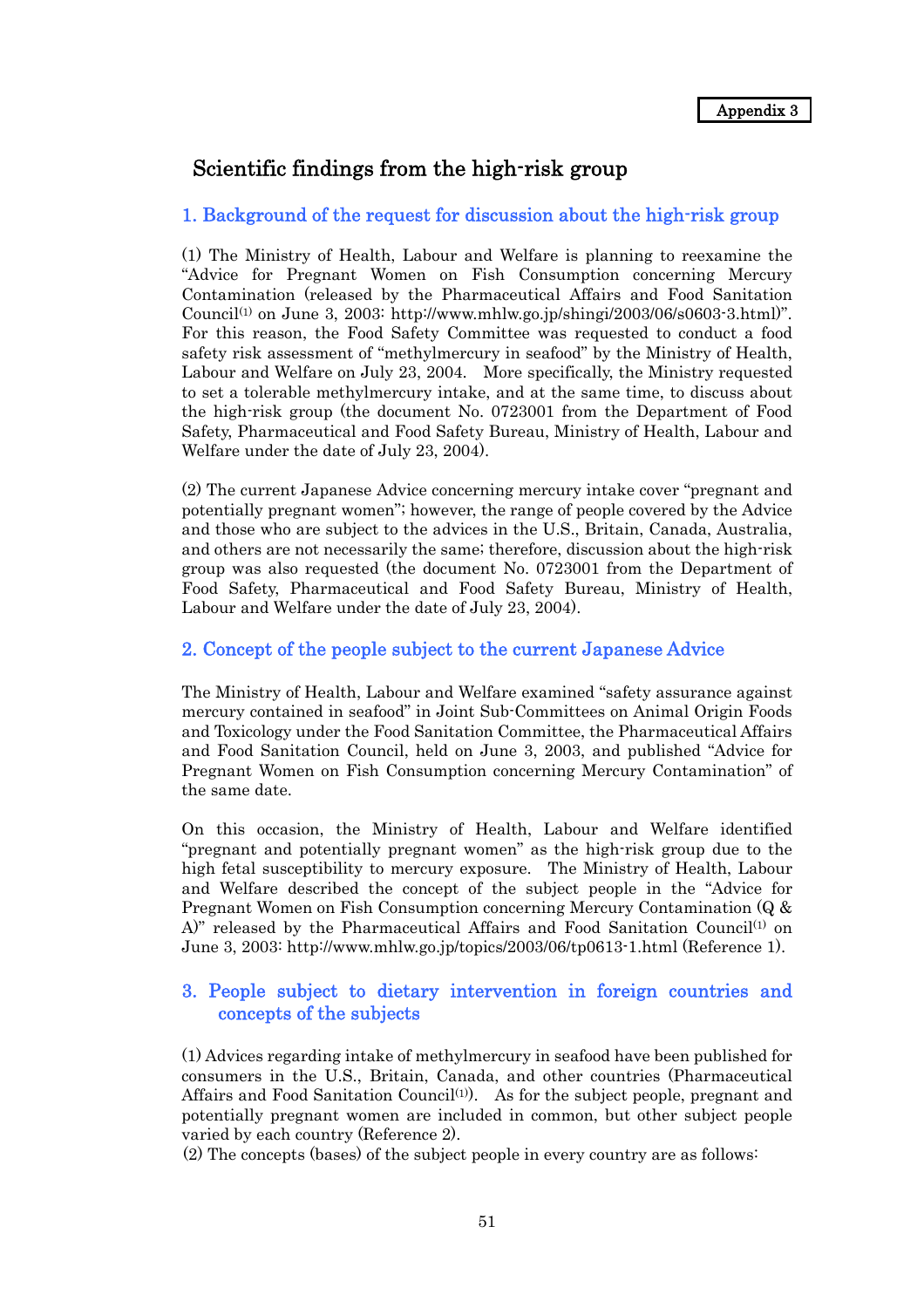Pregnant women In every country, pregnant women are subject to dietary intervention based on the scientific findings that methylmercury has critical effects on the developing central nervous system and the most susceptible group results from prenatal exposure.

Potentially pregnant women According to the UK COT, there have been no studies of the effects of exposure prior to becoming pregnant. However, because the half-life of methylmercury in the human body is approximately 70 days, steady state concentration is attained in approximately one year and a woman's blood mercury level at the time of becoming pregnant is dependent on the exposure to methylmercury during the preceding year. The Committee therefore agreed that women who may become pregnant within the next year should also be considered as a susceptible population (Pharmaceutical Affairs and Food Sanitation Council<sup>(1)</sup> P68, Morrisette et al.,  $2004^{(2)}$ . Also in the U.S., the same concept has been suggested (Pharmaceutical Affairs and Food Sanitation Council<sup>(1)</sup> P36, Question 2).

Infants The UK COT states that, the Iraq poisoning incident has suggested that some children exposed to methylmercury via breast-milk demonstrated delayed motor development (Maternal blood mercury levels immediately after the accident: 100-5,000µg/L (estimate)). In addition, the limited data available indicate that this is not the case for children but the possibility of increased sensitivity of infants cannot be discounted. However, there is no statement that identifies infants as the target subjects, for the following reasons: There is no evidence that chronic exposure to methylmercury via breast-milk at levels below those observed in the Iraqi incident has any adverse effect on the neurophysiological/psychological development of the child. Animal experiments indicate that exposure via breast-milk has less serious consequences to the central nervous system than prenatal exposure. Correlation of intakes by the breast-fed infant and the mother indicates that the methylmercury intake of the breast-fed infant is within the 2003 PTWI of 1.6µg/kg bw/week if the mother's intake is within the 2000 PTWI of 3.3µg/kg bw/week (Pharmaceutical Affairs and Food Sanitation Council<sup>(1)</sup> P68-70, Dellinger  $2004^{(3)}$ , Julshamn et al.,  $2004^{(4)}$ , Keiding et al.,  $2003^{(5)}$ , Lyketsos  $2003^{(6)}$ .

According to the Australia/New Zealand Food Standards, very little mercury from fish is transferred to breast-milk so the risk to the nursing infant is much lower, however, breastfeeding mothers may still wish to follow the advice for pregnant women (Pharmaceutical Affairs and Food Sanitation Council<sup>(1)</sup> P103). No definite evidence has been indicated in the U.S., Ireland, and EU, either, but breastfeeding mothers are subject to dietary intervention from the viewpoint of infant protection (Pharmaceutical Affairs and Food Sanitation Council<sup>(1)</sup> P99-102, P103-146, and P147-150).

Children except infants In the UK COT, there have been few studies of

l

Although child development after birth varies among individuals, childhood is classified according to ages as follows (Comprehensive Medical Dictionary):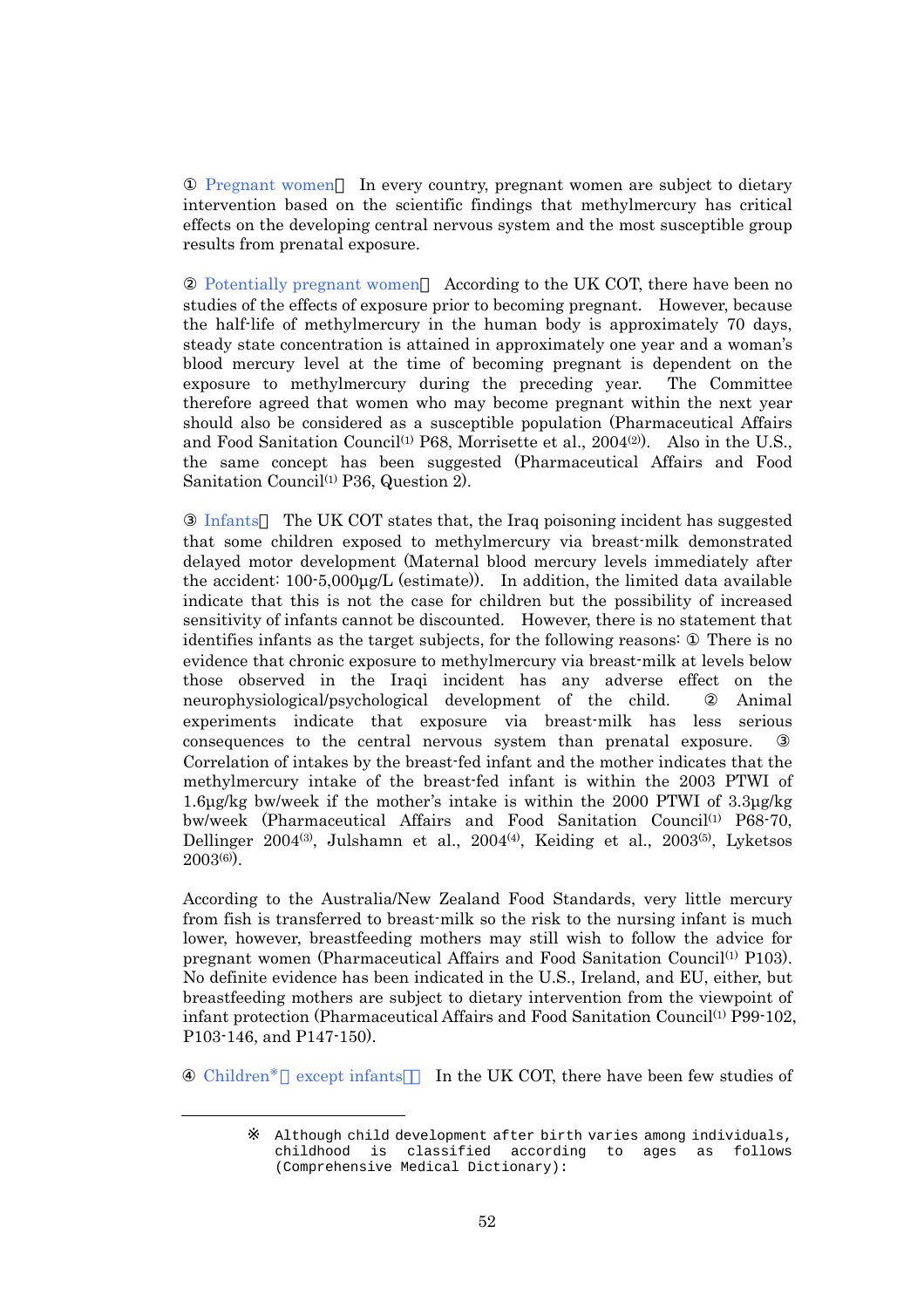the effects of methylmercury on young children. Most information has come from the poisoning incidents in Minamata, Niigata and Iraq. In all of these cases the exposure were very high, and in Iraq, the exposure was acute. It was suggested that methylmercury is excreted by children as efficiently as by adults, and the study in the Seychelles, the children exposed to methylmercury postnatally are also exposed prenatally, and the study has been unable to demonstrate any mercury-related deficits in the neurological development of children. However, there is uncertainty with respect to whether infants and young children are at greater risk of methylmercury toxicity whilst the central nervous system is still developing, therefore, 16-year-old and younger children are identified as the target subjects (Pharmaceutical Affairs and Food Sanitation Council<sup>(1)</sup> P88, Lyketsos 2003<sup>(6)</sup>, Landrigan et al., 2003<sup>(7)</sup>, Lapham et al., 1995<sup>(8)</sup>). On the contrary, children except infants are subject to dietary intervention in every country, although no concrete bases have been indicated.

 Others (adults) The U.S. EPA states that, for most people, the risk from mercury by eating fish and shellfish is not a health concern (Pharmaceutical Affairs and Food Sanitation Council<sup>(1)</sup> P38).

In the UK COT, they note that there has been no new information published to indicate that the 2000 PTWI of 3.3µg/kg bw/week is not sufficiently protective of the general population, and consider that a methylmercury intake of 3.3µg/kg bw/week may be used as a guideline to protect against non-developmental adverse effects (Pharmaceutical Affairs and Food Sanitation Council<sup>(1)</sup> P88, Myers et al., 1995(9)).

Also in Ireland, Australia, and New Zealand, pregnant and potentially pregnant women, breastfeeding mothers, and consumers other than children are similarly identified as the target subjects. In Australia and New Zealand, the tolerable weekly intakes to protect the health of the public (3.3µg/kg bw/week) and fetuses (1.6µg/kg bw/week) have been set, and it is advised that intake should be below these values when consuming Shark (Flaks) or Billfish (Swordfish/Broadbill and Marlin) containing relatively high level of mercury (Pharmaceutical Affairs and Food Sanitation Council<sup>(1)</sup> P99-150).

### 4. Findings from prenatal and children toxicity

 $\overline{a}$ 

(1) According to the JECFA, methylmercury is transported to fetuses across the placenta, blood and brain mercury levels of fetuses are generally higher than those of mothers at childbirth, and the amount of methylmercury transported from blood to breast-milk is lower than that from blood to the brain or placenta. Exposure to children via breastfeeding is lower than prenatal exposure  $(JECFA<sup>(10)</sup>)$ .

(2) In the comparison study of maternal blood mercury levels and cord blood mercury levels of 119 Swedish females, 0.73µg/L of median maternal blood

Newborn (4 weeks after birth), Infancy (<1 year), Early childhood (1-6 years), Early school age 6-10 years , School age 6-12 years , Adolescence Female: 8 or 10-18 years, Male:10 or 12-20 years , Puberty Mean Female: 13 years, Male: 15 years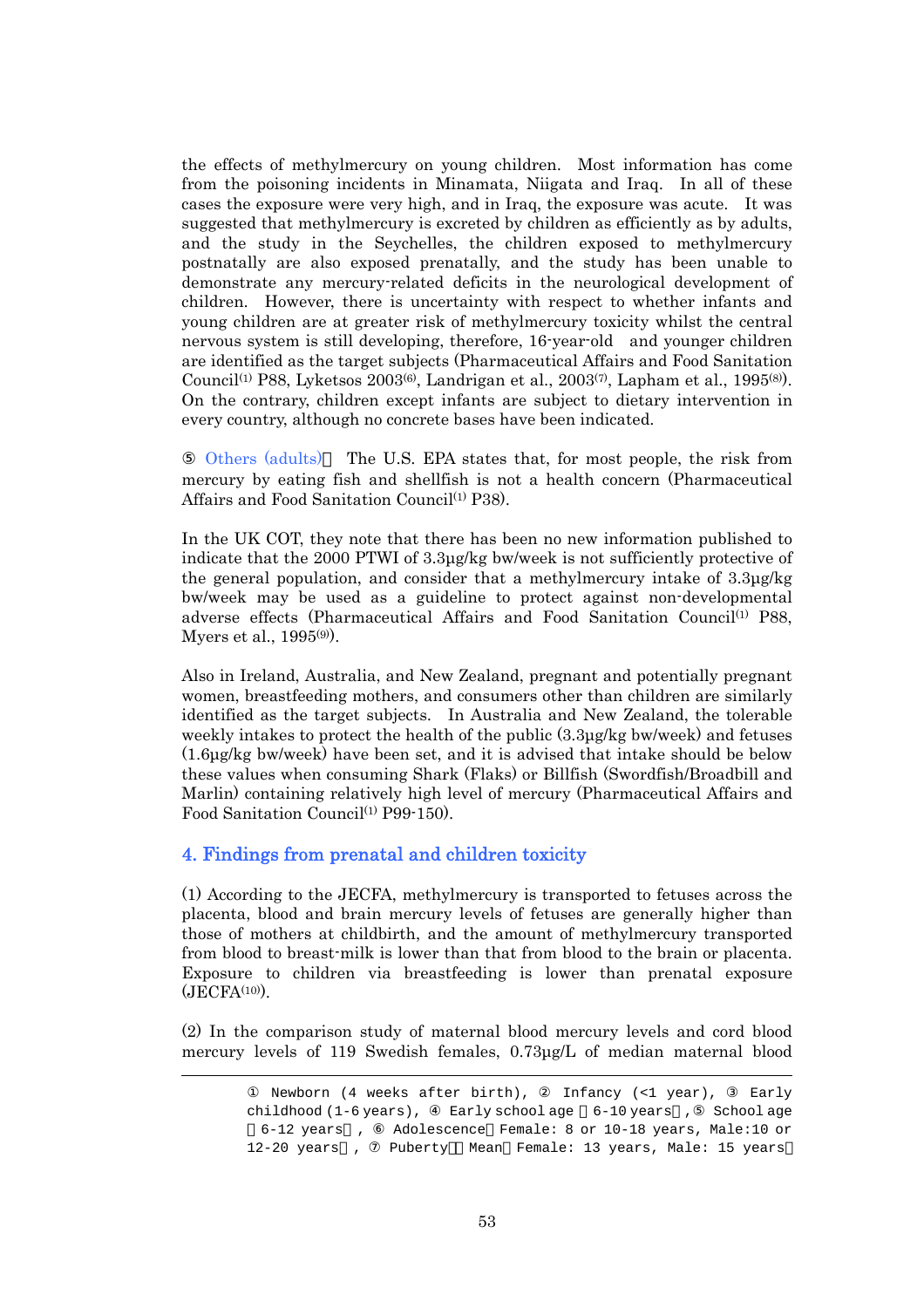mercury level and 1.4µg/L of median cord blood mercury level were reported  $(ASK et al., 2002<sup>(11)</sup>).$ 

(3) Seven cases of exposure(age: 22-35, mean: 29.6) were examined by comparing maternal blood levels at childbirth with cord blood levels, and exposed cord blood levels with 3-month-old infant blood levels. Although mercury levels in red blood cells of cord blood were 1.4 fold higher than maternal blood mercury levels during pregnancy, mercury levels in red blood cells of infants decreased during infancy, and mercury levels in red blood cells of 3-month-old infants were 0.54 fold higher than mercury levels in red blood cells of cord blood.

Sakamoto et al. reported that the decrease during infancy could be explained by the small amount of methylmercury migration via breast-milk and rapid growth of infants (approximately 1.9 fold faster) (Sakamoto et al., 2002(12), Table 1).

| Cord blood<br>(A)                | Mercury levels in red blood cells<br>Mother<br>в | Infant<br>(3 months old)<br>С | <b>Breast-milk</b><br>mercury<br>levels | A/B          | C/A            |
|----------------------------------|--------------------------------------------------|-------------------------------|-----------------------------------------|--------------|----------------|
| 10.6<br>13.0<br>(Geometric mean) | 7.1<br>(8.2)                                     | 5.8<br>(6.9)                  | 0.21<br>(0.2)                           | 1.4<br>(1.5) | 0.54<br>(0.53) |

Table 1 Mercury levels in blood (red blood cells) and breast-milk

 $(Unit \nng/g:ppb)$ 

Note: The values in parentheses are excerpts from the lecture data of Sakamoto, a reviewer (30, 32).

 Female rats were fed a diet containing 5ppm methylmercury and after their blood levels reached a steady state, they were mated, and the same dose was administered to the mother rats during pregnancy and lactation. Changes of the methylmercury accumulation in each tissue of the mother rats, fetuses, infants, and children were examined. As a result, brain mercury levels of children (during the fetal-birth period) were approximately 1.5-2 fold higher than those of the mother rats, but their brain mercury levels were rapidly reduced to approximately 1/10 during infancy, compared with those during late pregnancy. The same results were reported for the mercury levels in liver and blood (Pan et al.,  $2004^{(13)}$ .

 In addition, female rats were given drinking water containing methylmercury chloride (0, 0.5, and 6mg/L) before mating, during pregnancy, and the breastfeeding period between birth and 16 days of age, and brain and blood mercury levels at birth and weaning age (21 days after birth) were measured. Comparison between mercury levels at birth and at weaning age showed 0.48ppm and 0.045ppm in the low-dose group, and 9.8ppm and 0.53ppm in the high-dose group, respectively, demonstrating  $1/10-1/20$  reduction of brain mercury levels at the weaning age, compared with those at birth. As for the brain weight, the increase was up to 5.5 fold between the birth and weaning age, demonstrating the lowest mercury exposure during this period and a reduction of absolute brain mercury amounts (Newland Reire, 1999<sup>(14)</sup>).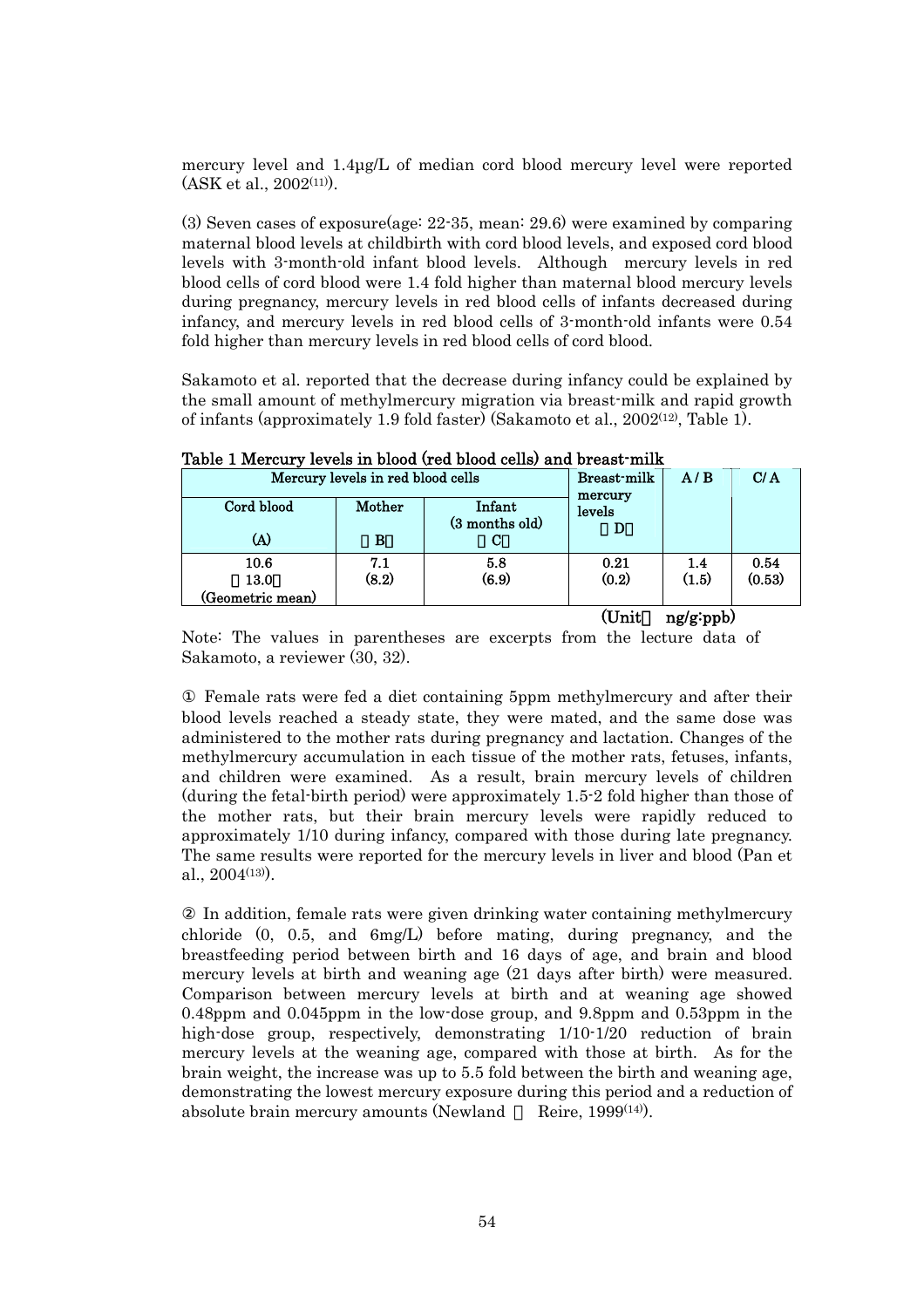### (Reference 1)

"Advice for Pregnant Women on Fish Consumption concerning Mercury Contamination" (Q & A) published by the Pharmaceutical Affairs and Food Sanitation Council<sup>(1)</sup> on June 3, 2003

http://www.mhlw.go.jp/topics/2003/06/tp0613-1.html (Excerpt)

### (1) Q5. Only pregnant women are identified as target subjects in the Advice. Does it mean that other people are safe?

(A) Extremely high-level of mercury, especially methylmercury, has been reported to have caused Minamata disease. However, at the levels estimated in the Advice, the concerned health effects are not on ordinary adults but on fetuses with high susceptibility. For this reason, the Advice was drafted with focus on pregnant women. At this time, there are no data that evoke concerns for harmful health effects of mercury on children and adults, except pregnant women; therefore, they are not subject to the Advice.

### (2) Q6. Should breastfeeding women be careful about consuming seafood?

(A) As a result of discussion at the Joint Sub-Committees on Animal Origin Foods and Toxicology under the Food Sanitation Committee, the Pharmaceutical Affairs and Food Sanitation Council (hereinafter called "Joint Meeting"), held on June 3, risks during breastfeeding are considered low at present, since risks to health are particularly high during pregnancy but low during breastfeeding due to the reduced mercury migration to breast-milk, compared with maternal blood mercury levels. For this reason, breastfeeding mothers are not subject to the Advice.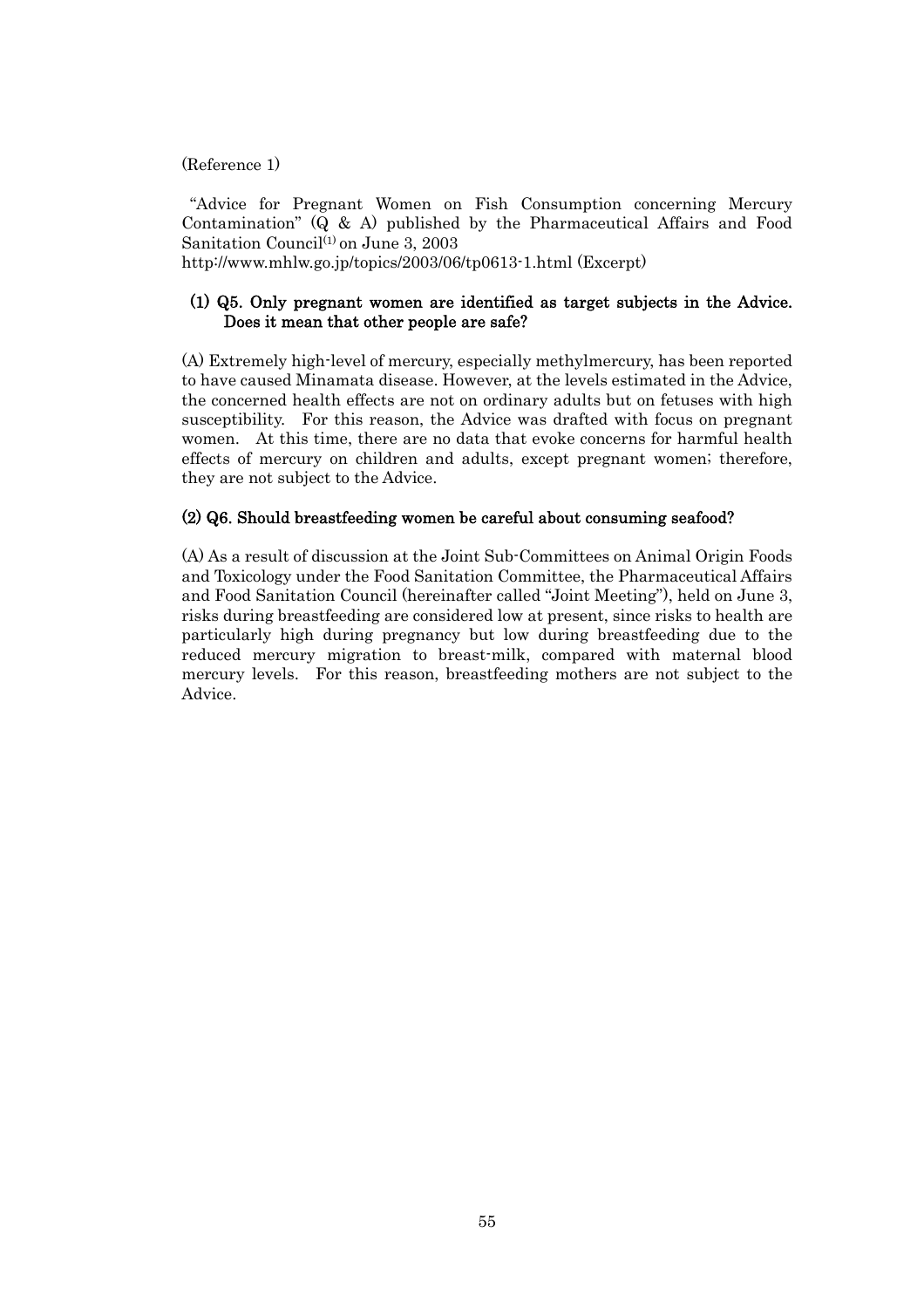#### Country **Pregnant** and Potentially pregnant women **Breastfeedi** ng mothers (infants) **Other** children Others Descriptio n of bases Remarks  $\overline{(1)}$  U.S.  $\begin{array}{c|c}\n\text{U.S.} & \text{O} \\
\text{FDA/EPA} & \text{1} \\
\text{1} & \text{Woman who may}\n\end{array}$ become pregnant, 2) Pregnant woman. ○ Nursing mothers ○ (parents of) young child P<sub>33</sub>-37 The amount should be reduced in young children  $(2)$  UK **COT** ○ 1) Pregnant woman 2) Women who are intending to become pregnant ○ Children under 16  $\overline{\phantom{a}}$   $\overline{\phantom{a}}$   $\overline{\phantom{a}}$   $\overline{\phantom{a}}$   $\overline{\phantom{a}}$   $\overline{\phantom{a}}$   $\overline{\phantom{a}}$   $\overline{\phantom{a}}$   $\overline{\phantom{a}}$   $\overline{\phantom{a}}$   $\overline{\phantom{a}}$   $\overline{\phantom{a}}$   $\overline{\phantom{a}}$   $\overline{\phantom{a}}$   $\overline{\phantom{a}}$   $\overline{\phantom{a}}$   $\overline{\phantom{a}}$   $\overline{\phantom{a}}$   $\overline{\$ P55  $\overline{(3)}$  Canada Health CANADA (FOOD INSPECTI ON **AGENCY** ○ Woman of Childbearing age. - ○ Young children - - P93-97 (4) Ireland Food Safety Authority of Ireland ○ Woman of Childbearing age, pregnant ○ Breastfeedi ng woman ○ Young Children ○ Consumers other than the above groups P99-102 (5) Australia/Ne w Zealand Food standard Agency Food Standard Australia New Zealand ○ Woman Planning (considering) pregnancy, pregnant ○ Breastfeedi ng woman ○ Young Children ○ Consumers other than the above groups P103-146  $\overline{6}$  EU European Food Safety Authority ○ Women of childbearing age (in particular, those intending to become pregnant), Pregnant ○ Breastfeedi ng women ○ Young children ― - P147-150

### Reference 2: Dietary interventions in foreign countries (Pharmaceutical Affairs and Food Sanitation Council<sup>(1)</sup>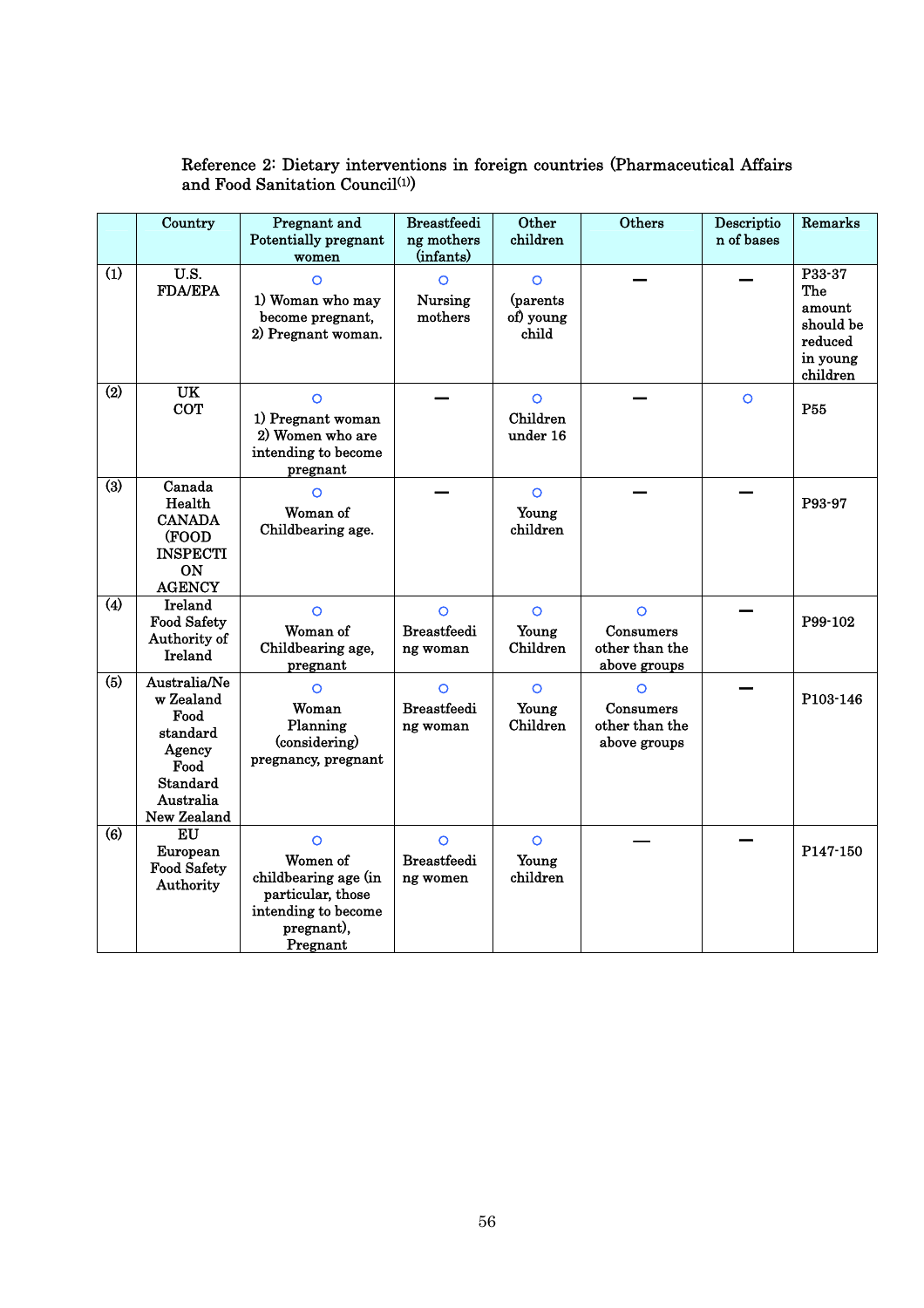## References

### ○Data concerning methylmercury in seafood

- 1)Documents in the Joint Sub-Committees on Animal Origin Foods and Toxicology under the Food Sanitation Committee, Pharmaceutical Affairs and Food Sanitation Council, August 17, 2004
- Summary report in the 61<sup>st</sup> Joint FAO/WHO Expert Committee on Food Additives (JECFA)
- 3)WHO-Technical Report Series-922 in the Joint FAO/WHO Expert Committee on Food Additives (JECFA) (excerpt)
- 4)WHO Environmental Health Criteria (EHC) 101
- 5)Storelli M.M., Giacominelli S.R., Marcotrigiano G.O. Total Mercury and

Methylmercury in Tuna Fish and Sharks from the South Adriatic Sea. Ital. J. Food Sci., 2001, 13(1), 101-106

Berlin Maths, Handbook on the Toxicology of Metals, Chapter 30 Mercury. Elsevier/North-Holland Biomedical Press,1979,519-521.

NRC CotTEoM. Toxicological Effects of Methylmercury. Washington, DC: National Academy Press; 2000.

8)ATSDR(US). TOXICOLOGICAL PROFILE FOR MERCURY. Available at: http://www.atsdr.cdc.gov/toxprofiles/tp46.pdf. Accessed Jan-7, 2004.

9)Kjellström T., Kennedy P., Wallis S., Mantell C. Physical and Mental Development of Children with Prenatal Exposure to Mercury from Fish. Stage 1: Preliminary Test at Age 4. National Swedish Environmental Protection Board, Report 3080 Solna, Swedish 1986.

- 10 Kjellström T., Kennedy P., Wallis S., et al. Physical and Mental Development of Children with Prenatal Exposure to Mercury from Fish. Stage2: Interviews and Psychological Tests at Age 6. National Swedish Environmental Protection Board, Report 3642 Solna, Swedish 1989.
- 11 Salonen J.T., Seppänen K., Nyyssönen K., Korpela H., Kauhanen J., Kantola M., Tuomilehto J., Esterbauer H., Tatzber F., Salonen R. Intake of Mercury From Fish, Lipid Peroxidation, and the Risk of Myocardial Infarction and Coronary Cardiovascular, and Any Death in Eastern Finnish men. Circulation, 1995, 91, 645-655.
- 12) Salonen J.T., Seppänen K., Lakka T.A., Salonen R., Kaplan G.A. Mercury accumulation and accelerated progression of carotid atherosclerosis : a population-based prospective 4-year follow-up study in men in eastern Finland. Atherosclerosis, 2000, 148, 265-273.
- 13 Virtanen Jyrki K., Voutilainen S., Rissanen T.H., Mursu J., Tuomainen T., et al. Mercury, Fish Oils, and Risk of Acute Coronary Events and Cardiovascular Disease, Coronary Heart Disease, and All-Cause Mortality in Men in Eastern Finland. Arterioscler Thromb Vasc Biol., January 2005, 228-233.
- 14 Guallar E., Sanz-Gallardo M.I., van't Veer P., Bode P., Aro A., Gomez-Aracena J., Kark J.D., Riemersma R.A., Martin-Moreno J.M., Kok F.J. Mercury, Fish Oils, and the Risk of Myocardial Infarction. The New England Journal of Medicine, 2002, Nov 28, 347(22), 1747-1754.
- 15 Yoshizawa K., Rimm E.B., Morris J.S., Spate V.L., Hsieh C., Spiegelman, D., Stampfer M.J., Willett W.C.(Department of Nutrition, Harvard School of Public Health, Boston, USA.) Mercury and the Risk of Coronary Heart Disease in Men. The New England Journal of Medicine, 2002, Nov 28,347(22),1755-60.
- 16 Daniels Julie L., Longnecker Matthew P., Rowland Andrew S., et al. Fish Intake During Pregnancy and Early Cognitive Development of Offspring. Epidemiology, 2004, 15(4),394-402.
- 17 Documents distributed in the Joint Sub-Committees on Animal Origin Foods and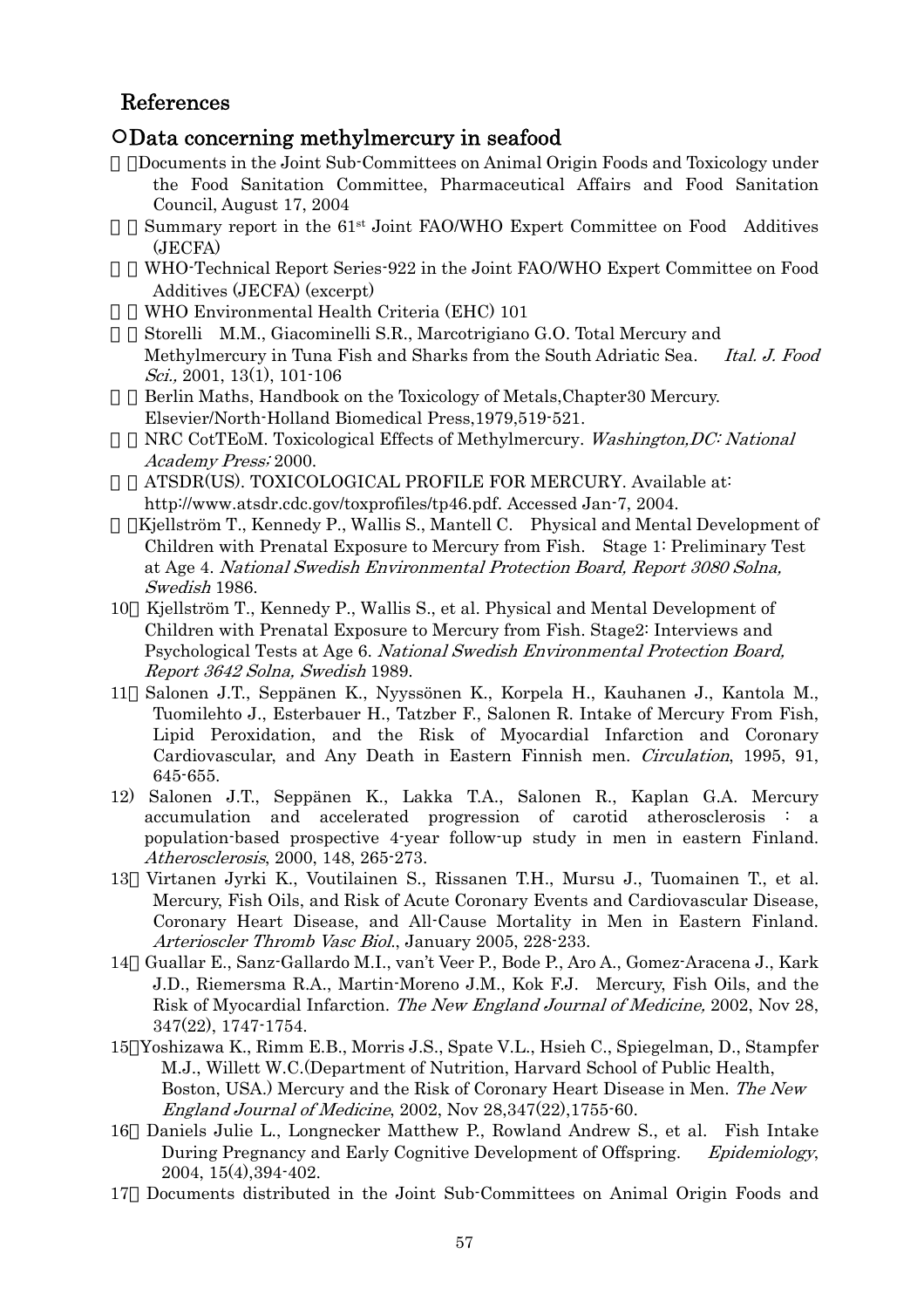Toxicology under the Food Sanitation Committee, Pharmaceutical Affairs and Food Sanitation Council (June 3, 2003)

- 18 Summary report in the 16th Joint FAO/WHO Expert Committee on Food Additives (JECFA)
- 19 Summary report in the  $22<sup>nd</sup>$  Joint FAO/WHO Expert Committee on Food Additives (JECFA)
- 20 Summary report in the 33rd Joint FAO/WHO Expert Committee on Food Additives (JECFA)
- 21 Summary report in the  $53<sup>rd</sup>$  Joint FAO/WHO Expert Committee on Food Additives (JECFA)
- 22 EPA(U.S. Environmental Protection Agency).2000.Methylmercury(MeHg) CASRN22967-92-6.U.S. Environmental Protection Agency IRIS Substance file. Available at:http://www.epa.gov/iris/subst/0073.htm : Last updated:9 Jul 2004
- 23 Budtz-Jørgensen E., Grandjean P., Keiding N., White R.F., Weihe P. Benchmark dose calculations of methylmercury-associated neurobehavioural deficits. Toxicology Letters, 112-113, 2000, 193-199.
- 24 Grandjean P., Weihe P., White R.F., et al. Cognitive Deficit in 7-Year-Old Children with Prenatal Exposure to Methylmercury. Neurotoxicology Teratol, 1997, 19(6), 417-428.
- 25 Miettinen J.K., Rahola T., Hattula T., Rissanen K., Tillander M. Elimination of 203Hg-Methylmercury in Man. Annals of Clinical Research, 1971, 3,116-122.
- 26 Sherlock J., Hislop J., Newton D., Topping G., Whittle K. Elevation of Mercury in Human Blood from Controlled Chronic Ingestion of Methylmercury in Fish. Humann Toxicol., 1984, 3, 117-131.
- 27) Al-Shahristani H., Shihab K.M. Variation of Biological Half-Life of Methylmercury in Man. Archives of Environmental Health, 1974,28,June, 342-344.
- 28 Yasutake A., Matsumoto M., Yamaguchi M., Hachiya, N. Current Hair Mercury Levels in Japanese for Estimation of Methylmercury Exposure. Journal of Health Science, 2004, 50(2),120-125
- 29 Ask K., Åkesson A., Berglund, M., Vahter M. Inorganic Mercury and Methylmercury in Placentas of Swedish Women. Environmental Health Perspectives, 2002, 110(5), May, 523-526.

### ○Appendix 1

Murata K., Dakeishi M., Iwata T. Faroese Birth Cohort Study. Jpn. J. Environ. Sci., 2004, 17(3), 169-180

2)Grandjean P., Weihe P., Jørgensen P.J., Clarkson T., Cernichiari E., Viderø T. Impact of Maternal Seafood Diet on Fetal Exposure to Mercury, Selenium, and lead. Archives of Environmental Health, 1992, 47(3), 185-195.

3)NIEHS(National Institute of Environmental Health Sciences).1998.

Scientific Issues Relevant to Assessment of Health Effects from

Exposure to Methylmercury. Workshop organized by the Committee on

Environmental and Natural Resources (CENR),0ffice of Science and

Technology Policy(0STP), The White House. November 18-20, 1998, Raleigh, NC. (Excerpt)

4)Grandjean P., Weihe P. Neurobehavioral Effects of Intrauterine Mercury Exposure:Potential Sources of Bias. Environmental Research.

1993,61(1),176-183.

5)Julshamn K., Andersen A., Ringdal O., Mørkøre J.. Trace Elements Intake in the Faroe Islands. I. Element Levels in Edible parts of Pilot Whales (Globicephalus Meleanus).The Science of Total Environment, 1987, 65, 53-62.

Weihe P., Grandjean P. Sources and magnitude of mercury exposure in the Faroe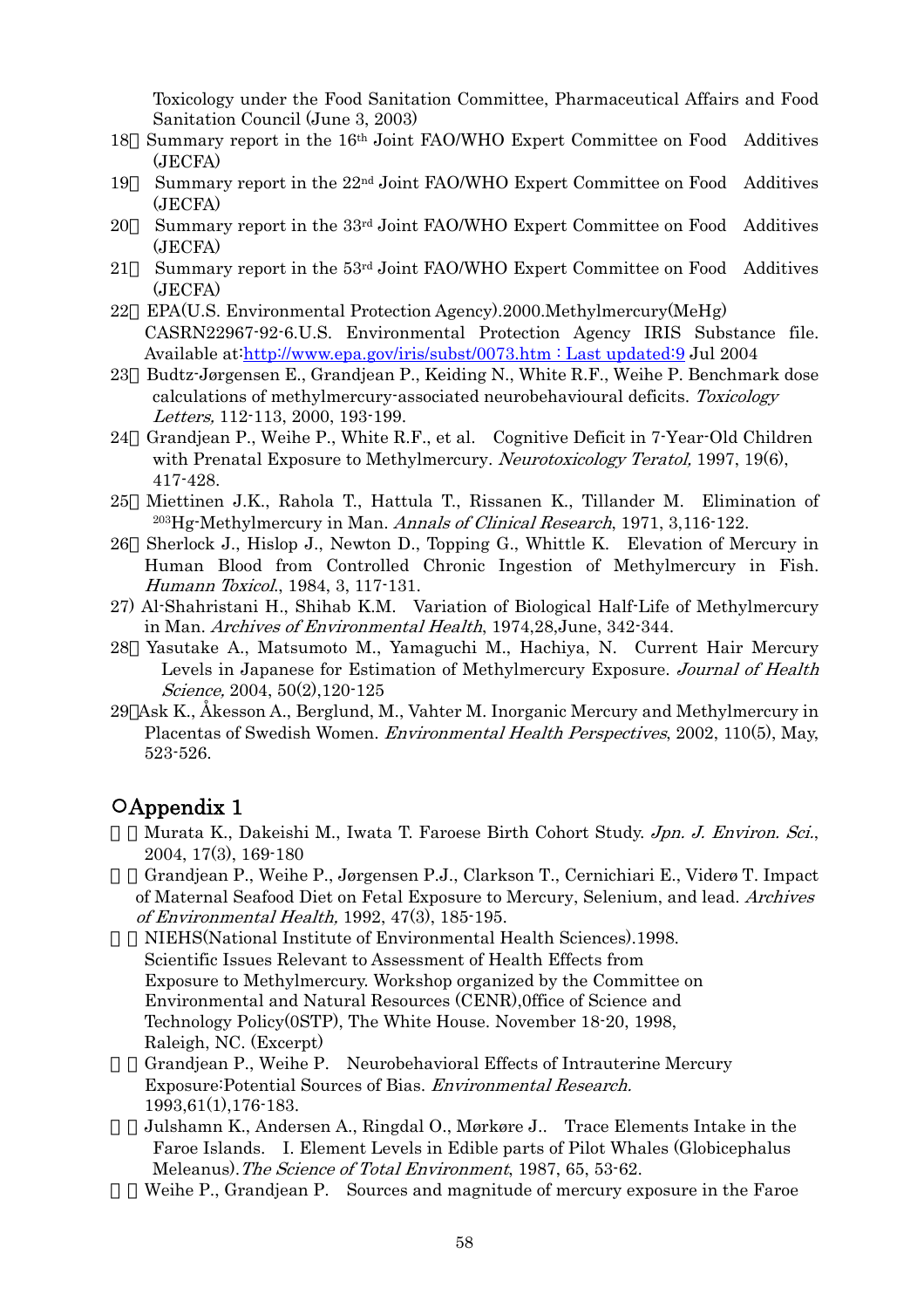Islands overall design of the cohort study. In Proceedings of the International Symposium on "Assessment of Environmental Pollution and Health Effects from Methylmercury", National Institute for Minamata Disease (Minamata), 1994, 112-126.

7)Grandjean P., Weihe P., White R.F., et al. Cognitive Deficit in 7-Year-Old Children with Prenatal Exposure to Methylmercury. Neurotoxicology Teratol, 1997, 1966). 417-428.

8)Grandjean P., Weihe P., White R.F., Debes F. Cognitive Performance of Children Prenatally Exposed to "safe"Levels of Methylmercury. Environmental Research, 1998,77(2), 165-172.

9)Grandjean P., Weihe P., Burse V.W., et al. Neurobehavioral deficits associated with PCB in 7-year-old children prenatally exposed to seafood neurotoxicants. Neurotoxicology and Teratology, 2001, 23(4), 305-317.

- 10 Sørensen N., Murata K., Budtz-Jørgensen E., Weihe P., Grandjean P.. Prenatal Methylmercury Exposure as a Cardiovascular Risk Factor at Seven Years of Age. Epidemiology Resources,1999,10(4),370-375.
- 11 Grandjean P., Murata K., Budtz-Jørgensen E., Weihe P.. Cardiac autonomic activity in methylmercury neurotoxicity:14-year follow-up of a Faroese birth cohort. The Journal of Pediatrics, 2004, 144(2), 169-176.
- 12 Murata K., Weihe P., Budtz-Jørgensen E., Jørgensen P.J., Grandjean P. Delayed brainstem auditory evoked potential latencies in 14-year-old children exposed to methylmercury. The Journal of Pediatrics, 2004, 144(2), 177-183.
- 13 Grandjean P., Jørgensen P.J., Weihe P. Human Milk as a Source of Methylmercury Exposure in Infants. Environmental Health Perspectives, 1994 Jan,102(1),74-7.
- 14 Myers G.J., Davidson P.W., Cox C., et al. Summary of the Seychelles child Development Study on the Relationship of Fetal Methylmercury Exposure to Neurodevelopment. Neurotoxicology.1995, 16(4), 711-716.
- 15 Grandjean P., White R.F., Debes F., Weihe P., Letz R. NES2 continuous performance test results obtained by methylmercury-exposed children at ages 7 and 14 years. In:Abstract Book on 8th International symposium; Neurobehavioral Methods and Effects in Occupational and Environmental Health. Brescia, Italy June 23-26 2002. Institute of Occupational Health and Industrial Hygiene, University of Brescia, 136.
- 16 NRC CotTEoM. Toxicological Effects of Methylmercury. Washington,DC: National Academy Press; 2000.
- 17 Budtz-Jørgensen E., Keiding N., Grandjean P., Weihe P. Estimation of health effects of prenatal methylmercury exposure using structural equation models. Environmental Health, 2002, 1.
- 18 Murata K., Weihe P., Araki S., Budtz-Jørgensen E., Grandjean P. Evoked Potentials in Faroese Children Prenatally Exposed to Methylmercury. Neurotoxicology Teratology,1999,21(4),471-472.
- 19 Murata K., Dakeishi M. Impact of Prenatal Methylmercury Exposure on Child Neurodevelopment in the Faroe Islands, Jpn.J.Hyg., 2002, 57(3), 564-570.

## ○Appendix 2

Axtell C.D., Myers G.J., Davidson P.W., et al. Semiparametric Modeling of Age at Achieving Developmental Milestones After Prenatal Exposure to Methylmercury in the Seychelles Child Development Study. Environmental Health Perspectives, 1998, 106(9), 559-563.

Axtell C.D., Cox C., Myers G.j., et al. Association between

Methylmercury Exposure from Fish Consumption and Child Development at Five and a Half Years of Age in the Seychelles Child Development Study: An Evaluation of Nonlinear Relationships. Environmental Research, 2000,Section A 84(2), 71-80.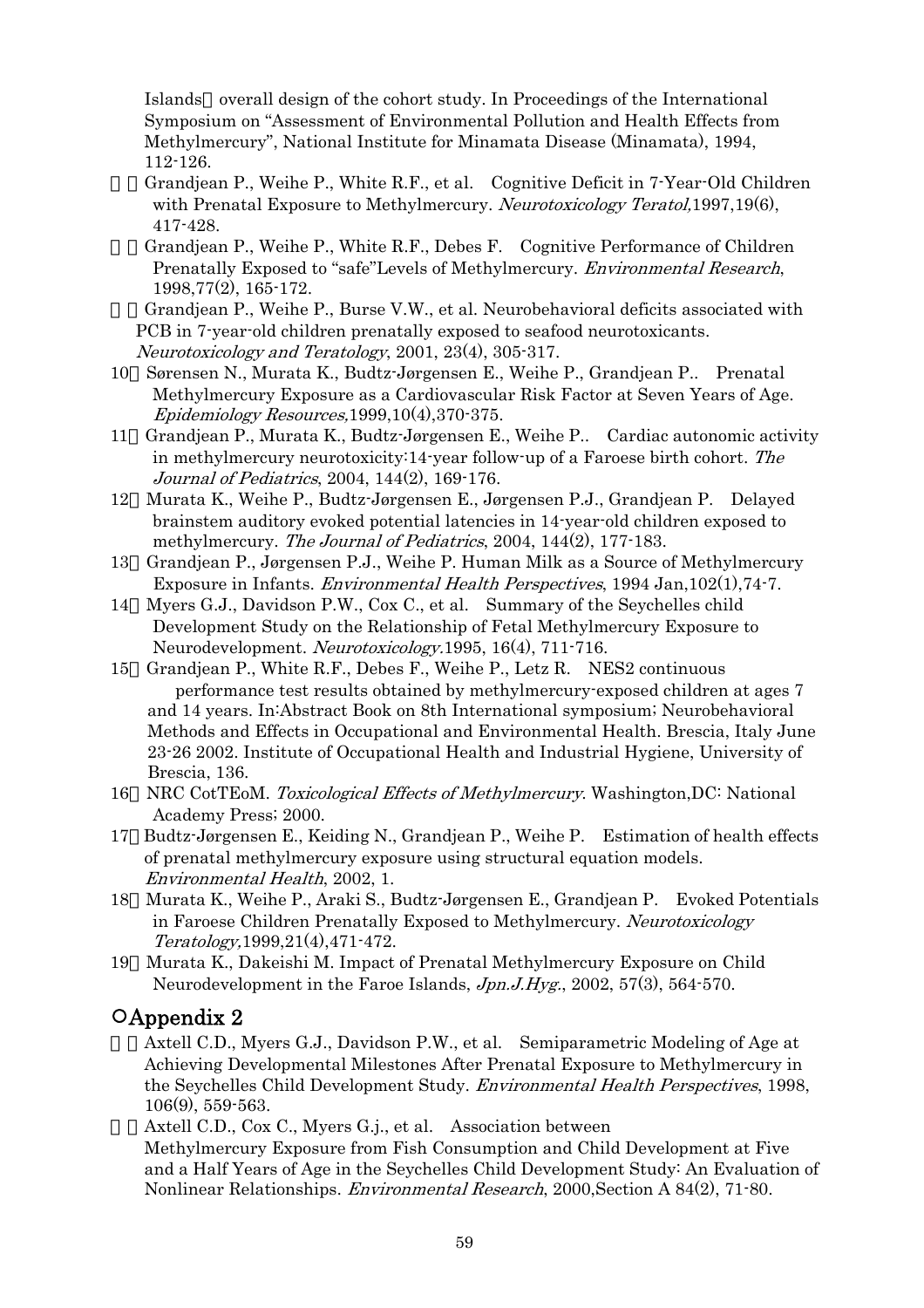3)Cernichiari E, Toribara T.Y., Liang L., et al. The Biological Monitoring of Mercury in the Seychelles Study. NeuroToxicology. 1995, 16(4):613-628.

Clarkson T., Cox C., Davidson P.W., Myers G.J. Mercury in fish. Science.1998, 279(5350),461.

5)Crump K.S., Van Landingham C., Shamlaye C., et al. Benchmark Concentrations for Methylmercury Obtained from the Seychelles Child Development Study.

Environmental Health Perspectives, 2000, 108(3), 257-263.

Davidson P.W., Myers G.J., Cox C., et al. Longitudinal Neurodevelopmental Study of Seychellois Children Following *In Utero* Exposure to Methylmercury from Maternal Fish Ingestion: Outcomes at 19 and 29 Months. NeuroToxicology,1995,16(4),677-688.

Davidson P.W., Myers G.J., Cox C., et al. Neurodevelopmental Test Selection, Administration, and Performance in the Main Seychelles Child Development Study. NeuroToxicology, 1995, 16(4), 665-676. Davidson P.W., Myers G.J., Cox C., et al. Effects of Prenatal and Postnatal Methylmercury Exposure From Fish Consumption on Neurodevelopment: Outcomes at 66 Months of Age in the Seychelles Child

Development Study. Jama, 1998, 280(8):701-707.

Davidson P.W., Myer G.J., Shamlaye C., et al. Association Between Prenatal Exposure to Methylmercury and Developmental Outcomes in Seychellois Children: Effect Modification by Social and Environmental Factors. NeuroToxicology, 1999, 20(5), 833-841.

- 10 Davidson P.W., Palumbo D., Myers G.J., et al. Neurodevelopmental Outcomes of Seychellois Children from the Pilot Cohort at 108 Months Following Prenatal Exposure to Methylmercury from a Maternal Fish Diet. Environmental Research,2000,Section A 84(1), 1-11.
- 11 Davidson P.W., Kost J., Myers G.J., Cox C., Clarkson T.W., Shamlaye C.F. Methylmercury and Neurodevelopment: Reanalysis of the Seychelles Child Development Study Outcomes at 66 Months of Age. JAMA,2001, 285(10), 1291-1293.
- 12 Huang L-S., Cox C., Wilding G.E., et al. Using measurement error models to assess effects of prenatal and postnatal methylmercury exposure in the Seychelles Child Development Study. Environmental Research, 2003, 93(2), 115-122.
- 13 Keiding N., Budtz-Jørgensen E., Grandjean P. Prenatal methylmercury exposure in the Seychelles. The Lancet, 2003, 362(9384), 664-665.
- 14 Landrigan P.J., Goldman L. Prenatal methylmercury exposure in the Seychelles. The Lancet, 2003, 362(9384), 666.
- 15 Lapham L.W., Cernichiari E., Cox C., et al. An Analysis of Autopsy Brain Tissue From Infants Prenatally Exposed to Methylmercury. NeuroToxicology,1995,16(4),689-704.
- 16 Lyketsos C.G. Should pregnant women avoid eating fish? Lessons from the Seychelles. The Lancet, 2003, 361(9370), 1667-1668.
- 17 Marsh D.O., Clarkson T.W., Myers G.J., et al. The Seychelles Study of Fetal Methylmercury Exposure and Child Development:Introduction. NeuroToxicology, 1995, 16(4):583-596.
- 18 Matthews A.D. Mercury Content of Commercially Important Fish of the Seychelles, and Hair Mercury Levels of a Selected Part of the Population. Environmental Research, 1983, 30(2), 305-312.
- 19 Myers G.J., Marsh D.O., Davidson P.W., et al. Main Neurodevelopmental Study of Seychellois Children Following in Utero Exposure to Methylmercury from a Maternal Fish Diet: Outcome at Six Months. NeuroToxicology, 1995, 16(4), 653-664.
- 20 Myers G.J., Davidson P.W., Cox C., et al. Neurodevelopmental Outcomes of Seychellois Children Sixty-Six Months after in Utero Exposure to Methylmercury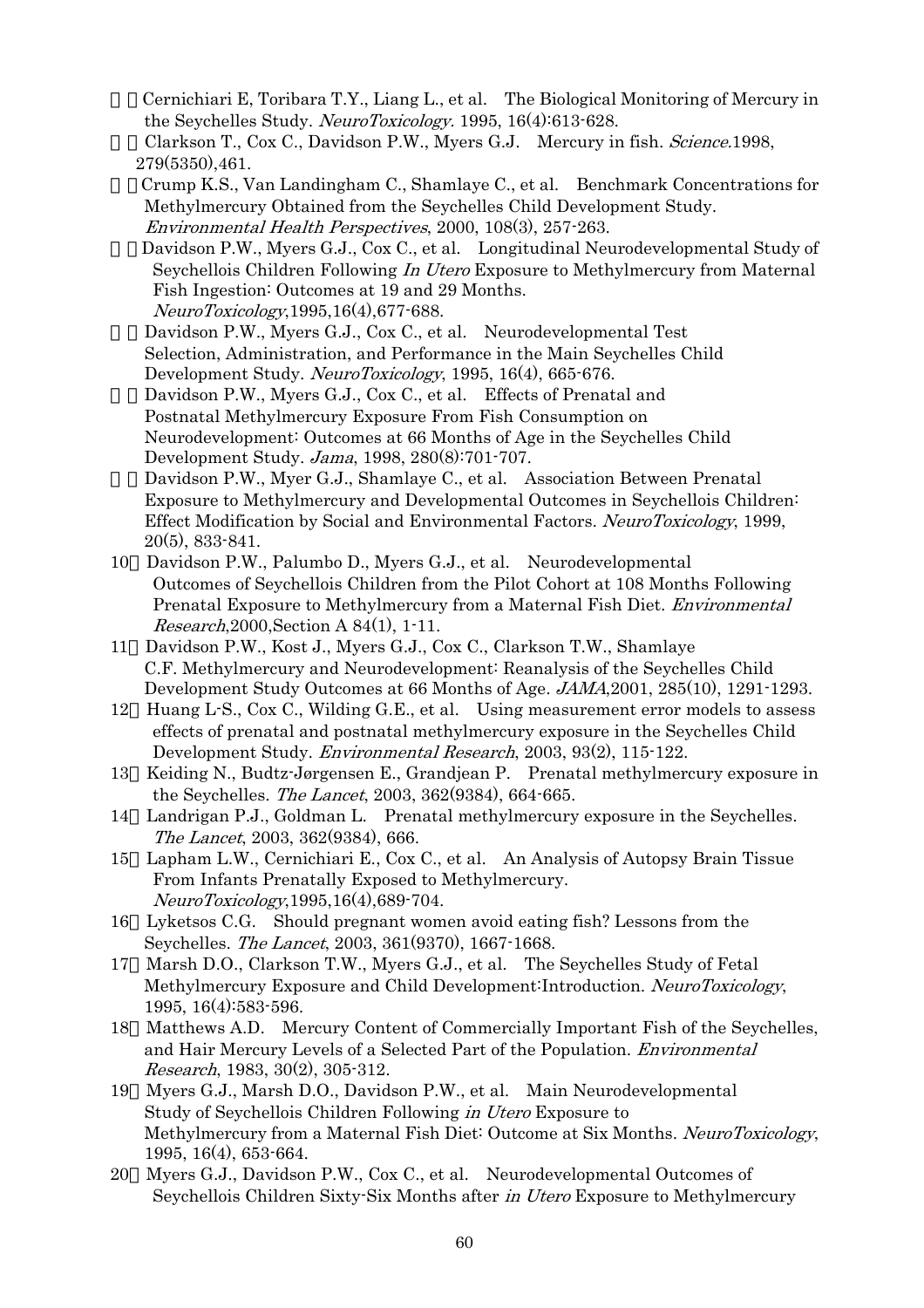from a Maternal Fish Diet: Pilot Study. NeuroToxicology, 1995, 16(4), 639-652.

- 21 Myers G.J., Marsh D.O., Cox C., et al. A Pilot Neurodevelopmental Study of Seychellois Children Following in Utero Exposure to Methylmercury From a Maternal Fish diet. NeuroToxicology, 1995, 16(4), 629-638.
- 22 Myers G.J., Davidson P.W., Shamlaye C.F., et al. Effects of Prenatal Methylmercury Exposure From a High Fish Diet on Developmental Milestones in the Seychelles Child Development Study. NeuroToxicology, 1997, 18(3), 819-829.
- 23 Myers G.J., Davidson P.W., Palumbo D., et al., Secondary Analysis from the Seychelles Child Development Study: The Child Behavior Checklist. Environmental Research, 2000,Section A 84(1),12-19.
- 24 Myers G.J., Davidson P.W., Cox C., et al., Prenatal methylmercury exposure from ocean fish consumption in the Seychelles child development study. The Lancet, 2003,361(9370), 1686-1692.
- 25 Palumbo D.R., Cox C., Davidson P.W., et al. Association between Prenatal Exposure to Methylmercury and Cognitive Functioning in Seychellois children: A Reanalysis of the McCarthy Scales of Children's Ability from the Main Cohort Study. Environmental Research, 2000, 84(2), 81-88.
- 26 Shamlaye C.F., Marsh D.O., Myers G.J., et al. The Seychelles Child Development Study on Neurodevelopmental Outcomes In Children Following in Utero Exposure to Methylmercury from a Maternal Fish Diet: Background and Demographics. NeuroToxicology, 1995, 16(4), 597-612.
- 27 Weihe P., Prenatal methylmercury exposure in the Seychelles. The Lancet, 2003, 362(9384), 666-667.
- 28) Oka T., Nakai K., Kameo S., Satoh H. Mercury and its health effects: the background of Seychells child development study. Jpn. J. Environ. Sci., 2004, 17(3), 163-168
- 29 Marsh D.O., Clarkson T.W., Cox C., Myers G.J., Amin-Zaki L., Al-Tikriti S. Fetal Methylmercury Poisoning. Relationship Between Concentration in Single Strands of Maternal Hair and Child Effects. Archives of Neurology, 1987, 44, 1017-1022.
- 30 Cox C., Clarkson T.W., Marsh D.O., Amin-Zaki L., Tikriti S.,Myers G.G., Dose-Response Analysis of Infants Prenatally Exposed to Methyl Mercury: An Application of a Single Compartment Model to Single-Strand Hair Analysis. Environmental Research, 1989, 49, 318-332
- 31 Robinson Jan., Shroff J. Observations on the levels of total mercury (Hg)and selenium (Se) in species common to the artisanal fisheries of the Seychelles. Seychelles Medical and Dental Journal (SMDJ), 2004 Special Issue, 7(1) November.
- 32) Journal of Clinical and Experimental Medicine vol.212 No.4 2005.1.22. 241-263

### ○Appendix 3

1)Documents distributed in the Joint Sub-Committees on Animal Origin Foods and Toxicology under the Food Sanitation Committee, Pharmaceutical Affairs and Food Sanitation Council (June 3, 2003)

2)Morrissette J.,Takser L.,St-Amour G.,Smargiassi A.,Lafond J.,Mergler D., Temporal variation of blood and hair mercury levels in pregnancy in relation to fish consumption history in a population living along the St. Lawrence River. Environmental Research, 2004, 95, 363- 374.

Dellinger J.A. Exposure assessment and initial intervention regarding fish consumption of tribal members of the Upper Great Lakes Region in the United States. Environmental Research, 2004, 95, 325- 340.

4) Julshamn K., Andersen A., Ringdal O., Mørkøre J.. Trace Elements Intake in the Faroe Islands. I. Element Levels in Edible parts of Pilot Whales (Globicephalus Meleanus).The Science of Total Environment, 1987, 65, 53-62.